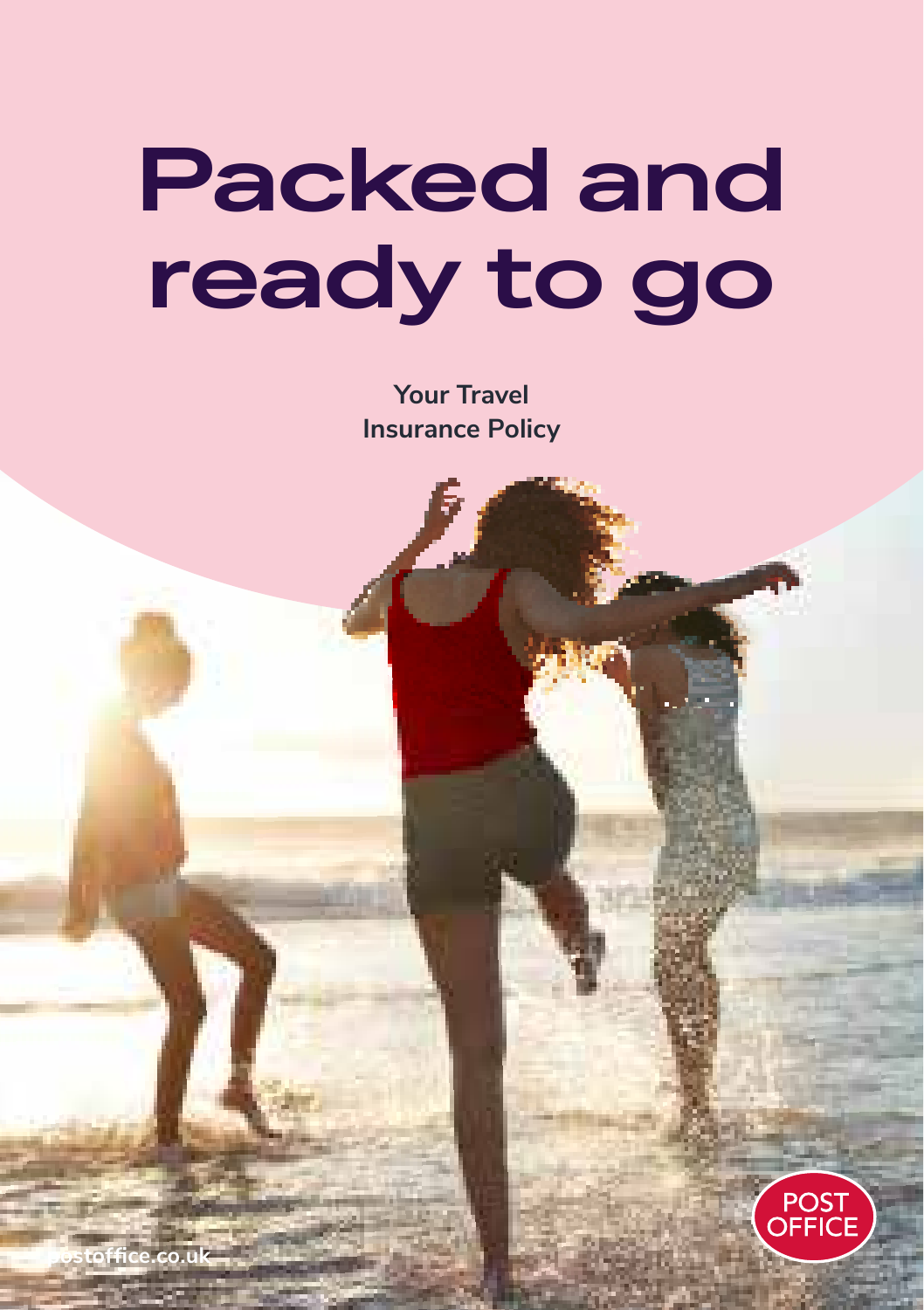## **Contents**

- **1.**Policy Information 4
- **2.**Medical Health Requirements 8
- **3.**Making a Claim 10
- **4.**Claims Evidence 10
- **5.**General Conditions **12**
- **6.** General Definitions 13
- **7.** Table of Benefits 14
- **8.** Trip disruption Sections of Cover 18
- Cancelling Your Trip
- **•** Missed Departure from the UK
- **•** Delay and Abandonment
- **•** Cutting short Your Trip
- **•** Substitute Accommodation
- **•** Missed Departure and Connections Outside the UK
- Change in Covid Testing/Quarantine Requirements During The Trip (Covid-19 Upgrade Section)
- **•** Flight Delay Assistance Plus

### **9.** Medical Sections of Cover 34

- **•** Emergency Medical Expenses And Medical Repatriation
- **•** Additional Accommodations and Travelling Expenses
- **•** Hospital Benefit
- **•** UK Prescriptions and Physiotherapy
- **•** Overseas Funeral Costs or Repatriation of Remains

### **10.** Personal Belongings Sections of Cover 38

- **•** Personal Baggage
- **•** Personal Baggage Gadgets Upgrade
- **•** Money and Travel Documents
- **•** Baggage Delay
- **Trip Disruption (Including Terrorism, Natural Catastrophe and Air Space Disruption) Upgrade Available**
- **Covid-19 Upgrade Available**

| 11. Personal Accident, Personal Liability and Legal Sections | 42 |
|--------------------------------------------------------------|----|
| • Personal Accident                                          |    |
| • Personal Liability                                         |    |
| $\bullet$ Legal                                              |    |
| <b>12.</b> Sports and Activities                             | 47 |
| 13. Sports and Activities Cover (including Golf) Upgrade     | 49 |
| <b>14.</b> Winter Sports Upgrade                             | 51 |
| <b>15.</b> Cruise Cover Upgrade                              | 53 |
| 16. End Supplier Failure Insurance                           | 55 |
| 17. Making a Complaint                                       | 57 |

**18.** Data Protection 58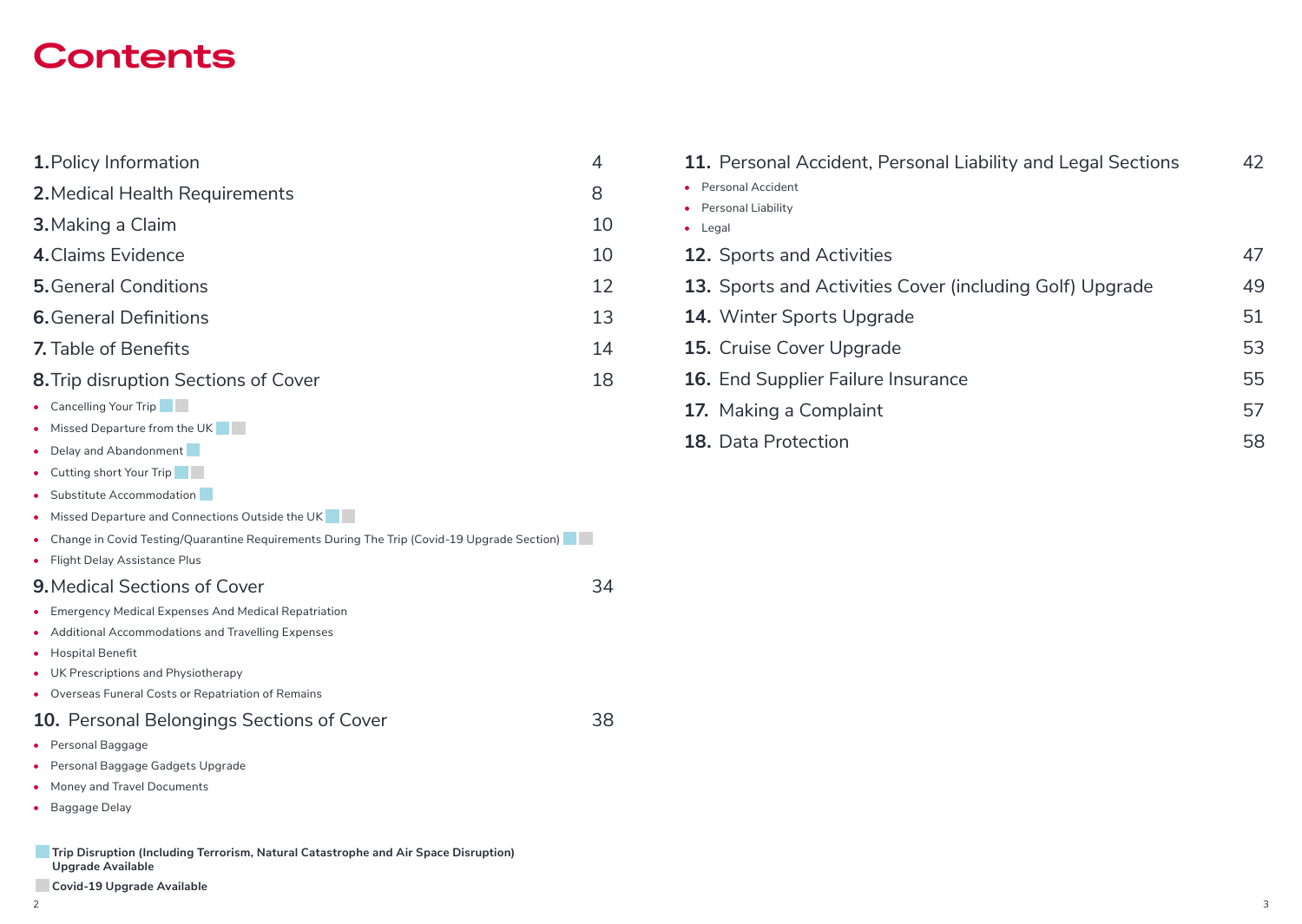## **1. Policy Information**

### **About your contract of insurance**

This policy wording and the **policy certificate** form a contract of insurance between the underwriters, Collinson Insurance, and those people specified on **your policy certificate** and must be read together. Please check **your policy certificate** carefully to ensure the cover **you** have purchased meets **your** needs. This contract is only valid when **you** have a valid **policy certificate** and have paid the appropriate premium. Any questions **you** have on cover can be checked online under the Frequently Asked Questions section available at www.postoffice. co.uk/travel-insurance or **you** can talk to a customer services agent on 0330 123 3690.

Both **we** and **you** are entitled to choose the law applicable to the insurance. **We** propose English Law and in the absence of any agreement to the contrary, English Law will apply.

This policy is underwritten by Collinson Insurance. Collinson Insurance is a trading name of Astrenska Insurance Limited, which is authorised by the Prudential Regulation Authority and regulated by the Financial Conduct Authority and Prudential Regulation Authority. Their Financial Service Register Number is 202846. These details can be checked on the Financial Services Register at: www.fca.org.uk

The Financial Failure section of cover is provided by International Passenger Protection Limited, IPP House, 22-26 Station Road, West Wickham, Kent BR4 0PR, United Kingdom and is underwritten by Certain Underwriters at Lloyd's.

### **Cancelling or amending your policy**

Please tell **us** as soon as **you** are aware that **your** policy does not meet **your** needs. **You** may cancel within 14 days of the receipt of **your** documentation if **you** have not started a **trip**, made a claim, or intend to make a claim and we will give **you** a full refund. If **you** cancel outside of the 14-day cooling-off period, no premium will be refunded.

However, discretion may be exercised in exceptional circumstances to provide a refund for unused cover, those exceptional circumstances being bereavement or an unexpected change to **your** policy resulting in **us** being unable to continue covering **you**. Any refund is subject to an administration fee. The unused premium will be calculated on a sliding scale basis as follows:

#### **Refund scale outside the 14-day cooling off period for exceptional circumstances only**

**1. Single Trip Policies Before Travel** 75% refund

No refund can be given once a **trip** has started.

**2. Annual Multi-Trip Policies**

| Number of months policy was live<br>before cancellation | % Refund |
|---------------------------------------------------------|----------|
| 1 month                                                 | 75%      |
| 2 months                                                | 60%      |
| 3 months                                                | 50%      |
| 4 months                                                | 40%      |
| 5 months                                                | 30%      |
| 6 months                                                | 25%      |
| 7 months                                                | 20%      |
| 8 months                                                | 15%      |
| 9 months                                                | 10%      |
| 10 months                                               | 5%       |
| 11 months                                               | 0%       |
| 12 months                                               | 0%       |

**Administration fee** – if **you** amend or cancel **your** policy during **your** policy period, **we** will be unable to refund any amounts of £5 or less. Similarly, if **you** make any changes to **your** policy during the policy period, **we** will only request any charges from **you** if the amount is over £5.

**We** may cancel **your** policy by giving **you** 14 days' notice in writing, if this happens, **we** will refund the unused premium in line with the above scale and advise **you** the reason for the cancellation. Reasons can be (but not limited to) **you** failing to pay the full and correct premium, or if **you** do not meet the Medical Health Requirements or residential eligibility.

Once **your** policy has been cancelled **your** cover will end and **you** will not be able to make a claim.

### **Fraud**

If a claim is found to be fraudulent in any way, including use of fraudulent means to obtain any benefit, this policy shall become void meaning it no longer exists from the date of the fraudulent claim and the premium paid will be lost. Any benefits received by **you** for any claim found to be fraudulent, must be repaid to **us**. **We** may inform the police or the appropriate authorities of the circumstances.

### **Residential eligibility**

To be eligible to purchase this policy **your home** address must be in the **UK** and **you** must be registered with a General Practitioner in the **UK**.

### **Renewing Annual Multi-Trip policies**

Where possible we will renew **your** policy automatically to avoid any unintended break in **your** policy cover. **We** will write to **you** at least 3 weeks before **your** policy is due to expire to provide **you** with details of the new premium and any changes to the policy terms and conditions. If **you** are still eligible and happy with the renewal information, **you** do not need to contact **us** further. Payment will be taken from the original credit/ debit card two weeks before the renewal date. **We** will remind **you** to tell **us** about any changes to **your** personal circumstances, including any new or changes to existing medical conditions. If **you** do not want **us** to automatically renew **your** policy, **you** can turn it off at any point during the policy term. **You** can do this in **your** online account or by calling customer services. Once payment has been taken **you** can still cancel the policy and obtain a full refund, provided **you** contact **us** within 14 days from the date **you** receive the policy documentation and **you** have not made or are intending to make a claim under the renewed policy. Refunds for the unused portion of premium outside the 14-day cooling off period are only available for exceptional circumstances. Policies can be renewed during a **trip**, however, **we** advise **you** avoid this where possible so that **you** have continuous cover in place.

### **Purchasing after your trip has started**

If **you** are travelling solely within the **UK**, **you** cannot purchase a policy after **you** leave **home** to start the **trip**. If you are travelling outside the **UK**, then it is possible to purchase a policy up to the point **you** board **your** transportation for **your** international departure. However, if **you** are aware of a reason to make a claim at the time of purchase, **your** claim will not be covered.

### **Automatic policy extensions**

If **you** are unable to return **home** as planned due to a reason covered by this policy, **your** cover will automatically extend until **you** are able to return **home** or until **you** are admitted to a hospital or medical facility in the **UK**.

When **your** return is delayed by an insured reason other than a medical emergency, cover is only extended until travel arrangements can be made to return **home**. All cover will end under this policy if **you** choose not to return **home** as soon as **you** are able to.

### **When cover starts and ends**

#### **Single Trip**

From the time of buying this insurance to the time **you** leave **home** to start **your trip**, cover is only available under Cancelling **Your Trip**. Once **you** leave **home** to start the **trip**, Cancellation cover ends, and all other sections of the policy, begins.

Cover under all sections of the policy apart from Cancelling **Your Trip**, ends:

- **•** At midnight on the end date shown on your **policy certificate** even if **you** have not returned **home**. Or
- **•** When **you** return to **your home** address in the **UK** even if this is before **your** booked return date. Or
- **•** Upon **your** admission to a hospital or medical facility in the **UK** if **we** are repatriating **you home** under Section 9 Emergency Medical Expenses. Cover ends even if this is before **your** booked return date, or before **your trip** is due to end.

#### **Annual Multi-Trip**

Cover under Cancelling **Your Trip** is effective from the start date of **your** policy period as shown on **your policy certificate** or when **you** book a trip, depending on which happens last. Once **you** leave **home** to start the **trip**, Cancellation cover for that **trip** ends, while cover under all other sections of the policy, begins. If **you** have multiple **trips** booked, Cancellation cover is effective until **you** leave **home** to start each **trip**. If a booked **trip** falls after the date **your** policy is due to renew, **you** must pay the premium to renew **your** policy for cover to continue.

Cover under all sections of the policy apart from Cancelling **Your Trip** ends:

- **•** At midnight on the end date shown on **your policy certificate** even if **you** have not returned **home**. Or
- **•** At midnight of the day, **you** reach the policy maximum **trip** duration. Or
- **•** When **you** return to **your home** address in the **UK** even if this is before **your** booked return date. Or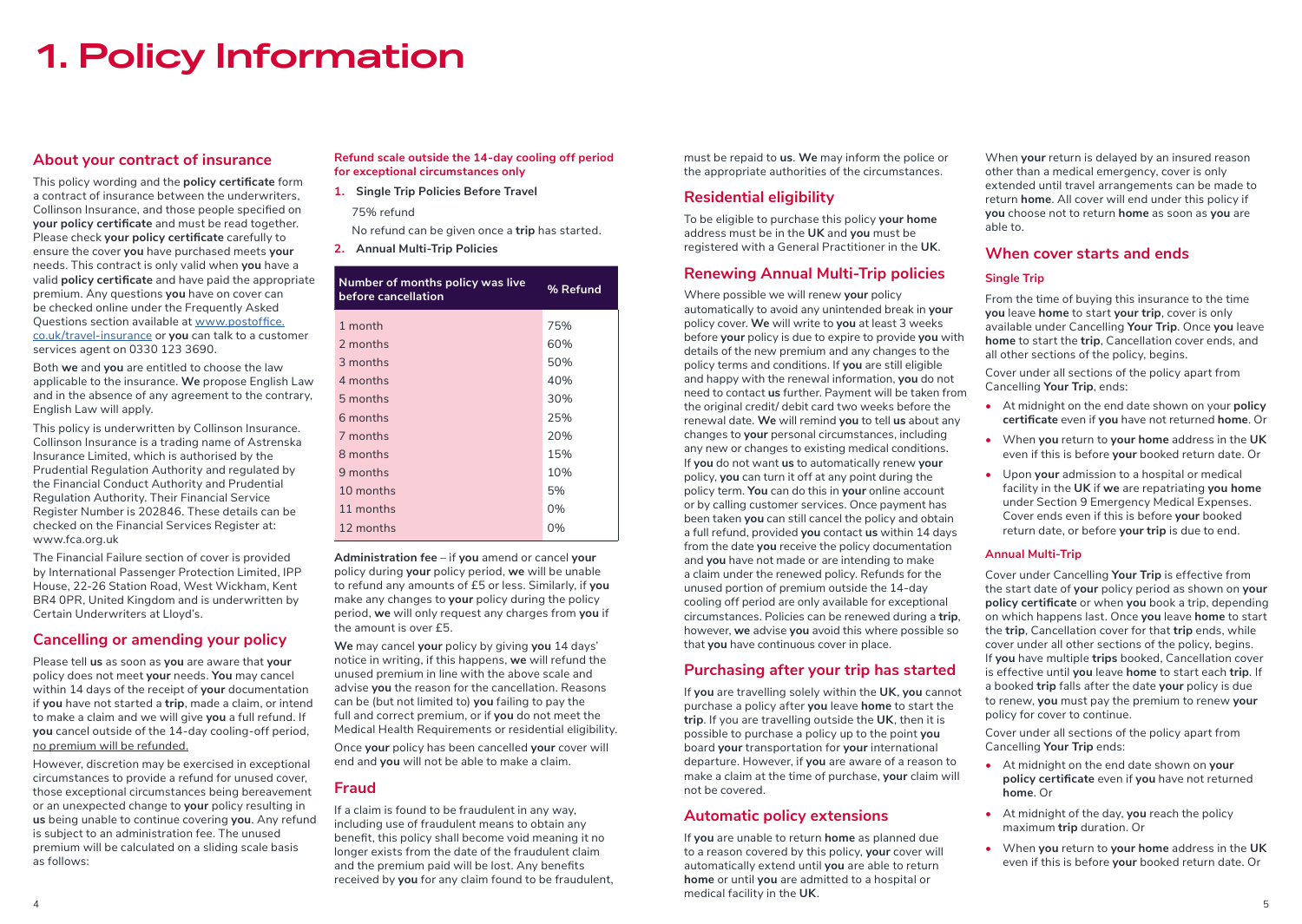**•** Upon **your** admission to a hospital or medical facility in the **UK** if **we** are repatriating **you home** under Section 9 Emergency Medical Expenses. Cover ends even if this is before **your** booked return date, or before **your trip** is due to end.

#### **Declaring existing medical conditions**

This policy does not automatically provide cover for medical conditions **you** are already experiencing when **you** purchase this policy or have experienced in the past. Please review the Medical Health Requirements and ensure **you** answer the Medical Screening questions fully and accurately for everyone insured on the policy.

#### **Sums insured and excesses**

Each section of the policy has a limit on the amount **we** will pay, called the sum insured. The amount **we** pay up to varies by level of cover (Premier, Standard and Economy). Some sections of cover are not available under Economy. Claims under most sections of the policy will be subject to an excess, which also varies by level of cover. The sums insured, inner limits and excess amount for each section are set out in the Table of Benefits. Please check the Table of Benefits against **your policy certificat**e to ensure the level of cover **you** have purchased meets **your** needs.

Excesses apply for each claim logged with **us**, for each section of the policy **you** are claiming under and for each **insured person** who is making a claim. When **we** are settling a claim directly with **you**, **we** will deduct the excess from the claim payment before **you** receive it. Where **we** are settling claims directly with a medical provider or other supplier, **you** will be responsible for paying **us** the excess.

### **Upgrades**

The following upgrades are available to be purchased for an additional premium:

- **1.** Cruise Cover
- **2.** Excess Waiver Cover
- **3.** Gadget Cover
- **4.** Trip Disruption (Including Catastrophe, Terrorism and Air Space Disruption)
- **5.** Trip Disruption Cover for Covid-19
- **6.** Winter Sports Cover
- **7.** Sports and Activities Cover (including Golf)

### **Covered area**

The area **you** have selected to buy confirms the country/location **your** policy is valid for. Cover under this policy is not valid if **you** travel to an area that is higher than the area **you** purchased. For example, if **you** have purchased a policy to area 2. Europe, but

**you** travel to area 4. Worldwide. It is important to check the area of cover on **your policy certificate**.

**1. UK**

Great Britain, Northern Ireland, The Isle of Man, The Channel Islands.

#### **2. Europe 1**

**UK** and Albania, Andorra, Armenia, Austria, Azores, Belarus, Belgium, Bosnia-Herzegovina, Bulgaria, Corsica, Croatia, Czech Republic, Denmark, Estonia, Finland, Macedonia, France, Germany, Gibraltar, Greece, Hungary, Iceland, Ireland, Italy, Kosovo, Latvia, Lichtenstein, Lithuania, Luxembourg, Madeira, Malta, Monaco, Moldova, Montenegro, Netherlands, Norway, Poland, Portugal, Romania, Russia, San Marino, Sardinia, Serbia, Slovakia, Slovenia, Sweden, Switzerland, Tunisia, Ukraine, Vatican City.

#### **3. Europe 2**

**UK**, **Europe 1**, and Cape Verde, Cyprus, Spain including Balearic and Canary Islands, Turkey.

**4. Worldwide 1**

All countries worldwide excluding the United States, Canada, Bermuda, Greenland, the Caribbean and Mexico.

#### **5. Worldwide**

All countries worldwide.

Please note Europe 1 and Europe 2 are combined into one area, as Europe under Annual Multi-Trip Policies.

### **Trip and age limits**

#### **Single Trip**

The maximum **trip** duration **you** can purchase varies by age as follows:

| Age at date of<br>starting the<br>policy | <b>Maximum Trip Duration (All</b><br>Policies purchased in branch<br>are limited to 90 days) |
|------------------------------------------|----------------------------------------------------------------------------------------------|
| Up to $70$                               | $365$ days                                                                                   |
| $71 - 75$                                | 90 days                                                                                      |
| $76 - 110$                               | 31 days                                                                                      |
| Up to age 60<br>(Back Packer<br>only)    | $545$ days                                                                                   |

#### **Annual Multi-Trip**

The maximum **trip** duration **you** can purchase varies by level of cover as follows:

| Level of<br>Cover      | <b>Maximum Trip Duration</b>                                                                                                          |  |  |  |
|------------------------|---------------------------------------------------------------------------------------------------------------------------------------|--|--|--|
| Economy or<br>Standard | 17 days for each trip is included<br>in the cover. This can be<br>increased to 31, 45 or 60 days if<br>you pay an additional premium. |  |  |  |
| Premier                | 31 days for each trip is included<br>in the cover. This can be<br>increased to 45 or 60 days if<br>you pay an additional premium.     |  |  |  |
| Winter sports          | 17 days per year when you buy<br>the Winter Sports upgrade.                                                                           |  |  |  |

Maximum age for this policy is 75.

#### **UK cover**

For Annual Multi-Trip policies **you** must have booked and paid for 1 night's accommodation or **your** stay must be at least 100 miles from **your home**, or **you** must have at least 1 sea crossing for **UK** cover to apply. Not all sections of cover apply if **your trip** is solely within the **UK**, the following sections of cover are available:

#### **Trip disruption**

Cancelling Your Trip

Cutting Short Your Trip (excluding Covid-19 Upgrade)

#### **Medical cover**

Medical Repatriation, excluding Medical Expenses Additional Travel and Accommodation Costs Hospital Benefit

Repatriation of Remains

#### **Personal belongings**

Personal Baggage Money and Travel Documents

#### **Other**

Personal Accident Personal Liability Legal Expenses

There is no cover under the Trip Disruption section of this policy for any claims relating to Covid-19 for **trips** taken solely within the **UK** (This exclusion applies even if **you** have purchased optional upgrade for Covid-19).

### **Financial Services Compensation Scheme**

**We** are covered by the Financial Services Compensation Scheme (FSCS). **You** may be entitled to compensation from the FSCS, if **we** are unable to meet **our** obligations. More information can be obtained from the www.fscs.org.uk website.

### **Family/Single Parent Families**

#### **Family**

A person and their husband, wife, civil partner or Common Law Partner and their dependent, adopted or fostered children or grandchildren who are aged under 18 and are either in full-time education or living with them. The appropriate premium must have been paid.

#### **Single Parent Family**

One person and their dependent, adopted or fostered children or grandchildren who are aged under 18 and are either in full-time education or living with them. The appropriate premium must have been paid.

#### **Note**

For Family and Single Parent Family policies: If You are divorced or separated and Your children do not live with You they can still be covered under Your Family or Single parent policy. Annual Multi-trip: The Adult(s) and the children are also insured to travel on their own, however children must be accompanied by a responsible adult.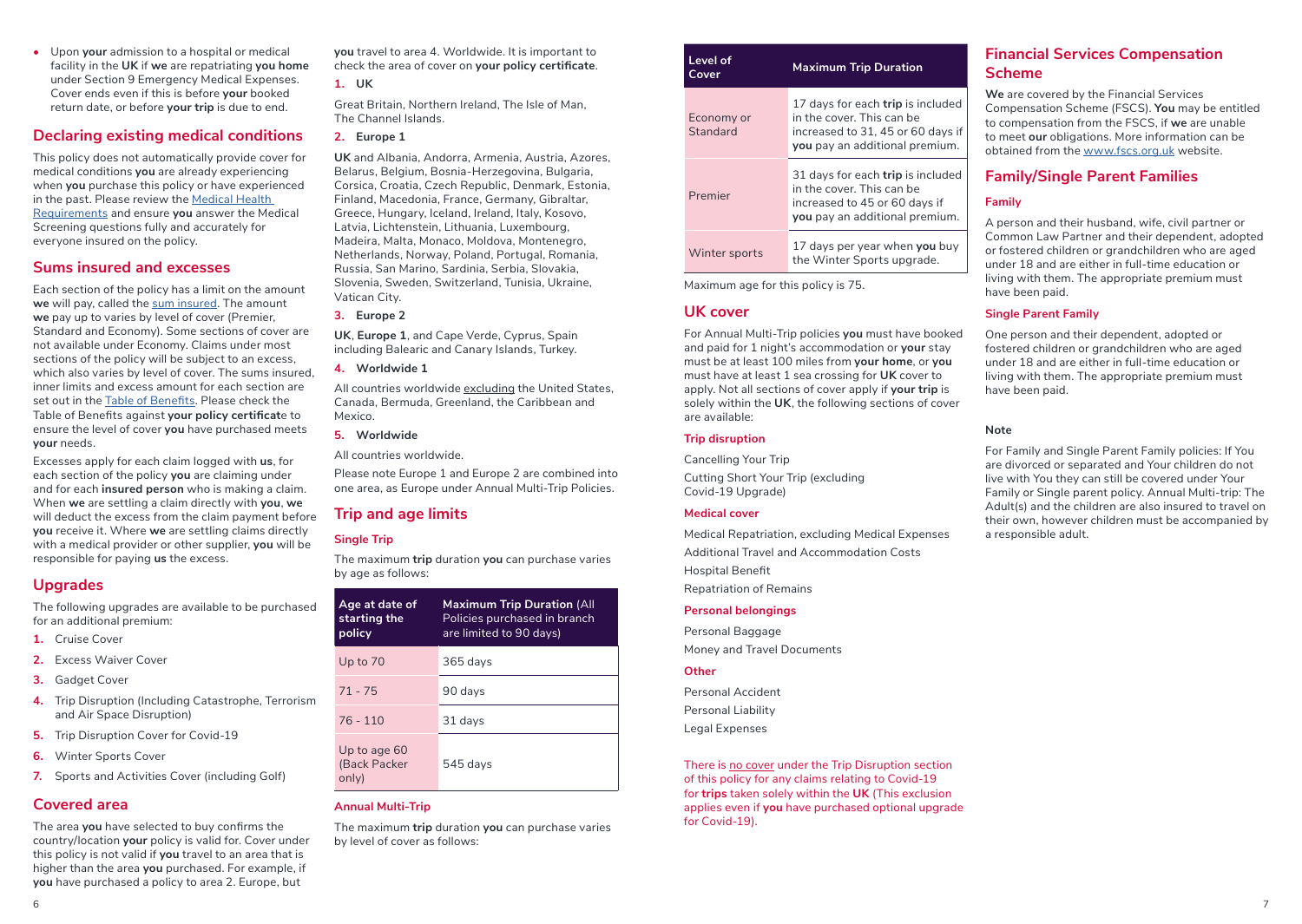## **2. Medical health requirements**

This policy does not automatically provide cover for medical conditions **you** are already experiencing when **you** purchase this policy or have experienced in the past. If **you** answer "Yes" to any of the Medical Screening Questions, **you** must contact **us** and answer a series of further questions regarding **your** health to determine if **we** can provide cover. **You** may have to pay an additional premium for **your** conditions to be covered. If **you** do not wish to pay the additional premium, **we** will not be able to sell **you** a policy.

#### **Eligibility**

We cannot offer cover under the following circumstances:

- **•** If **you** have been diagnosed with a terminal illness.
- **•** If **you** have an undiagnosed medical condition, or a medical condition where **you** are awaiting the diagnosis.
- **•** For claims that are directly or indirectly linked to an undiagnosed condition(s) that **you** were undergoing/awaiting tests or consultations at the time of buying the policy or booking the **trip** (whichever **you** do last).
- **•** If **you** are travelling intending to receive medical treatment.
- **•** If **you** are travelling against the advice of a **medical practitioner** or would be travelling against advice if **you** asked for it

#### **Screening Criteria**

If **you** are only declaring any of the following **you** do not need to contact **us** to answer further questions

- **•** Coughs, colds, Influenza (flu) where **you** have not required any treatment for any complications, such as pneumonia, and have not required any hospital admission.
- **•** Covid-19 if **you** have not required hospital admission.
- **•** Any contraceptive device/treatment.
- **•** Any national routine checks e.g. well-woman/ well-man, that do not result in a diagnosis of any kind or requires further reviews or investigations.

#### **Medical screening questions**

All questions must be answered in full and accurately. If **you** have medical conditions to declare, and **you** fail to contact **us** or answer accurately then **you** are at risk of:

- **• Your** claim being declined, and **your** premium being retained, and
- **•** Losing any cover under this policy, or
- **• Your** claim not being paid in full.

Please be aware if **you** are answering medical screening questions on behalf of another person to be insured on this policy **you** must be as aware of their full medical record, including any medications they are currently taking and any treatment they are undergoing, as if they are **your** own.

**Q1.** Have **you** been prescribed medication in the last 2 years whether **you** are taking it or not? This includes tablets (including Morphine based pain killers), inhalers or injections.

**Q2.** Do **you** currently routinely visit a GP, hospital or clinic for check-ups/consultations or treatments? This includes annual reviews or reviews once every 2 years for a condition.

**Q3.** Are **you** visited by a doctor or nurse, or carer for check-ups or treatment (including dressings being changed)?

**Q4.** Have **you** been admitted into hospital or undergone surgery in the last 2 years?

**Q5.** Have **you** received treatment for heart, stroke, or respiratory related illness in the last 2 years?

**Q6.** Are **you** currently waiting for any results of tests/investigations or awaiting any consultations or referrals or on any waiting lists?



0330 123 3690.

#### **Changes in your health after you have purchased or renewed a policy**

If **you** experience a change in health such as a new or increased medication, any referral for tests or specialist appointment, or a new diagnosis/ course of treatment at any time after **you** bought or renewed a policy, **you** need to re-check whether **you** now answer "yes" to one or more of the Medical Screening Questions and if **you** do, contact **us** to check **your** cover. This includes when **you** receive the results of tests/investigations (see Q6 of Medical Screening). **We** reserve the right to alter the terms of this insurance based on **your** health changing mid-term. Following **your** medical screening **we** will tell **you** either:

- **•** That **you** can continue to be covered at no additional cost; or
- **•** To continue to be covered **you** will need to pay an additional premium; or
- **• We** cannot continue to cover **you**. If **we** cannot cover **you**, **we** can refer **you** to the Travel Insurance Directory or call 0800 138 7777.

If **you** have already purchased or renewed **your** policy and **you** have contacted **us** to advise a change in **your** health and do not wish to pay the additional premium, or if **we** can no longer provide cover, **you** may either:

- **•** Submit a claim under cancellation of **your** trip, for consideration; or
- **•** Ask **us** to cancel **your** policy so **you** can arrange cover elsewhere. If **you** cancel your policy, **we** will refund the unused cover, if **you** have not made or are planning to make a claim.

#### **Indirectly related claims**

This policy does not cover claims that are directly or indirectly related to an undeclared or incorrectly declared medical condition. An indirectly related medical condition means a medical problem that is more likely to happen because of another medical problem **you** already have. For example, if **you**:

- **•** have high blood pressure, high cholesterol, or diabetes, **you** are more likely to have a heart attack or a stroke.
- **•** suffer from asthma (diagnosed over 50), chronic obstructive pulmonary disease, or other lung disease, **you** are more likely to get a chest infection.
- **•** have or have had cancer, **you** are more likely to suffer from a secondary cancer.

#### **Pregnancy**

Pregnancy or medical conditions arising from pregnancy are covered provided **you** will not be more than 28 weeks pregnant by the time **your trip** is due to start (or 24 weeks for multiple births) and

a **medical practitioner** or midwife confirms that **you** are fit to travel.

If **you** are confirmed not fit to travel, or if **you** will be more than 28 weeks pregnant at the start of **your trip**, (24 weeks for multiple births), **you** can make a claim under "Cancelling **Your Trip**" provided **you** purchased this policy/booked a **trip** before **you** were aware **you** would not be able to travel.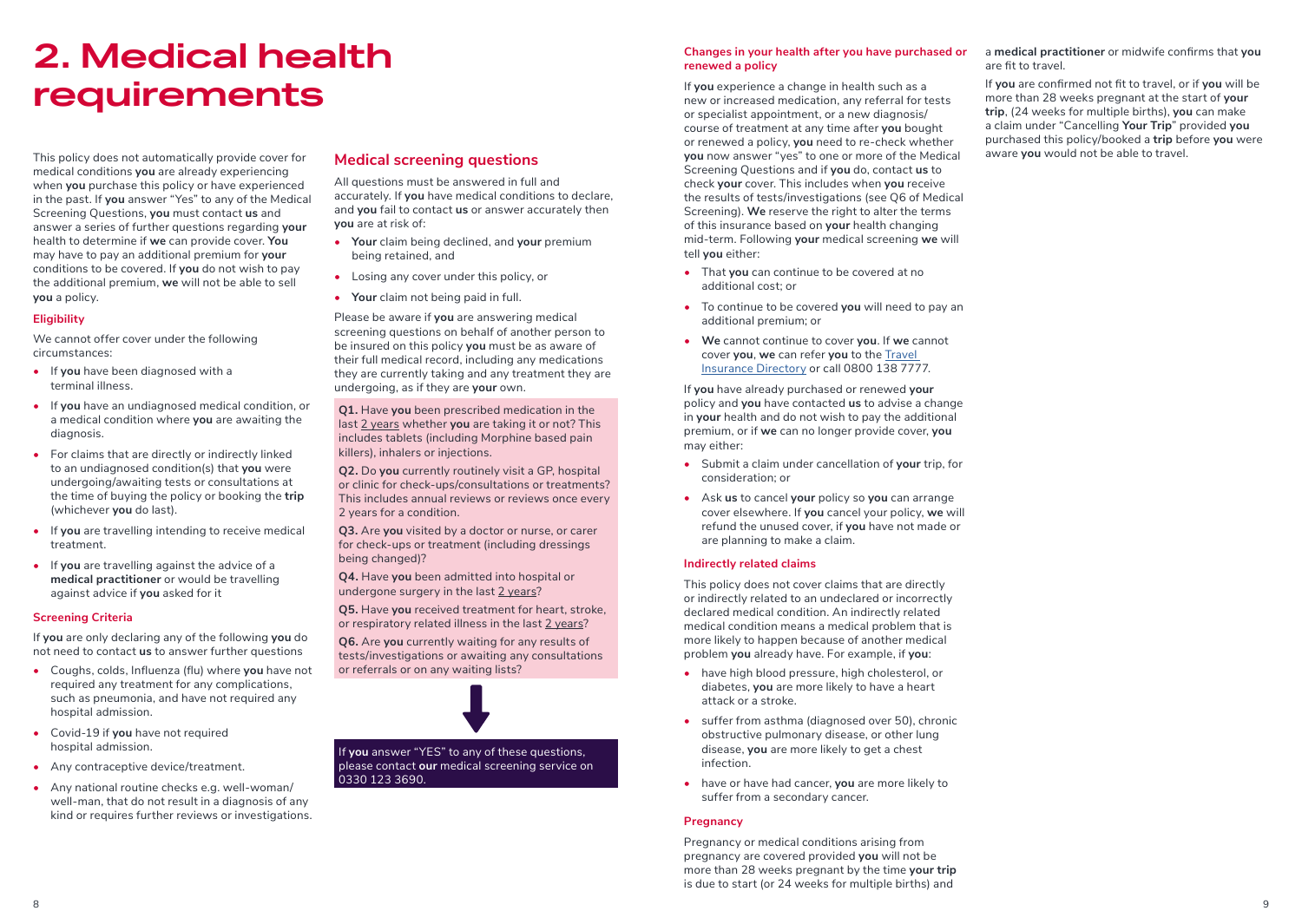## **3. Making a claim**

First, check **your** policy certificate and the appropriate section of **your** policy wording to make sure that what **you** are claiming for is covered. **You** can set up a claim on-line or by telephone, **you** must ensure that **you** have all relevant documents and any receipts, please see section 4. Claims evidence below.

- **•** On-line postoffice.claimhere.co.uk
- **•** Telephone 0333 333 9702

All claims must be submitted within 60 days of **your** return from **your trip**. **You** must assist us in providing all requested information, including completing any requested forms, or **you** may experience a delay in the processing of **your** claim. When claims settlements are made by BACS (Bank Automatic Clearing System) or other electronic banking system method, **you** will be responsible for supplying **us**

with the correct bank account details and **your** full authority for **us** to remit monies directly to that account. Provided that payment is remitted to the bank account designated by **you**, **we** shall have no further liability or responsibility in respect of such payment, and it shall be your sole responsibility to make collection of any misdirected payment in the event of incorrect details having been provided to **us**.

Claims & assistance services are administered by Collinson Insurance Services Ltd.

#### **24-hour Emergency Medical Assistance**

**You** must contact the medical emergency service once **you** know **you** will be in a medical facility for at least 24 hours:

**•** Telephone +44 (0) 208 865 3074

## **4. Claims evidence**

Before a **claim** can be paid, **you** may be asked to provide supporting documentation to validate cover and the circumstances of the loss. The table on the next page sets out what documentation **you** may be asked to provide. Depending on the details of each claim **we** may ask for additional supporting documentation to that listed on the next page.

| Section(s)                                                                          | <b>Documentation</b>                                                                                                                                                     |  |  |  |  |  |
|-------------------------------------------------------------------------------------|--------------------------------------------------------------------------------------------------------------------------------------------------------------------------|--|--|--|--|--|
|                                                                                     | <b>Policy Certificate.</b>                                                                                                                                               |  |  |  |  |  |
| All sections                                                                        | Proof that you booked travel and accommodation, such as a booking invoice.                                                                                               |  |  |  |  |  |
|                                                                                     | • Confirmation of all cancellation(s) including any refunds already given.                                                                                               |  |  |  |  |  |
|                                                                                     | • Medical reports / medical certificate.                                                                                                                                 |  |  |  |  |  |
|                                                                                     | • Booking terms and conditions.                                                                                                                                          |  |  |  |  |  |
|                                                                                     | Death certificates.                                                                                                                                                      |  |  |  |  |  |
|                                                                                     | Invoices and receipts for your expenses.                                                                                                                                 |  |  |  |  |  |
| Cancelling your trip,                                                               | Receipts or confirmation of any payments you have made.                                                                                                                  |  |  |  |  |  |
| Cutting short your trip,<br><b>Emergency Medical</b><br><b>Expenses and Medical</b> | • Written confirmation of positive test for Covid-19 administered by an<br>independent authority, including the date of the result.                                      |  |  |  |  |  |
| Repatriation                                                                        | • Written confirmation from appropriate authority of length and place of<br>compulsory quarantine for Covid-19.                                                          |  |  |  |  |  |
|                                                                                     | • Written confirmation you have been contacted by an official track and trace<br>or medical practitioner for Covid-19 cover within 14 days of the start of<br>your trip. |  |  |  |  |  |
|                                                                                     | • A letter from your employer proving your redundancy                                                                                                                    |  |  |  |  |  |
|                                                                                     | • A police report for any lost/stolen travel documents                                                                                                                   |  |  |  |  |  |
| Delay and Abandonment                                                               | • Written confirmation from the carrier stating the period of and reason for<br>any delay.                                                                               |  |  |  |  |  |
|                                                                                     | • Receipts confirming additional transport costs.                                                                                                                        |  |  |  |  |  |
| Substitute                                                                          | • Evidence from your original accommodation provider of the length and<br>reason for closure of the accommodation.                                                       |  |  |  |  |  |
| Accommodation                                                                       | • Evidence of additional costs you have incurred.                                                                                                                        |  |  |  |  |  |
|                                                                                     | • Police or motoring authorities report stating any delay and the cause.                                                                                                 |  |  |  |  |  |
| Missed Departure (UK and                                                            | Evidence of vehicle recovery or repair.                                                                                                                                  |  |  |  |  |  |
| Outside the UK)                                                                     | Evidence of the costs of additional accommodation and transport.                                                                                                         |  |  |  |  |  |
| <b>Unexpected Costs for</b><br><b>Covid Testing or Hotel</b><br>Quarantine          | • Proof of your additional costs for Covid-19 testing and/or quarantining.                                                                                               |  |  |  |  |  |
|                                                                                     | • Police report or written report from travel provider detailing your<br>reported loss.                                                                                  |  |  |  |  |  |
|                                                                                     | • Police report for any lost/stolen item(s)                                                                                                                              |  |  |  |  |  |
| Personal Baggage and                                                                | Property irregularity report from an airline.                                                                                                                            |  |  |  |  |  |
| Baggage Delay, Personal<br>Money and Travel                                         | Written confirmation from the airline or travel company stating the length<br>$\bullet$<br>of delay.                                                                     |  |  |  |  |  |
| Documents                                                                           | Proof of ownership and value of items claimed for such as receipts.                                                                                                      |  |  |  |  |  |
|                                                                                     | Claims for loss or theft of mobile phones we will ask for proof the service<br>$\bullet$<br>provider has been contacted and asked to discontinue the service.            |  |  |  |  |  |
|                                                                                     | Evidence of withdrawal of bank notes or currency.<br>٠                                                                                                                   |  |  |  |  |  |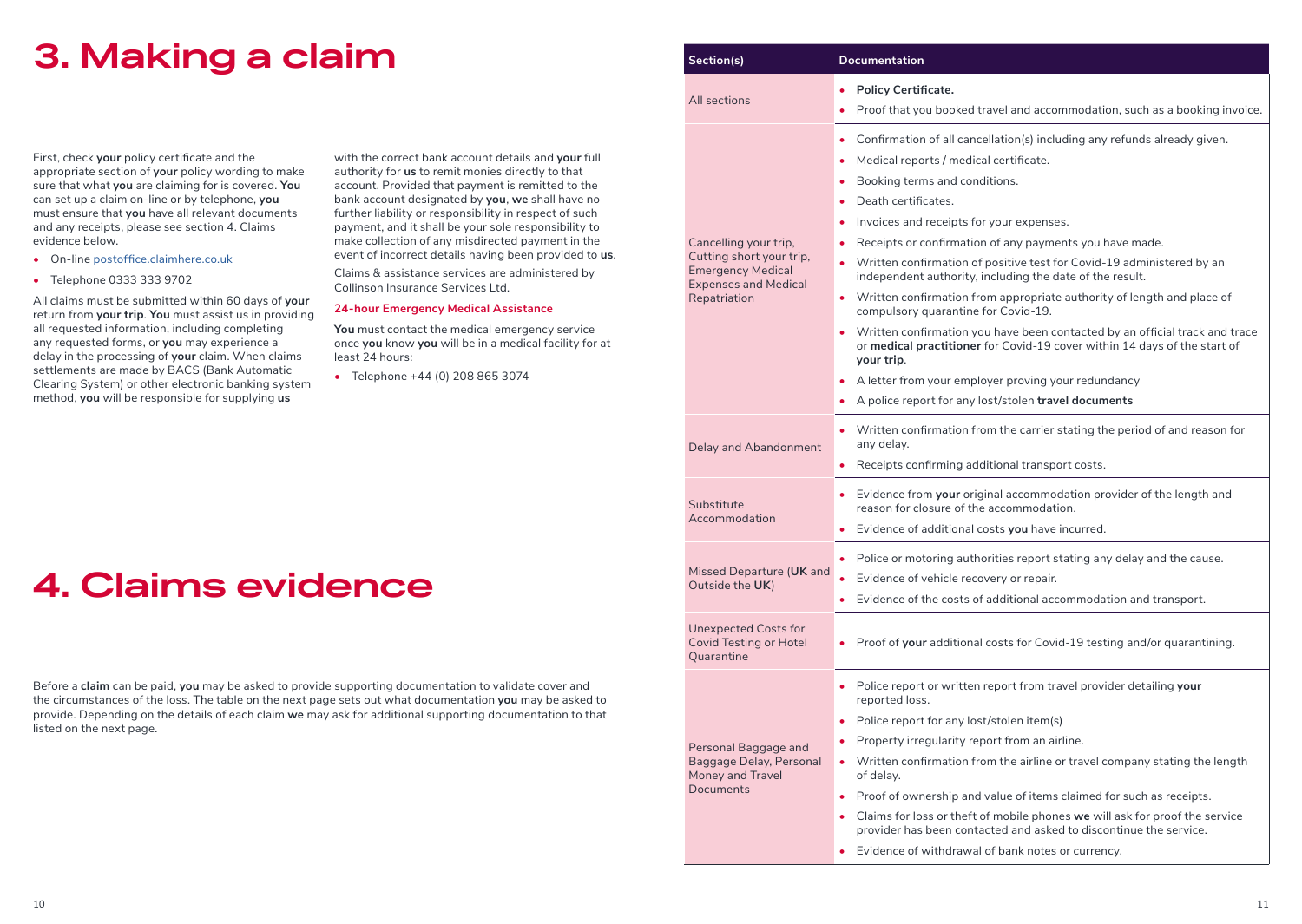## **5. General conditions**

## **6. General definitions**

The following conditions apply to all sections of the wording:

- **1.** At the time of purchasing this insurance **you** will have been asked questions to enable **us** to assess **your** risk, failure to answer accurately and honestly could lead to **your** policy being invalid and all claims will be forfeited. If the answers given change after the policy was purchased, **you** must notify **us** of this change.
- **2. You** must pay the excess shown in the Table of Benefits (unless **you** have paid an additional premium to waive the excess)
- **3. You** must take all reasonable steps to avoid or minimise any claim. At all times **you** must act as if **you** are not insured.
- **4. We** can request specific information to assess **your** claim see Page 11 where **we** have set out what documentation **we** will ask **you** to provide. **We** are entitled to ask for any further evidence not listed on Page 11 if required due to the circumstances of **your** claim at **your** own cost.
- **5.** If a claim is found to be fraudulent in any way, including use of fraudulent means to obtain any benefit, this policy shall become void meaning it no longer exists from the date of the fraudulent claim and the premium paid will be lost. Any benefits received by **you** for any claim found to be fraudulent, must be repaid to **us**. **We** may inform the police or other appropriate authorities of the circumstances.
- **6. You** must not make any payment; admit liability, offer, or promise to make any payment without written consent from **us**.
- **7. We** are entitled to take over any rights in the defence or settlement of any claim and to take proceedings in **your** name for **our** benefit against another party.
- **8.** If at the time of any incident, loss, or damage there is any other indemnity or insurance which wholly or partly covers the same occurrence, the underwriters shall not be liable to pay or contribute towards the loss or damage except in excess of the sums recovered or recoverable under the other indemnity or insurance.
- **9. You** must assist **us** in pursuing a recovery from any third party, government department or other insurers by providing all details required and by completing any necessary forms.
- **10. You** must follow the Important Information where listed under individual sections of the policy.

The words listed below when shown in bold text will always have the meaning set out below.

#### **Home**

The address where **you** live in the United Kingdom, Channel Islands, or Isle of Man and where **you** are registered with a General Practitioner.

#### **Home Country**

The United Kingdom, Channel Islands, or the Isle of Man.

#### **Immediate Relative**

**Your** mother, father, sister, brother, spouse, civil partner, fiancé/e, **your** children (including adopted and fostered), grandparent, grandchild, parentin-law, daughter-in-law; sister-in-law, son-in-law, brother-in-law, aunt, uncle, cousin, nephew, niece, step-parent, step-child, step-brother, step-sister or legal guardian.

#### **Medical Practitioner**

A registered practicing member of the medical profession who is not related to **you** or to a travelling companion or is anyone **you** are intending to stay with.

#### **Policy Certificate**

The document issued by **us** which sets out the names of the **insured persons**, area of cover, level of cover, type of policy, period of insurance, additional cover options and any other important information and terms used to confirm the correct cover is in place when a claim is made.

#### **Public Transport**

A company operating under a licence to carry passengers, working to a published timetable and /or published fares. This includes but is not necessarily limited to airlines, taxi firms, coach, ferry, and rail operators.

#### **Travelling Companion**

The person **you** have booked to travel with on the **trip** but not insured on the same travel insurance policy and their **immediate relative**.

#### **Trip**

A single journey that begins and ends in the United Kingdom, starting when **you** leave **your home** address to travel to **your departure point** to begin **your** journey. The start and end dates when cover under all sections of this policy applies, (except for

Cancelling Your Trip), are detailed on **your policy certificate** for single trip policies or in the case of Annual Multi-Trip policies, is the duration limit of each single journey taken in a 12-month period.

In certain circumstances cover will cease at a different time to the stated end date on **your policy certificate** or **your** stated duration limit. For clarification, cover under **your trip** ends:

- **•** At midnight on the end date shown on **your policy certificate** even if **you** have not returned **home**, unless **you** have purchased an Annual Multi-Trip policy and **you** renew **your** policy while on **your trip** (**your** total **trip** duration including the renewed policy cannot exceed the maximum limit). This does not apply if **you** are unable to return **home** due to a claimable event, when **your** policy automatically extends; or
- **•** For Annual Multi-Trip policies, at midnight of the day **you** reach **your** stated maximum policy **trip** duration; or
- **•** When **you** return to **your home** address in the **UK** even if this is before **your** booked return date.
- **•** Upon **your** admission to a hospital or medical facility in the **UK** if **we** are repatriating **you home** under Section 9 Emergency Medical Expenses. Cover ends even if this is before **your** booked return date, or before **your trip** is due to end.

#### **We/Us/Our**

Collinson Insurance.

**You/Your/Insured Person**

Each person named on the **Policy Certificate**.

#### **UK**

**Your home country** and place of residence as stated in the Residential Eligibility.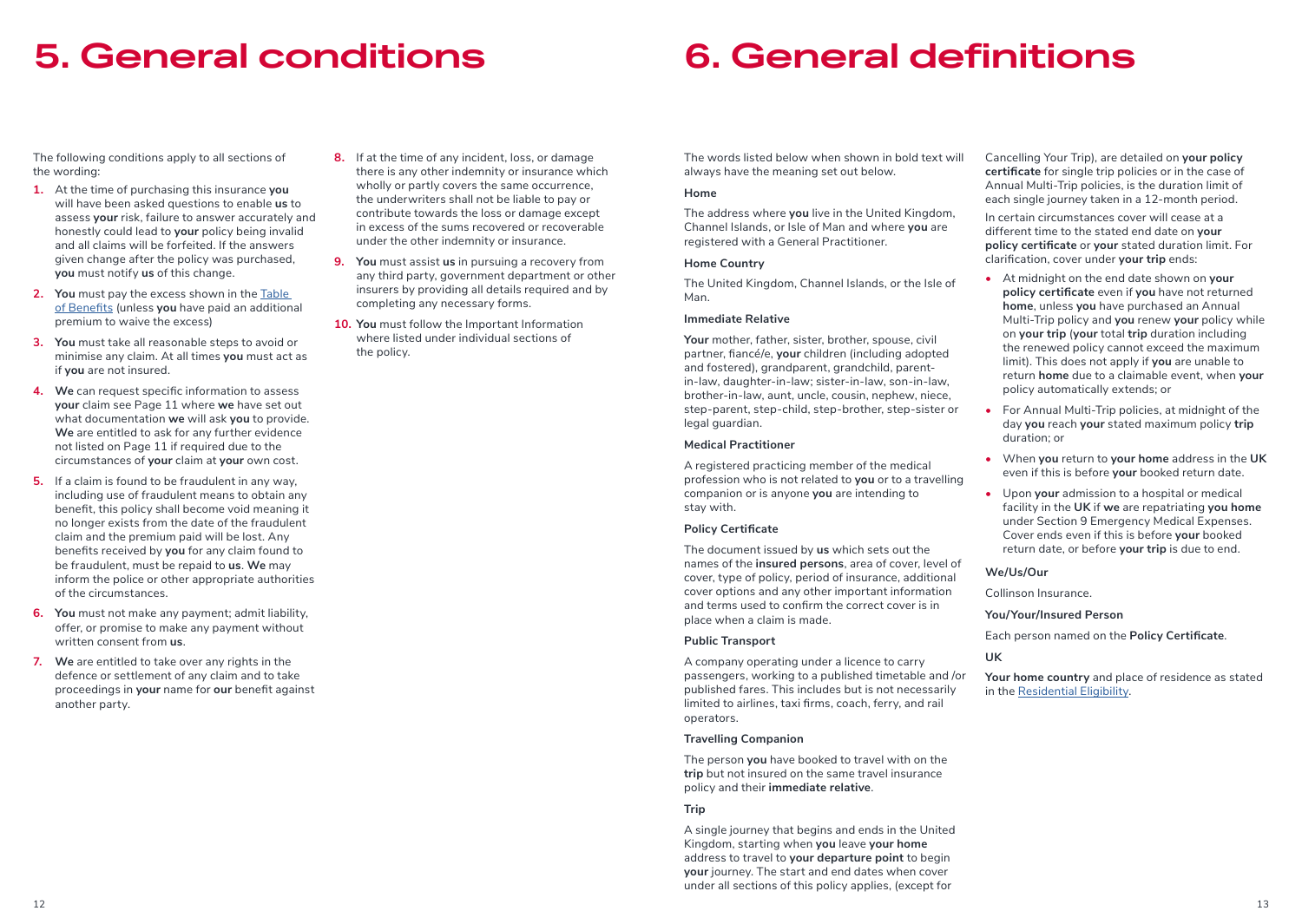## **7. Table of benefits**

| <b>Section</b>                                                                                         | <b>Economy</b>    | <b>Excess</b>     | <b>Standard</b>           | <b>Excess</b>     | <b>Premier</b>             | <b>Excess</b>     |
|--------------------------------------------------------------------------------------------------------|-------------------|-------------------|---------------------------|-------------------|----------------------------|-------------------|
| Trip Disruption Sections of Cover - available as standard                                              |                   |                   |                           |                   |                            |                   |
| Cancelling your trip                                                                                   | £1.000            | £125              | £3,000                    | £99               | £5,000                     | £50               |
| <b>Missed Departure from</b><br>the UK                                                                 | N/A               | N/A               | £750                      | £99               | £1.500                     | £50               |
| <b>Delay and Abandonment</b><br>Delay (per 4 hours/max)<br>Abandonment<br><b>Additional Transport:</b> | N/A<br>N/A<br>N/A | N/A<br>N/A<br>N/A | £30/£90<br>£3.000<br>£450 | Nil<br>Nil<br>£99 | £50/£150<br>£5,000<br>£550 | £50<br>Nil<br>£50 |
| <b>Cutting Short your trip</b>                                                                         | £1.000            | £125              | £3.000                    | £99               | £5,000                     | £50               |
| Substitute<br>Accommodation                                                                            | £750              | £125              | £1.000                    | £99               | £1.500                     | £50               |
| Missed Departure and<br><b>Connections Outside</b><br>the UK                                           | N/A               | N/A               | £750                      | £99               | £1.500                     | £50               |
| <b>Flight Delay Assistance</b><br>Plus                                                                 | N/A               | N/A               | N/A                       | Nil               | £50/<br>Lounge<br>voucher  | Nil               |

| Trip Disruption – (Including Terrorism, Natural Catastrophe and Air Space Disruption) Optional extra, |
|-------------------------------------------------------------------------------------------------------|
| cover available for an additional premium                                                             |

| Cancelling your trip                                         | £1,000       | £125 | £3.000       | £99 | £5,000          | £50 |
|--------------------------------------------------------------|--------------|------|--------------|-----|-----------------|-----|
| Missed Departure from<br>the UK                              | £500         | £125 | £750         | £99 | £1,500          | £50 |
| <b>Delay and Abandonment</b>                                 |              |      |              |     |                 |     |
| Delay (per day/max)                                          | £20/£60      | Nil  | £30/£90      | Nil | £30/£150        | £50 |
| Abandonment                                                  | £1000        | Nil  | £3.000       | Nil | £5,000          | Nil |
| <b>Additional Transport:</b>                                 | £350         | £125 | £450         | £99 | £550            | £50 |
| <b>Cutting Short your trip</b>                               | £1,000       | £125 | £3,000       | £99 | £5,000          | £50 |
| Substitute<br>Accommodation                                  | £750         | £125 | £1.000       | £99 | £1.500          | £50 |
| Missed Departure and<br><b>Connections Outside</b><br>the UK | £500         | £125 | £750         | £99 | £1,500          | £50 |
| Additional daily benefit<br>(per day/max) $\sim$ :           | £50/<br>£500 | £125 | £75/<br>£750 | £99 | £100/<br>£1.000 | £50 |

| Covid-19 Cover - Optional extra, cover available for an additional premium               |              |      |              |     |                 |     |
|------------------------------------------------------------------------------------------|--------------|------|--------------|-----|-----------------|-----|
| Cancelling your trip                                                                     | £1,000       | £125 | £3,000       | £99 | £5,000          | £50 |
| <b>Missed Departure from</b><br>the UK                                                   | £500         | £125 | £750         | £99 | £1,500          | £50 |
| Cutting Short your trip                                                                  | £1,000       | £125 | £3,000       | £99 | £5,000          | £50 |
| Missed Departure and<br><b>Connections Outside</b><br>the UK                             | £500         | £125 | £750         | £99 | £1,500          | £50 |
| Additional daily benefit<br>(per day/max)~:                                              | £50/<br>£500 | £125 | £75/<br>£750 | £99 | £100/<br>£1,000 | £50 |
| Change in Covid Testing/<br><b>Quarantine Requirements</b><br>During the Trip            | £500         | £125 | £750         | £99 | £1,500          | £50 |
| Medical Sections of Cover - available as standard                                        |              |      |              |     |                 |     |
| <b>Emergency Medical</b><br><b>Expenses and Medical</b><br>Repatriation                  | £5 million   | £125 | £7.5 million | £99 | £10 million     | £50 |
| <b>Emergency Dental</b><br>Treatment                                                     | £250         | £125 | £350         | £99 | £500            | £50 |
| UK prescriptions                                                                         | N/A          | N/A  | £50          | Nil | £50             | Nil |
| Physiotherapy/<br>Chiropractic care in<br>the UK                                         | N/A          | N/A  | £300         | Nil | £300            | Nil |
| Additional<br>Accommodation and<br><b>Travelling Expenses</b>                            | £2,000       | £125 | £2,000       | £99 | £2,000          | £50 |
| <b>Hospital Benefit</b><br>(per complete 24 hours<br>of inpatient treatment/<br>maximum) | £15/£150     | Nil  | £25/£300     | Nil | £40/£500        | Nil |
| <b>Mugging Benefit</b><br>(per complete 24 hours<br>of inpatient treatment/<br>maximum)  | Nil          | Nil  | £25/£500     | Nil | £25/£500        | Nil |
| Overseas Funeral Costs or<br><b>Repatriation of remains</b>                              | £7,500       | £125 | £10,000      | £99 | £12,500         | £50 |

**Section Economy Excess Standard Excess Premier Excess**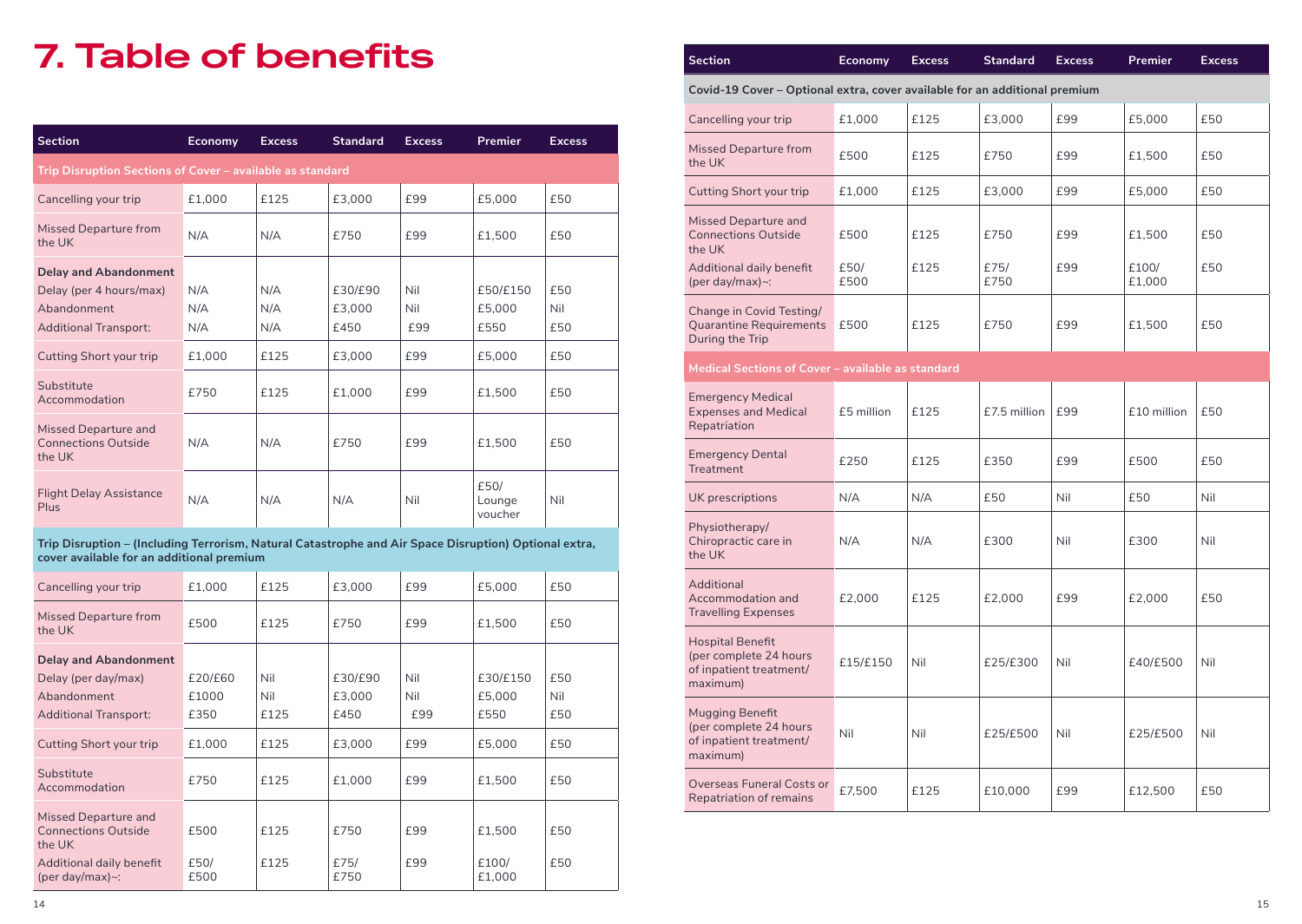| <b>Section</b>                                                                                           | Economy    | <b>Excess</b> | <b>Standard</b> | <b>Excess</b> | Premier     | <b>Excess</b> |  |
|----------------------------------------------------------------------------------------------------------|------------|---------------|-----------------|---------------|-------------|---------------|--|
| Personal Belongings Sections of Cover – available as standard                                            |            |               |                 |               |             |               |  |
| Personal Baggage                                                                                         | £1,500     | £125          | £2,000          | £99           | £3,000      | £50           |  |
| Single Item Limit                                                                                        | £150       | Nil           | £250            | Nil           | £400        | Nil           |  |
| <b>Valuables Limit</b>                                                                                   | £150       | Nil           | £250            | Nil           | £400        | Nil           |  |
| <b>Mobile Phones</b>                                                                                     | £100       |               | £100            |               | £100        |               |  |
| <b>Gadgets Upgrade</b><br>*Optional                                                                      | £1000      | £125          | £1000           | £99           | £1000       | £50           |  |
| Money and Travel<br>Documents                                                                            | £250       | £125          | £350            | £99           | £500        | £50           |  |
| Cash Limit                                                                                               | £250       | £125          | £350            | £99           | £500^       | £50           |  |
| Baggage Delay<br>(per day/max)                                                                           | N/A        | N/A           | £50/£200        | £99           | £75/£300    | £50           |  |
| Personal Accident, Personal Liability and Legal Sections – available as standard                         |            |               |                 |               |             |               |  |
| <b>Personal Accident</b>                                                                                 |            |               |                 |               |             |               |  |
| <b>Permanent Total</b><br><b>Disablement</b>                                                             | £5.000     | Nil           | £15.000         | Nil           | £20,000     | Nil           |  |
| Loss of one or more limbs<br>or loss of sight in one or<br>both eyes                                     | £5.000     | Nil           | £15,000         | Nil           | £20,000     | Nil           |  |
| Death Benefit (18-65)                                                                                    | £10,000    | Nil           | £15,000         | Nil           | £20,000     | Nil           |  |
| Death Benefit (under 18)                                                                                 | £2,000     | Nil           | £2,000          | Nil           | £2,000      | Nil           |  |
| Death Benefit (over 65)                                                                                  | £1.000     | Nil           | £1,000          | Nil           | £1.000      | Nil           |  |
| Personal Liability                                                                                       | £2 million | £125          | £2 million      | £99           | £2 million  | £50           |  |
| Legal                                                                                                    | £25,000    | £125          | £25.000         | £99           | £25,000     | £50           |  |
| Sports and Activities Cover (including Golf) – Optional extra, cover available for an additional premium |            |               |                 |               |             |               |  |
| <b>Sports and Activities</b><br><b>Cover (including Golf)</b><br>Upgrade                                 |            |               |                 |               |             |               |  |
| <b>Golf Equipment</b>                                                                                    | N/A        | N/A           | £1,000          | £100          | £1,000      | £50           |  |
| <b>Golf Equipment Hire</b>                                                                               | N/A        | N/A           | £350            | Nil           | £350        | Nil           |  |
| <b>Loss of Green Fees</b><br>Hole in One                                                                 | N/A<br>N/A | N/A<br>N/A    | £400<br>£50     | Nil<br>Nil    | £400<br>£75 | Nil<br>Nil    |  |

| <b>Section</b>                                                             | Economy          | <b>Excess</b> | <b>Standard</b>  | <b>Excess</b> | <b>Premier</b> | <b>Excess</b> |  |
|----------------------------------------------------------------------------|------------------|---------------|------------------|---------------|----------------|---------------|--|
| Winter Sports – Optional' extra cover, available for an additional premium |                  |               |                  |               |                |               |  |
| <b>Winter Sports Upgrade</b>                                               |                  |               |                  |               |                |               |  |
| Ski Equipment                                                              | £500             | £125          | £500             | £99           | £1.000         | £50           |  |
| <b>Ski Pack</b>                                                            | £300             | £125          | £300             | £99           | £400           | £50           |  |
| Ski Hire (per day/max)                                                     | £25/£250         | Nil           | £25/£250         | Nil           | £50/£500       | Nil           |  |
| <b>Piste Closure</b>                                                       |                  |               |                  |               |                |               |  |
| (per day/max)                                                              | £25/£250         | Nil           | £25/£250         | Nil           | £50/£500       | Nil           |  |
| <b>Avalanche Cover</b>                                                     | Up to £150       | Nil           | Up to £250       | Nil           | Up to £350     | Nil           |  |
| Cruise Cover - Optional* extra cover, available for an additional premium  |                  |               |                  |               |                |               |  |
| <b>Cruise Cover Upgrade</b>                                                |                  |               |                  |               |                |               |  |
| <b>Missed Departure and</b>                                                |                  |               |                  |               |                |               |  |
| <b>Missed Connection</b>                                                   | £1.000           | £125          | £1.000           | £99           | £1.000         | £50           |  |
| Missed Port (per port/max)                                                 | £100/£300        | Nil           | £100/£300        | Nil<br>Nil    | £100/£500      | Nil           |  |
| Cruise Interruption<br><b>Evening Dress Hire</b>                           | £1,000<br>£75    | Nil<br>Nil    | £1,000<br>£75    | Nil           | £1,000<br>£75  | Nil<br>Nil    |  |
| <b>Cabin Confinement</b>                                                   |                  |               |                  |               |                |               |  |
| (per day/max)                                                              | £50/£500         | Nil           | £50/£500         | Nil           | £50/£500       | Nil           |  |
| <b>Unused Excursions</b>                                                   | £500             | Nil           | £500             | Nil           | £500           | Nil           |  |
| <b>Increased Personal</b>                                                  |                  |               |                  |               |                |               |  |
| Belongings <sup>#</sup>                                                    | £1.500           | £125          | £2.000           | £99           | £2.500         | £50           |  |
| <b>End Supplier Failure Insurance</b>                                      |                  |               |                  |               |                |               |  |
| <b>End Supplier Failure</b>                                                | N/A              | N/A           | £3,000           | Nil           | £5,000         | Nil           |  |
| Insurance                                                                  |                  |               |                  |               |                |               |  |
| Optional extra cover available for an additional premium                   |                  |               |                  |               |                |               |  |
| <b>Excess Waiver</b>                                                       | Available        |               | Available        |               | Available      |               |  |
| <b>Trip Extension</b>                                                      | 31/45/60<br>days |               | 31/45/60<br>days |               | 45/60 days     |               |  |
|                                                                            |                  |               |                  |               |                |               |  |

"Winter sports and Cruise cover optional extras are a mandatory requirement if your trip involves any winter sports or is on a cruise.

^Limit is increased to £750 if foreign currency is purchased through Post Office (Post Office Travel Money Cards included).

-Should **you** purchase the Trip Disruption (including Terrorism, Natural Catastrophe and Air Space Disruption) upgrade, and the<br>Covid-19 cover upgrade, under the section of cover for Missed Departure and Connections Outsid applicable per person, per claim.

#This benefit will be in addition to the Personal Baggage limit.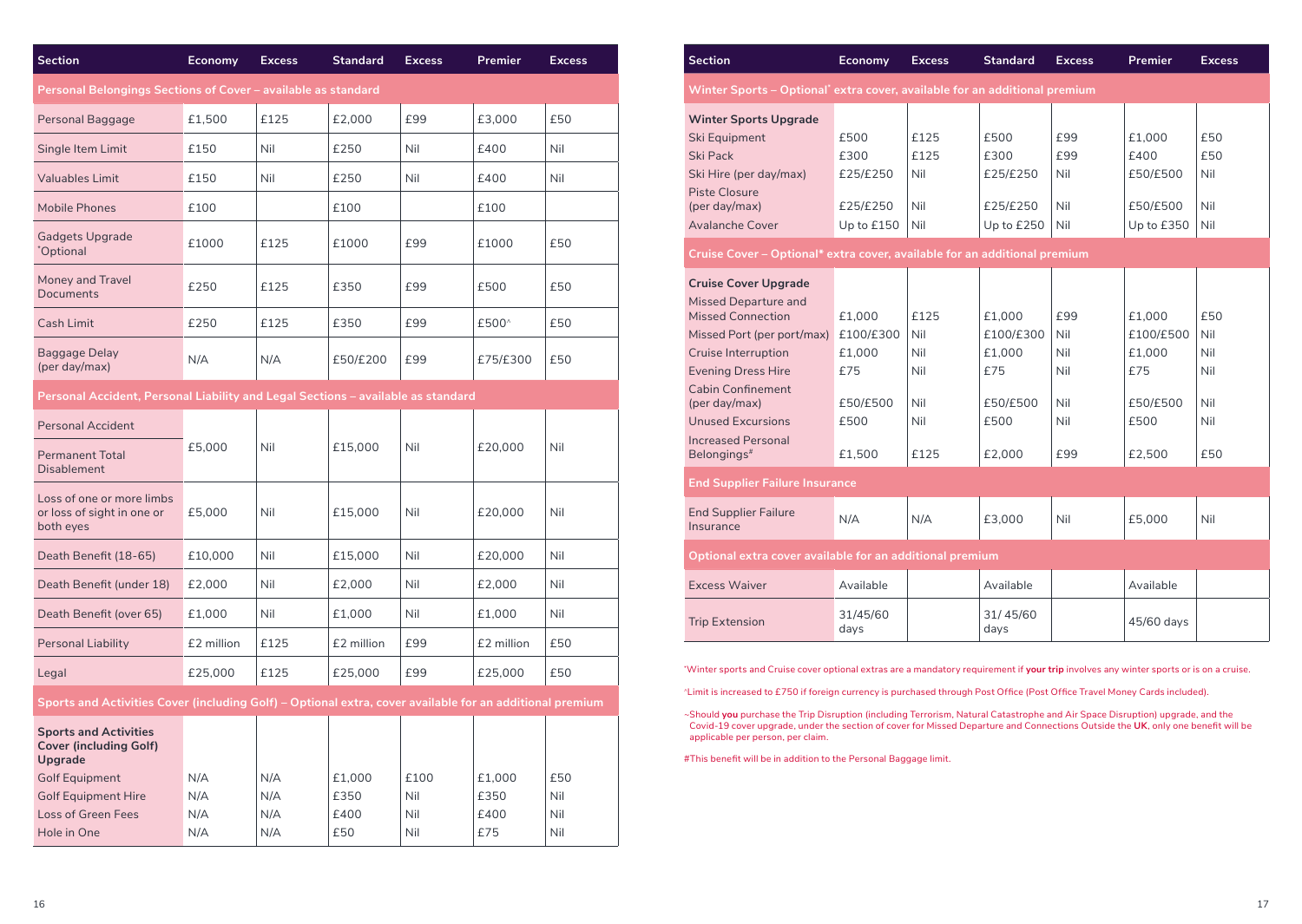## **8. Trip disruption sections of cover**

This policy offers cover if **your trip** is disrupted by one of the events listed in each section under "What is Covered".

**You** can pay an additional premium and upgrade the base Trip Disruption Cover to include the following:

- **1.** *Trip Disruption* (*Including* Terrorism, Natural Catastrophe and Air Space Disruption)
- **2.** *Covid-19 upgrade* this upgrade offers cover if **your trip** is disrupted due to Covid-19. The *Base Trip Disruption* includes limited elements of Covid-19 cover under "Cancelling Your Trip" and "Cutting Short Your Trip".

Check **your policy certificate** for the Trip Disruption Upgrades **you** have purchased.

#### **Important information**

- **• Where to go first for a refund when cancelling your trip.** This policy is designed to provide a refund of **your** unused **travel and accommodation costs**, at the point **we** are satisfied that these expenses cannot be refunded elsewhere. If **your trip** has been booked or paid for via one or more of the following, **you** must contact them to discuss a refund before claiming from **us**:
- A Tour Operator.
- An Airline.
- Any other travel, accommodation, or service provider.
- Credit or debit card provider or other payment providers such as PayPal.

 If **you** are unable to obtain a refund at first (**we** consider vouchers as **you** are receiving a refund) and **we** assess that **your travel provider** is legally obliged to refund **you**, **we** will ask you to make a reasonable attempt to pursue payment from them before **we** consider **your** claim.

**• Compensation while travelling.** Regulations exist to assist and compensate **you** when delays occur **with air travel**. Regulation EU261 for example offers protection when **you** are travelling on a European based airline or with any airline in Europe. Please approach **your** airline as soon as **you** are aware of a delay impacting **your** flight. If **you** miss **your** departure, have problems connecting or need to cut **your trip** short, **you** should also check with **your travel provider**, (if **you** booked with a tour operator the Package

Travel Directive, in most circumstances offers **you** financial/non-financial assistance) to discuss if they will arrange and compensate **you** for onward travel.

**• Essential Travel / Foreign, Commonwealth and Development Office (FCDO) travel advisories.**  From time to time the FCDO will advise to

only undertake *essential* travel to a particular destination. If **your trip** is not essential and **you** choose to travel contrary to the FCDO's advice, **we** will only cover a claim if the cause is not linked to the reason for the advice. This limitation applies even if **you** have purchased an optional trip disruption upgrade. **You** may be able to travel with full cover if we authorise in writing that **your trip** is essential before **you** depart. Should **you** like to request this, please email travelinsurancefeedback@postoffice.co.uk Please note there is *no cover* under this policy if other government regulations or actions are in place restricting travel (see Government Restrictions below). If the FCDO have advised against *all* travel to **your** destination, there is *no cover* under this policy apart from the Cancelling Your Trip section in the optional upgrade for Trip Disruption (including terrorism, natural catastrophe and air space disruption).

FCDO advisories that relate to Covid-19 can be covered if the **UK** Government has:

- Not set the country status to "Red" to **your** intended destination at the start of **your trip**; or
- The FCDO have not advised against all travel; and
- **You** purchase the Covid-19 upgrade
- **• Knowing your trip would be disrupted.** There is no cover if **you** bought this policy or booked **your trip** (whichever is last) when **you** were aware **your trip** would be cancelled or disrupted. For example, **you** buy a policy/book a **trip** after the FCDO announce against travelling to **your** destination or after the media announce air traffic control are striking at the time **you** will be travelling.
- **• Government restrictions.** Apart from Cancelling Your Trip base section, there is *no cover* under this policy where the claim is the result of a regulation, or action of a government restricting travel such as locking down an area, outlawing travel, shutting borders or revoking visas. This exclusion applies regardless of such restrictions

not being in place at the time **you** booked the **trip**. This does not include governments putting health checks or medical testing requirements in place. Please refer to the exclusions listed under each section.

**• No cover for Covid-19, for trips taken solely**  in the UK. There is no cover under the Trip Disruption section of this policy for any claims relating to Covid-19 for **trips** taken solely within the **UK** (This exclusion applies even if **you** have purchased optional upgrade for Covid-19).

### **Trip disruption definitions**

The following list of definitions apply specifically to the Trip Disruption sections of cover and appear in bold throughout. See also General Definitions for the meaning of other bolded words.

#### **Cyber Terrorism**

The actual use or threat of use of disruptive activities against computers and networks, with the intention to cause harm, spread fear or cause severe disruption of infrastructure.

#### **Event date**

The point in time a **natural catastrophe** or **terrorism event** occurred as reported in the media or announced by a government, as determined by **us**.

#### **Epidemic**

An outbreak of disease that spreads quickly and affects many individuals at the same time in a community.

#### **Natural Catastrophe**

Volcanic activity, volcanic ash, earthquake, tsunami, hurricane, cyclone, flooding of more than 50 square km, wildfire of more than 50 square km.

#### **Pandemic**

An epidemic occurring worldwide, or over a very wide area which crosses international boundaries.

#### **Terrorism Event**

An event that has been declared a **terrorism event**  by the **UK** government or by the government of the country where the event happened, not including a terrorist attack that involves the use of nuclear, chemical, or biological devices or **cyber terrorism**.

#### **Travel and Accommodation Costs**

The following costs that have been paid or are contracted to pay; which include accommodation and travel costs including excursions, park tickets, ATOL fees, booking fees, Administration fees, change fees, credit card fees, seat selections, check-in fees, baggage fees, car parking expenses, Kennel and Cattery fees, car hire, and airport hotel.

#### **Travel Provider**

Accommodation provider, airline, cruise operator, ferry operator, hotel, online travel aggregator, travel agent, train operator, tour operator, package travel provider.

### **Trip disruption exclusions**

The following apply to all Trip Disruption sections of cover.

**You** are not covered for the following:

- **1.** Unused **Travel and accommodation** costs that **you** can get refunded from another source.
- **2.** Any claim where **you** bought this policy or booked the **trip**, knowing **you** would have to claim.
- **3.** Any claim caused by an **epidemic or pandemic**, (apart from some cover for Covid-19 as set out in the sections to follow).
- **4.** Claims which are the result of **you** not obtaining a visa or a visa being withdrawn.
- **5. You** not wanting to go on or continue with the **trip**.
- **6.** Where applicable, the excess for each section.
- **7.** When **your trip** is cancelled or disrupted because **you** do not have the correct vaccinations or proof of vaccinations.
- **8.** More than the maximum sum insured for each section. See the Table of Benefits.
- **9.** When **you** do not provide the documentation, **we** ask for to support **your** claim. Please refer to the claims evidence section.
- **10.** Any claim resulting from the Foreign, Commonwealth and Development Office advising against all travel.
- **11.** The insolvency or failure of any travel provider to provide a service due to inability to trade of any **travel provider**.
- **12.** Anything not listed under "What is covered" under each section.
- **13. We** will not be held liable to provide cover or make any payments or provide any service or benefit to any **insured person** or other party to the extent that such cover, payment, service, benefit and/or business or activity of the **insured person** would violate any trade or economic sanctions law or regulation.
- **14.** Any claim caused by **Cyber Terrorism**.
- **15.** Any claim arising from radioactive contamination, the use of nuclear, chemical, and biological weapons of mass destruction.
- **16.** Any claim arising from war and war like activities whether declared or not.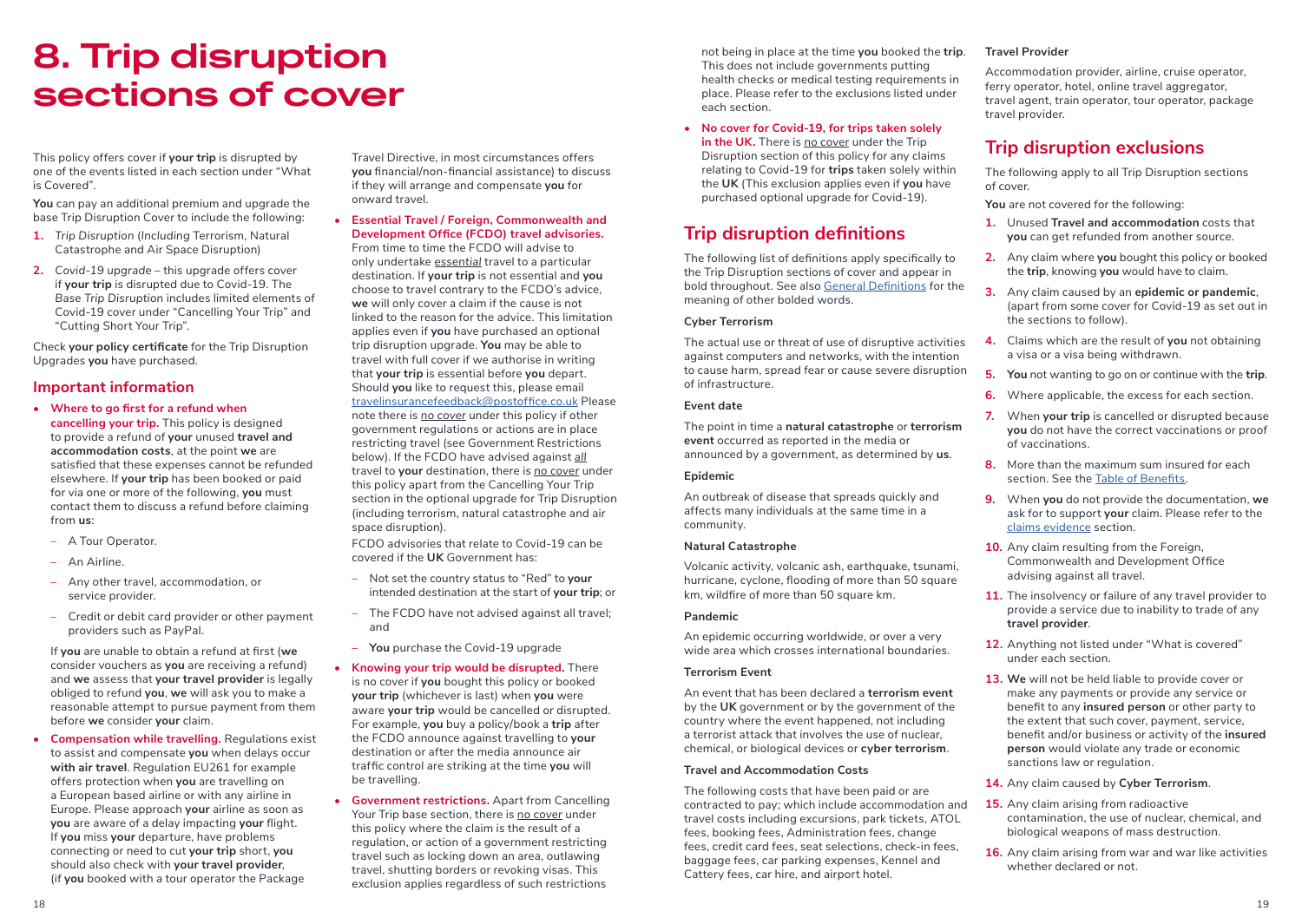### **Cancelling your trip**

### **Description of Cover**

Cover applies before **you** leave **home** to start **your trip**. **We** will pay up to the sum insured for unused **travel and accommodation costs** when **you** are unexpectedly forced to cancel due to one of the reasons listed under "What is Covered".

#### **Important information**

**• Telling your travel and accommodation provider you need to cancel. You** must tell **your travel provide**r as soon as **you** know **you** must cancel. If **you** delay, the cancellation charges may increase, and **we** will not cover the additional charges. If **you** are claiming following a diagnosis from a **medical practitioner**, **you** should contact **your travel provider** within 7 days of being made aware that cancellation is necessary.

### **PART A Excluding Covid-19 1.** The death, injury, or illness of: **a. You b.** An **immediate relative**

- **c.** A **travelling companion** or their **immediate relative**
- **d.** Someone **you** are planning to stay with
- **2.** A **medical practitioner** advises against travel due health conditions, including pregnancy.
- **3.** Discovering that **you** or **your travelling companion** are pregnant after the date **you** bought this policy or after the date the **trip** was booked (whichever **you** did last). The booked return date must be within 12 weeks, (16 weeks for a multiple birth), of the expected date of delivery.
- **4. You** are called for jury service or as a witness in a court of law, but not as an expert witness or if **your** employment would normally require **you** to attend court.
- **5. You** are made involuntarily redundant, provided **you** qualify for redundancy payment under current **UK** legislation.
- **6. You** are a member of the Armed Forces, Police, Fire, certified medical professional you must stay in **your home country** because **your** leave is cancelled, or **you** must remain on official duty abroad.
- **7. Your home** is damaged and unsafe to leave within 7 days of the start of **your trip**, as confirmed by an emergency service.
- **• Health of non-travelling people. You** may have to cancel due to the poor health of an **immediate relative, travelling companion** or someone **you** are planning to stay with. For cover to apply **we** require that a **medical practitioner** confirms in writing that when **you** purchased this policy or booked the **trip**:
	- The non-insured party was not seriously ill in hospital or receiving palliative care and
	- There was no reason to expect their state of health to deteriorate so much that **you** would need to cancel.
- **• Vouchers, credit notes and reward points. Trips** already refunded by a voucher or credit note cannot be claimed while still valid. For **trips** paid by reward points **we** will pay the face value of the points not the advertised value of a **trip**.

#### **What is Covered X What is Not Covered**

- **1.** Claims for illness or injury where a medical certificate has not been obtained from a **medical practitioner** confirming it was necessary to cancel the **trip**.
- **2.** A claim for an existing medical condition suffered by **you** unless **we** have been told of the condition and accepted cover in writing (please see Medical Health Requirements on Page 8).
- to **your** or **your travelling companions** underlying **3.** Air passenger duty (which can be reclaimed by **you** through **your** travel agent, tour operator or airline).
	- **4.** Any costs associated with timeshares, holiday property bonds or similar arrangements apart from direct rental chargers for the period of **your trip**.
	- **5.** Alcohol and/or drug abuse or alcohol and/or drug dependency which is evidenced by **your** medical records or the opinion of a **medical practitioner**.
	- **6.** If **you** are under the influence and/or misuse of any prescribed/un-prescribed/illegal medication or drug.
	- **7.** Claims under "What is Covered" Part B 11. if **you** purchase this policy or book a trip after **you** test positive for Covid-19 and the start date of **your trip** is within 14 days.
	- **8.** Claims when self-isolation is not mandated by a **medical practitioner**, the NHS, or any **UK** government body.

- **8. Your travel documents** are stolen within 7 days of the start of **your trip**, and **you** are unable to replace them before departure.
- **9. You** are confirmed unable to participate in a pre-planned and pre-paid activity by a **medical practitioner**, provided the activity is the main purpose of **your trip**.
- **10.** Up to 7 days before the certificated departure of **your trip** the Foreign, Commonwealth and Development Office advise against all or all but essential travel to an area **you** are travelling to due to a reason other than Covid-19, provided there are no other government travel restrictions in place.

#### **PART B Covid-19 Cover**

- **11.** The death or hospitalisation of:
	- **a. You**
	- **b.** An **immediate relative**
	- **c.** A **travelling companion**
	- **d.** Someone **you** are planning to stay with, due to Covid-19
- **12.** Within 14 days of the start of **your trip**, **you** test positive for Covid-19 and self-isolation is required by a **medical practitioner,** the NHS, or any **UK** government body.
- **13. You** are certified as too ill to travel due to Covid-19 by a **medical practitioner**.
- **14.** Within 14 days of the start of **your trip, you, a travelling companion,** or the person **you** are staying with are required by a **medical practitioner**, a government body or health authority to self-isolate due to Covid-19.

#### **What is Covered** *cont* **X What is Not Covered** *cont*

- **9.** Claims arising because a government has imposed travel restrictions to the geographical location **you** live in the **UK** or that impact **your trip**, such as, but not limited to; locking down geographical regions, making **your** travel illegal, revoking visas, or closing borders. This does not include an FCDO advisory against essential travel when that is the only restriction in place.
- **10.** Claims under "What is Covered" point 10 where **you** purchased the policy or booked the **trip** (whichever **you** did last) after the Foreign, Commonwealth and Development Office advise against all or all but essential travel to **your** destination.
- **11.** The cost of Covid-19 tests.
- 12. Anything listed under the **Trip Disruption** Exclusions.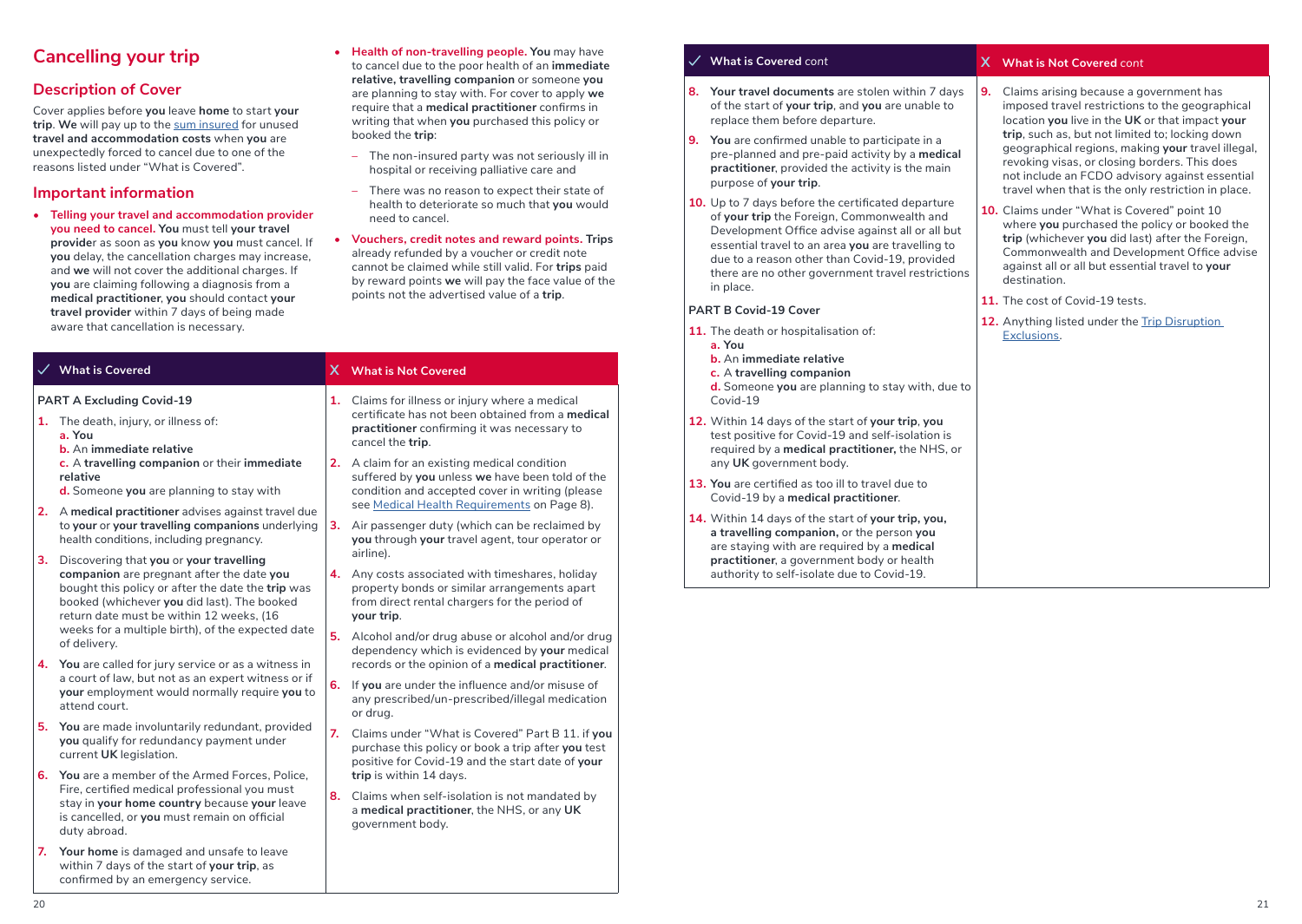*Cancelling Your Trip can be upgraded to include the cover listed next if you pay an additional premium. Check your policy certificate for confirmation of which upgrades you have purchased.*

|    | Optional upgrade for Trip Disruption (including<br>terrorism, natural catastrophe and airspace<br><b>Cancelling Your Trip</b><br>disruption) excluding Covid-19          |    |                                                                                                                                                                                                                                                                                                                                                                                                                |
|----|--------------------------------------------------------------------------------------------------------------------------------------------------------------------------|----|----------------------------------------------------------------------------------------------------------------------------------------------------------------------------------------------------------------------------------------------------------------------------------------------------------------------------------------------------------------------------------------------------------------|
|    | <b>What is Covered</b>                                                                                                                                                   | X. | <b>What is Not Covered</b>                                                                                                                                                                                                                                                                                                                                                                                     |
| 1. | A natural catastrophe or terrorism event<br>occurs within 20 kilometres of your booked<br>accommodation and your trip start date is within<br>14 days of the event date. | 1. | Claims arising because a government has imposed<br>travel restrictions to the geographical location you<br>live in the UK or that impact your trip, such as, but<br>not limited to; locking down geographical regions,<br>making your travel illegal, revoking visas, or closing<br>borders. This does not include an FCDO advisory<br>against essential travel when that is the only<br>restriction in place. |
|    |                                                                                                                                                                          | 2. | Air passenger duty (which can be reclaimed by you<br>through your travel agent, tour operator or airline).                                                                                                                                                                                                                                                                                                     |
|    |                                                                                                                                                                          | 3. | Any costs associated with timeshares, holiday<br>property bonds or similar arrangements apart from<br>direct rental chargers for the period of your trip.                                                                                                                                                                                                                                                      |
|    |                                                                                                                                                                          | 4. | Any claim arising from Covid-19.                                                                                                                                                                                                                                                                                                                                                                               |
|    |                                                                                                                                                                          | 5. | Anything listed under the "Trip Disruption<br>Exclusions".                                                                                                                                                                                                                                                                                                                                                     |

### **Missed departure from the UK**

### **Description of Cover**

- **1.** Additional **travel and accommodation costs** to get **you** to **your** destination if **you** are delayed on the way to **your** departure point in the **UK** and this causes **you** to miss pre-booked transportation. Or
- **2.** If the only reasonable alternative transport means **you** will lose more than 50% of **your trip**, **you** can claim for unused **travel and accommodation costs** under "Cutting Short Your Trip".

**We** will pay up to the sum insured if the reason for **you** missing **your** departure is listed under "What is Covered".

Ensure **you** discuss additional travel and accommodation needs with **your travel provider** before claiming from **us**. See "compensation while travelling".

If **you** have purchased the Cruise Upgrade cover is extended for missed departure from the **UK**.

| $\frac{1}{2}$ |                                                                                                         |    |                                                                                                                                                      |  |  |
|---------------|---------------------------------------------------------------------------------------------------------|----|------------------------------------------------------------------------------------------------------------------------------------------------------|--|--|
|               | <b>What is Covered</b>                                                                                  |    | X What is Not Covered                                                                                                                                |  |  |
|               | Delay or cancellation of public transport due to:                                                       | 1. | Claims caused by any government taking action                                                                                                        |  |  |
|               | a. Industrial action<br><b>b.</b> Bad weather not including anything listed as a<br>natural catastrophe |    | to restrict travel, such as, but not limited to,<br>locking down a geographical region, closing<br>borders, or making your travel illegal.           |  |  |
|               | c. Technical fault of transportation including bird<br>strikes<br><b>d.</b> Shortage of crew            |    | When you start your trip in the UK you are living<br>in an area where travel has been restricted by<br>the government and you are travelling against |  |  |
| 2.            | The vehicle you are travelling in is involved in an                                                     |    | those restrictions.                                                                                                                                  |  |  |
|               | accident, breaks down, is delayed by an incident<br>that causes traffic jams or road closures.          | з. | Costs associated with repair or recovery of a<br>vehicle.                                                                                            |  |  |
| з.            | The flight you are travelling on is diverted.                                                           | 4. | Delays caused by a natural catastrophe, or<br>terrorism event.                                                                                       |  |  |

| <b>What is Covered</b> cont |          | <b>What is Not Covered cont</b>                                                                                                                                                                                                           |
|-----------------------------|----------|-------------------------------------------------------------------------------------------------------------------------------------------------------------------------------------------------------------------------------------------|
|                             | 5.<br>6. | When airspace is closed.<br><b>Trips</b> taken just within the UK.                                                                                                                                                                        |
|                             | 7.       | If you travelled against a non-essential<br>advisory from the Foreign, Commonwealth and<br>Development Office and the cause of the claim<br>is related to the advisory, unless we provided<br>cover. See information on Essential Travel. |
|                             | 8.       | Anything listed under the "Trip Disruption<br>Exclusions".                                                                                                                                                                                |

*Missed Departure from the UK can be upgraded to include the cover listed next if you pay an additional premium. Check your policy certificate for confirmation of which upgrades you have purchased.*

| Missed Departure from the UK |                                                                                                                                                                                                                                                                                                                                                                                                                                                                                | Optional upgrade for Trip Disruption (including<br>Terrorism, Natural Catastrophe and Air Space<br>Disruption) excluding Covid-19 |                                                                                                                                                                                                                                                              |  |
|------------------------------|--------------------------------------------------------------------------------------------------------------------------------------------------------------------------------------------------------------------------------------------------------------------------------------------------------------------------------------------------------------------------------------------------------------------------------------------------------------------------------|-----------------------------------------------------------------------------------------------------------------------------------|--------------------------------------------------------------------------------------------------------------------------------------------------------------------------------------------------------------------------------------------------------------|--|
|                              | $\checkmark$ What is Covered                                                                                                                                                                                                                                                                                                                                                                                                                                                   |                                                                                                                                   | X What is Not Covered                                                                                                                                                                                                                                        |  |
| 1.                           | Delay or cancellation of <b>public transport</b> due to<br>a. A natural catastrophe.<br><b>b.</b> A terrorism event.<br>c. The presence of unauthorised, unmanned<br>aircraft<br>d. Air traffic control restrictions including<br>airspace closure.<br>e. Failure of air traffic control or airport computer<br>systems, not including system failure caused by<br>cyber terrorism.<br>f. An event occurring at your departure point<br>that causes its closure or evacuation. | 1.                                                                                                                                | Claims caused by any government taking action to<br>restrict travel, such as, but not limited to, locking<br>down a geographical region, closing borders, or<br>making your travel illegal.                                                                  |  |
|                              |                                                                                                                                                                                                                                                                                                                                                                                                                                                                                | 2.                                                                                                                                | When you start your trip in the UK you are living<br>in an area where travel has been restricted by the<br>government and you are travelling against those<br>restrictions.                                                                                  |  |
|                              |                                                                                                                                                                                                                                                                                                                                                                                                                                                                                | 3.                                                                                                                                | Trips taken just within the UK.                                                                                                                                                                                                                              |  |
|                              |                                                                                                                                                                                                                                                                                                                                                                                                                                                                                | 4.                                                                                                                                | If you travelled against a non-essential<br>advisory from the Foreign, Commonwealth and<br>Development Office and the cause of the claim is<br>related to the advisory, unless we provided cover in<br>writing. See information on <b>Essential Travel</b> . |  |
|                              |                                                                                                                                                                                                                                                                                                                                                                                                                                                                                | 5.                                                                                                                                | Anything listed under the Trip Disruption<br>Exclusions.                                                                                                                                                                                                     |  |

*Missed Departure from the UK can be upgraded to include the cover listed next if you pay an additional premium. Check your policy certificate for confirmation of which upgrades you have purchased.*

| Missed Departure from the UK |                                                                                                                                                                                                                                                                                                                                                                                                                    | Optional upgrade for Trip Disruption – Covid-19 Cover |                                                                                                                                                                                                                                                                 |  |
|------------------------------|--------------------------------------------------------------------------------------------------------------------------------------------------------------------------------------------------------------------------------------------------------------------------------------------------------------------------------------------------------------------------------------------------------------------|-------------------------------------------------------|-----------------------------------------------------------------------------------------------------------------------------------------------------------------------------------------------------------------------------------------------------------------|--|
|                              | <b>What is Covered</b>                                                                                                                                                                                                                                                                                                                                                                                             |                                                       | X What is Not Covered                                                                                                                                                                                                                                           |  |
| 1.                           | If you are required to produce a negative<br>Covid-19 test result before exiting the UK and<br>the result is delayed causing you to miss your<br>departure or connection.<br>This cover is restricted to tests taken on the day<br>your trip is due to start which are administered<br>at your departure point. Cover is valid when you<br>arrive at the airport at least 4 hours before you<br>are due to depart. |                                                       | If you do not arrive at the airport 4 hours before<br>departure.<br>Claims caused by any government taking action to<br>restrict travel, such as, but not limited to, locking<br>down a geographical region, closing borders, or<br>making your travel illegal. |  |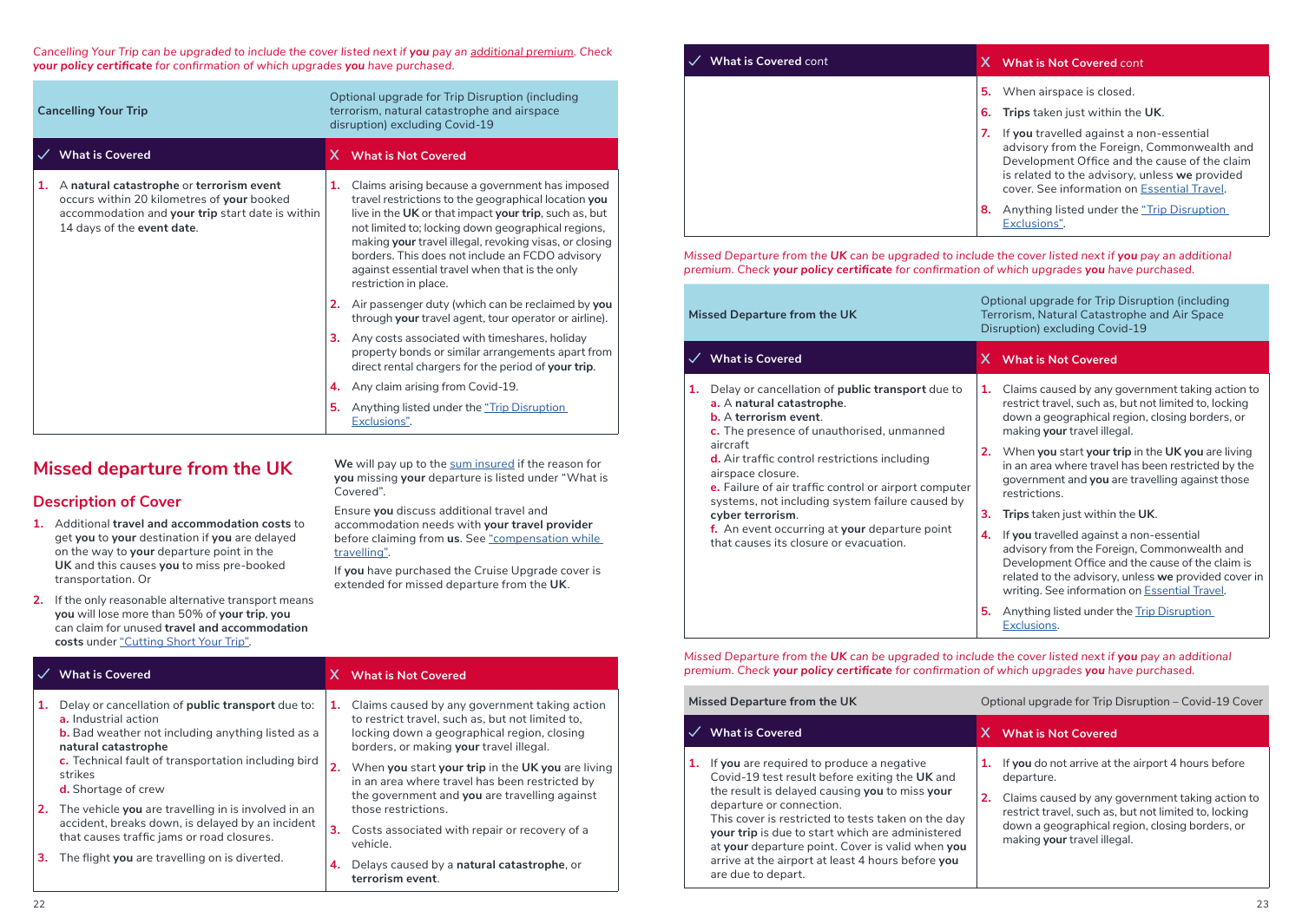**K** Covid-19 Coptional upgrade for Trip Disruption – Covid-19 Cover

| <b>What is Covered</b> cont |    | X What is Not Covered cont                                                                                                                                                                                                                           |
|-----------------------------|----|------------------------------------------------------------------------------------------------------------------------------------------------------------------------------------------------------------------------------------------------------|
|                             | з. | When you start your trip in the UK you are living<br>in an area where travel has been restricted by the<br>government and you are travelling against those<br>restrictions.                                                                          |
|                             |    | <b>Trips</b> taken just within the UK.                                                                                                                                                                                                               |
|                             |    | If you travelled against a non-essential<br>advisory from the Foreign, Commonwealth and<br>Development Office and the cause of the claim is<br>related to the advisory, unless we provided cover in<br>writing. See information on Essential Travel. |
|                             | 6. | The cost of Covid-19 tests.                                                                                                                                                                                                                          |
|                             |    | Anything listed under the "Trip Disruption"<br>Exclusions".                                                                                                                                                                                          |

### **Delay and abandonment**

#### **Description of Cover**

**1.** Industrial action.

strikes. **4.** Shortage of crew.

**natural catastrophe**.

#### **1. Delay**

Delay cover pays out a set amount for each 4 hours **your** transport is delayed due to one of the reasons listed under "What is Covered". Cover is only valid if **you** travel to **your** place of departure. **We** will pay up to the sum insured which applies to **your trip**, not each time **you** are delayed.

**2.** Bad weather not including anything listed as a

**3.** Technical fault of transportation including bird

|  | 2. Additional transport costs |  |  |
|--|-------------------------------|--|--|
|--|-------------------------------|--|--|

If **you** are outside the **UK** and delayed by at least 24 hours beyond **your** original return date, **we** will pay for additional transport costs to return **you home**  when these are not paid by **your travel provider**. See information on compensation while travelling.

#### **3. Abandonment**

If **you** are on the outward leg of **your** journey from the **UK** and delayed by at least 12 hours, **you** can claim for unused **travel and accommodation costs**.

#### **What is Covered X What is Not Covered**

- **1.** Claims caused by a government taking action to restrict travel, such as, but not limited to, locking down a geographical region, closing borders, or making **your** travel illegal.
- **2.** When **you** start **your trip** in the **UK you** are living in an area where travel has been restricted by the government and **you** are travelling against those restrictions.
- **3.** Delays caused by a **natural catastrophe** or a **terrorism event**.
- **4.** When airspace is closed.
- **5. Trips** taken just within the **UK**.
- **6.** Claims also paid under Missed Departure.
- **7.** If **you** travelled against a non-essential advisory from the Foreign, Commonwealth and Development Office and the cause of the claim is related to the advisory, unless **we** provided cover in writing. See information on Essential Travel.
- **8.** Anything listed under the Trip Disruption Exclusions.

*Delay and Abandonment can be upgraded to include the cover listed next if you pay an additional premium. Check your policy certificate for confirmation of which upgrades you have purchased.*

| <b>Delay and Abandonment</b> |                                                                                                                                                                          | Optional upgrade for Trip Disruption (including<br>Terrorism, Natural Catastrophe and Air Space<br>Disruption) excluding Covid-19 |                                                                                                                                                                                                                                           |
|------------------------------|--------------------------------------------------------------------------------------------------------------------------------------------------------------------------|-----------------------------------------------------------------------------------------------------------------------------------|-------------------------------------------------------------------------------------------------------------------------------------------------------------------------------------------------------------------------------------------|
|                              | $\checkmark$ What is Covered                                                                                                                                             | X.                                                                                                                                | <b>What is Not Covered</b>                                                                                                                                                                                                                |
| 1.<br>2.<br>3.               | A natural catastrophe.<br>A terrorism event.<br>The presence of unauthorised, unmanned<br>aircraft.                                                                      | 1.                                                                                                                                | Claims caused by a government taking action to<br>restrict travel, such as, but not limited to, locking<br>down a geographical region, closing borders, or<br>making your travel illegal.                                                 |
| 4.<br>5.                     | Air traffic control restrictions including airspace<br>closure.<br>Failure of air traffic control or airport computer<br>systems, not including system failure caused by | 2.                                                                                                                                | When you start your trip in the UK you are living<br>in an area where travel has been restricted by the<br>government and you are travelling against those<br>restrictions.                                                               |
|                              | cyber terrorism.                                                                                                                                                         | 3.                                                                                                                                | Trips taken just within the UK.                                                                                                                                                                                                           |
| 6.                           | An event occurring at your departure point that<br>causes its closure or evacuation.                                                                                     | 4.                                                                                                                                | Claims paid under Missed Departure.                                                                                                                                                                                                       |
|                              |                                                                                                                                                                          | 5.                                                                                                                                | If you travelled against a non-essential<br>advisory from the Foreign, Commonwealth and<br>Development Office and the cause of the claim is<br>related to the advisory, unless we provided cover.<br>See information on Essential Travel. |
|                              |                                                                                                                                                                          | 6.                                                                                                                                | Anything listed under the Trip Disruption<br>Exclusions.                                                                                                                                                                                  |

**Cutting short your trip**

If an emergency listed under "What is covered" forces **you** to end **your trip** earlier than **your** original

**2.** Additional **travel and accommodation costs** necessary to get **you home** before **your** original

The costs covered under this section must be prepaid under contract before **your trip** begins. **We** pay for each full 24-hour period not used from

**•** are confirmed unable to participate in a preplanned and pre-paid activity by a **medical** 

Up to the sum insured for this section. For claims to be valid **you** must contact **us** before making travel arrangements back to the **UK** so that **we** can authorise additional costs to return

return date, **we** will pay for the following: **1.** The unused part of **your travel and accommodation costs**

**Description of Cover**

return date.

**1. Unused Trip Cost**

**•** Start the return journey; or **•** go into hospital as an inpatient; or

**home** early.

the time **you**:

**practitioner**, provided the activity is the main purpose of **your trip**.

Where **we** are also paying under (2)"Additional costs to Return Home Early", **we** will not pay for the cost of **your** unused return flight.

#### **2. Additional Costs to Return Home Early**

**We** will pay necessary additional costs over and above the cost of **your** original return ticket, of the same class **you** were due to travel **home** on. There is no cover if **you** had not purchased a return fare at the time **you** cut short **your trip**, or if **your travel provider** transfers **your** original return ticket to a different flight.

### **Important information**

- **• Health of non-travelling people. You** may have to cut short **your trip** due to the poor health of an **immediate relative, travelling Companion** or someone **you** are planning to stay with. For cover to apply **we** require that a **medical practitioner** confirms in writing that when **you** purchased this policy or booked the **trip**:
	- The non-insured party was not seriously ill in hospital or receiving palliative care and
- There was no reason to expect their state of health to deteriorate so much that **you** would need to cancel.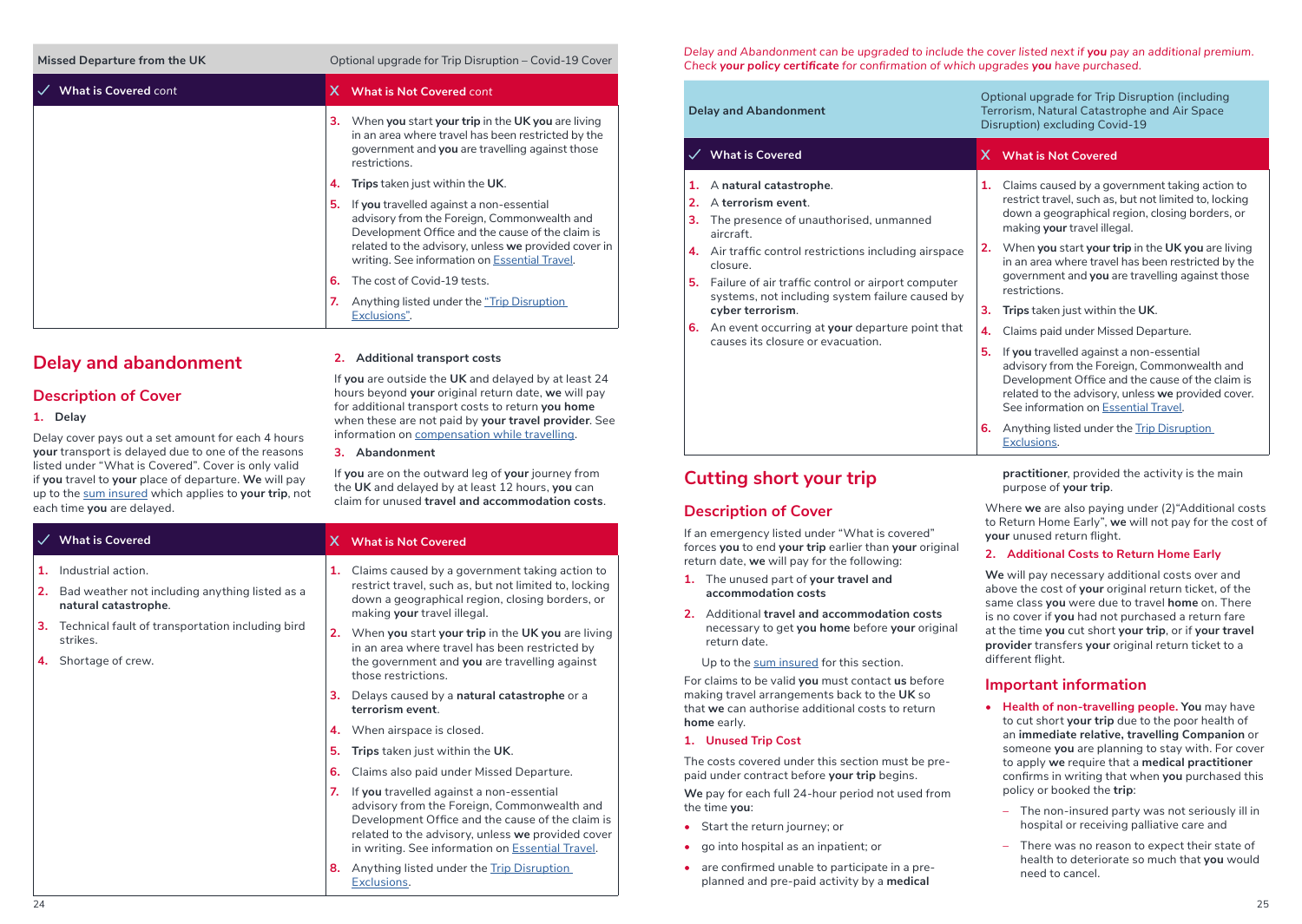- **• Vouchers, credit notes and reward points.** For **trips** paid by vouchers, credit notes or reward points **we** will pay the face value of the voucher / points not the advertised value of a **trip**.
- **• Contacting Us.** If **you** need to return **home** early **you** must contact **us** before **you** travel back (Telephone +44 (0) 208 865 3074) so that **we** can authorise any additional travel or accommodation expenses.

|                                                                                                                                                                                                                                                                                                                                   | $\checkmark$ What is Covered                                                                                                                                                                      |                                                                                                                                                                             | X What is Not Covered                                                                                                                                                                                                      |
|-----------------------------------------------------------------------------------------------------------------------------------------------------------------------------------------------------------------------------------------------------------------------------------------------------------------------------------|---------------------------------------------------------------------------------------------------------------------------------------------------------------------------------------------------|-----------------------------------------------------------------------------------------------------------------------------------------------------------------------------|----------------------------------------------------------------------------------------------------------------------------------------------------------------------------------------------------------------------------|
|                                                                                                                                                                                                                                                                                                                                   | <b>PART A Excluding Covid-19</b>                                                                                                                                                                  | 1.                                                                                                                                                                          | Early return home claims when we did not<br>authorise the travel arrangements.                                                                                                                                             |
|                                                                                                                                                                                                                                                                                                                                   | 1. The death, injury, or serious illness of:<br>a. You<br><b>b.</b> An immediate relative<br>c. A travelling companion or their immediate<br>relative<br>d. Someone you are planning to stay with | 2.                                                                                                                                                                          | Claims where a medical certificate has not been<br>obtained from the attending medical practitioner<br>abroad confirming it was necessary to cut short<br>the trip.                                                        |
|                                                                                                                                                                                                                                                                                                                                   | 2. An emergency service confirms you need to<br>return home early due to an unexpected event<br>happening while you were on your trip that has<br>made your home unsafe to be left uninhabited.   | 3.                                                                                                                                                                          | A claim arising directly or indirectly from an<br>existing medical condition suffered by you<br>unless we have been told of the condition and<br>accepted cover in writing (see Medical Health<br>Requirements on page 8). |
|                                                                                                                                                                                                                                                                                                                                   | 3. You are a member of the Armed Forces, Police,<br>Fire, or a certified medical professional and your<br>leave is cancelled necessitating the end of your                                        | 4.                                                                                                                                                                          | Claims for death, illness or injury when you do<br>not have a valid claim under Section 9 Emergency<br>Medical Expenses.                                                                                                   |
| trip.<br>4. During your trip the Foreign, Commonwealth<br>and Development Office advise against all or<br>all but essential travel to your destination for a                                                                                                                                                                      | 5.                                                                                                                                                                                                | When you start your trip in the UK you are living<br>in an area where travel has been restricted by the<br>government and you are travelling against those<br>restrictions. |                                                                                                                                                                                                                            |
|                                                                                                                                                                                                                                                                                                                                   | reason other than Covid-19 and advise trips are<br>cut short and return to the UK.                                                                                                                | 6.                                                                                                                                                                          | Air passenger duty (which can be reclaimed by<br>you through your travel agent, tour operator                                                                                                                              |
|                                                                                                                                                                                                                                                                                                                                   | <b>PART B Covid-19 Cover</b><br>5. Following a positive diagnosis of Covid-19, The<br>death or hospitalisation of:<br>a. You.                                                                     | 7.                                                                                                                                                                          | or airline).<br>Any additional costs arising from you deciding<br>to travel to any other destination other than your<br>home country                                                                                       |
| <b>b.</b> An immediate relative.<br>8.<br>c. A travelling companion.<br>d. Someone you are planning to stay with.<br>6. During your trip, after you have left the<br>UK, you test positive for Covid-19 and<br>9.<br>are advised self-isolation is required by a<br>medical practitioner, health authority or<br>government body. | Any costs associated with timeshares, holiday<br>property bonds or similar arrangements apart<br>from direct rental chargers for the period of<br>your trip.                                      |                                                                                                                                                                             |                                                                                                                                                                                                                            |
|                                                                                                                                                                                                                                                                                                                                   |                                                                                                                                                                                                   |                                                                                                                                                                             | Claims under "What is Covered" part B if you<br>purchase this policy or book a trip after you test<br>positive for Covid-19 and this led to your illness /<br>hospitalisation.                                             |
|                                                                                                                                                                                                                                                                                                                                   |                                                                                                                                                                                                   |                                                                                                                                                                             | 10. Claims for additional accommodation costs<br>incurred as a result of you having to self-isolate.                                                                                                                       |
|                                                                                                                                                                                                                                                                                                                                   |                                                                                                                                                                                                   |                                                                                                                                                                             | 11. If you travelled against a non-essential<br>advisory from the Foreign, Commonwealth and<br>Development Office and the cause of the claim is<br>related to the advisory, unless we provided cover.                      |

See information on Essential Travel. **12.** Claims under early return where you have not booked a return journey.

 $\frac{1}{2}$ **13.** Claims caused by any government taking action to restrict travel, such as, but not limited to, locking down a geographical region, closing borders, or making **your** travel illegal. This does not include an FCDO advisory when that is the only restriction in place.

| $\checkmark$ What is Covered cont | X What is Not Covered cont                                     |
|-----------------------------------|----------------------------------------------------------------|
|                                   | 14. Anything listed under the "Trip Disruption<br>Exclusions". |

*Cutting Short Your Trip can be upgraded to include the cover listed next if you pay an additional premium. Check your policy certificate for confirmation of which upgrades you have purchased.*

| <b>Cutting Short Your Trip</b>                                                                                           | Optional upgrade for Trip Disruption (including<br>Terrorism, Natural Catastrophe and Air Space<br>Disruption) excluding Covid-19                                                                                                                                                                                                                                                                                                                                                                                                                                                                                                                                                                                                                                                                                                                                                                                                                                                                                                                                                                                                                                                                                                                                                                                                                                                                                 |  |  |
|--------------------------------------------------------------------------------------------------------------------------|-------------------------------------------------------------------------------------------------------------------------------------------------------------------------------------------------------------------------------------------------------------------------------------------------------------------------------------------------------------------------------------------------------------------------------------------------------------------------------------------------------------------------------------------------------------------------------------------------------------------------------------------------------------------------------------------------------------------------------------------------------------------------------------------------------------------------------------------------------------------------------------------------------------------------------------------------------------------------------------------------------------------------------------------------------------------------------------------------------------------------------------------------------------------------------------------------------------------------------------------------------------------------------------------------------------------------------------------------------------------------------------------------------------------|--|--|
| <b>What is Covered</b>                                                                                                   | X What is Not Covered                                                                                                                                                                                                                                                                                                                                                                                                                                                                                                                                                                                                                                                                                                                                                                                                                                                                                                                                                                                                                                                                                                                                                                                                                                                                                                                                                                                             |  |  |
| 1. If a natural catastrophe or terrorism<br>event occurs within 20 kilometres of your<br>accommodation during your trip. | 1. Early return home claims when we did not<br>authorise the travel arrangements.<br>2. Claims caused by any government taking action to<br>restrict travel, such as, but not limited to, locking<br>down a geographical region, closing borders, or<br>making your travel illegal. This does not include an<br>FCDO advisory when that is the only restriction in<br>place.<br>3. When you start your trip in the UK you are living<br>in an area where travel has been restricted by the<br>government and you are travelling against those<br>restrictions.<br>4. Air passenger duty (which can be reclaimed by you<br>through your travel agent, tour operator or airline).<br>5. Any additional costs arising from you deciding<br>to travel to any other destination other than your<br>home country.<br>6. Any costs associated with timeshares, holiday<br>property bonds or similar arrangements apart from<br>direct rental chargers for the period of your trip.<br>7. Claims under early return where you have not<br>booked a return journey.<br>8. Any claim arising from Covid-19.<br>9. If you travelled against a non-essential<br>advisory from the Foreign, Commonwealth and<br>Development Office and the cause of the claim is<br>related to the advisory, unless we provided cover.<br>See information on Essential Travel.<br>10. Anything listed under the Trip Disruption<br>Exclusions. |  |  |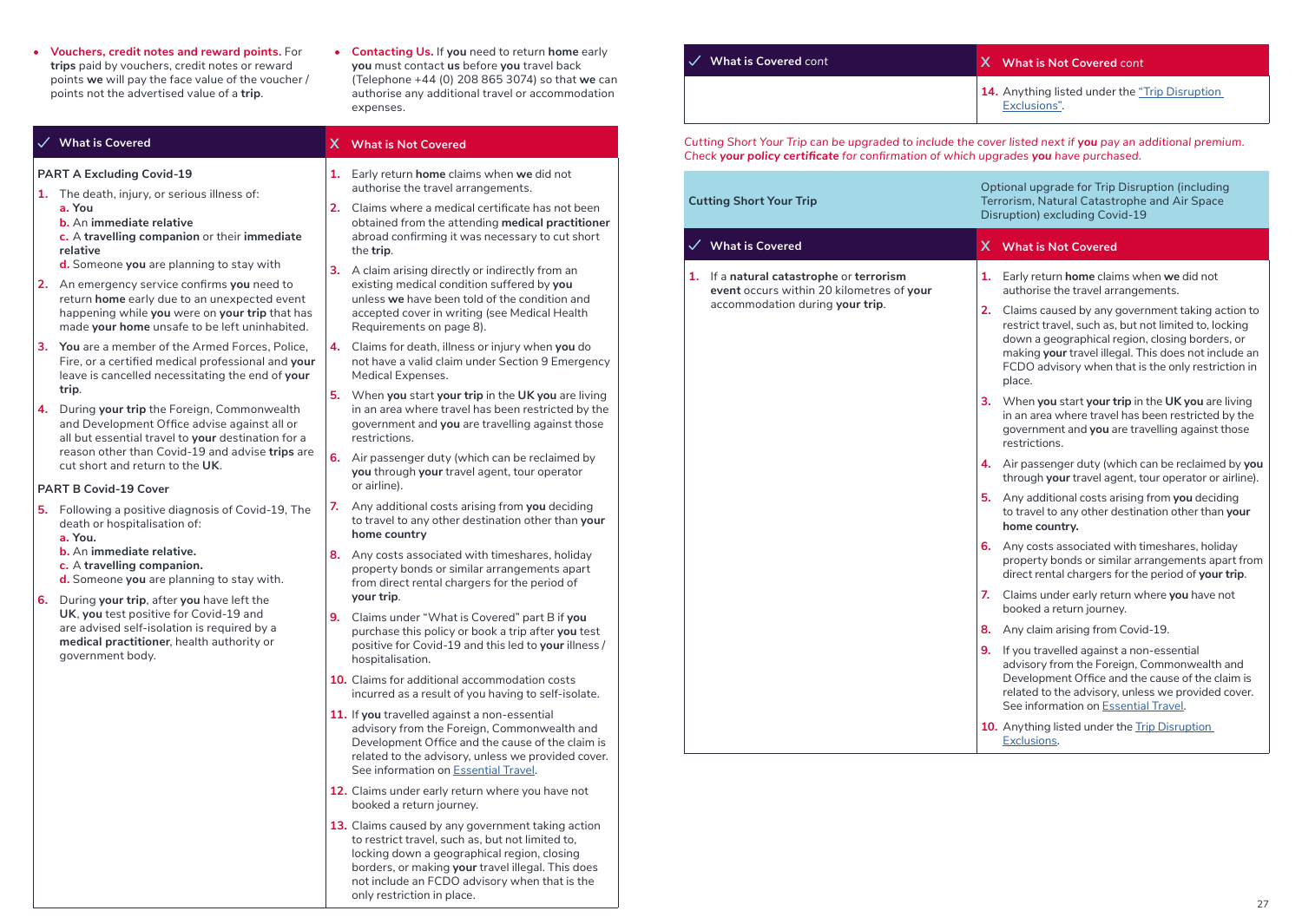#### **Cutting Short Your Trip** – optional upgrade for Covid-19

- **1.** A **travelling companion** or a person **you** are staying with test positive for Covid-19 and this necessitates **your** self-isolation as mandated by a medical practitioner, health authority or government body.
- **2.** Localised compulsory quarantine cover the pre-booked accommodation **you** are staying in or the cruise ship **you** are travelling on is put into compulsory quarantine by a **medical practitioner** or health authority or government body, due to Covid-19. This cover does not apply if a government or government body such as a local health authority has locked down a wider geographical area than **your** booked accommodation.
- **3.** Covid testing in the **UK** If **you** are delayed departing from the **UK** because the result of **your** Covid-19 test is late causing **you** to miss **your** pre-booked transport. This cover is restricted to tests taken on the day of **your** booked departure, which are administered at **your** departure point. For cover to be valid **you** must arrive at the airport at least 4 hours before **you** are due to depart.
- **4.** During **your trip**, the **UK** government changes quarantine requirements impacting **your** destination so that **you** are unexpectedly required to pay to quarantine in a place outside **your home** on **your** return to the **UK**. This cover applies if **you** cut short **your trip** and fly **home** before the quarantine restriction comes into force.

#### **What is Covered X What is Not Covered**

- **1.** Claims under "What is Covered" 2. caused by any government taking action to restrict travel, such as, but not limited to, locking down a geographical region, closing borders, or making **your** travel illegal.
- **2.** When **you** start **your trip** in the **UK you** are living in an area where travel has been restricted by the government and **you** are travelling against those restrictions.
- **3.** Claim under "What is Covered" 3, if **you** do not arrive at the airport 4 hours before
- **4.** Early return **home** claims when **we** did not authorise the travel arrangements.
- **5.** Air passenger duty (which can be reclaimed by **you** through **your** travel agent, tour operator or airline).
- **6.** Any additional costs arising from **you** deciding to travel to any other destination other than **your home country.**
- **7.** Any costs associated with timeshares, holiday property bonds or similar arrangements apart from direct rental chargers for the period of **your trip.**
- **8.** Claims under early return where **you** have not booked a return journey.
- **9.** The cost of a Covid-19 test.
- **10.** If **you** purchase this policy or book a **trip** after receiving a positive Covid-19 test result and this has led to **your** illness or requirement to self-isolate
- **11.** Claims when self-isolation is not mandated by a **medical practitioner**, the NHS, or any government body.
- **12.** If **you** travelled against a non-essential advisory from the Foreign, Commonwealth and Development Office and the cause of the claim is related to the advisory, unless **we** provided cover. See information on Essential Travel.
- **13.** The cost of quarantining in the **UK**.
- **14.** If when **you** booked the **trip** or purchased the insurance, there was a warning from the **UK** government that **your** destination could require **you** to quarantine outside **your home** when **you** return to the **UK** and **your trip** starts within 14 days.
- **15. Trips** taken in the **UK**.
- **16.** Claims for localised compulsory quarantine of less than 24 hours
- 17. Anything listed under the **Trip Disruption** Exclusions.

### **Substitute accommodation**

#### **Description of Cover**

This section covers additional accommodation costs if **you** are forced to move from **your** prebooked accommodation and into an alternative at the same destination. **Your** original accommodation must be uninhabitable for a reason listed under "What is Covered" for at least 24 hours. **We** will pay up to the sum insured for the same standard of accommodation as **you** originally booked when **your travel provider** does not supply an alternative.

cover. See information on Essential Travel. **7.** Anything listed under the "Trip Disruption

#### **What is Covered X What is Not Covered**

- **1.** An outbreak of food poisoning at **your** accommodation that forces it to close. **2.** Fire or storm damage (not listed as a **natural catastrophe**). **3.** The following key services not being provided at **your** booked accommodation; electricity, water (including no hot water), insufficient hotel staff available due to industrial action. **1.** Claims caused by any government taking action to restrict travel, such as, but not limited to, locking down a geographical region, closing borders, or making **your** travel illegal. **2.** When **you** start **your trip** in the **UK you** are living in an area where travel has been restricted by the government and **you** are travelling against those restrictions. **3.** Damage caused by **natural catastrophe** or a **terrorism event**. **4.** Costs that go above the standard of accommodation **you** originally booked **5. Trips** taken just within the **UK**. **6.** If **you** travelled against a non-essential advisory from the Foreign, Commonwealth and Development Office and the cause of the claim is related to the advisory, unless **we** provided
- *Substitute Accommodation can be upgraded to include the cover listed next if you pay an additional premium. Check your policy certificate for confirmation of which upgrades you have purchased.*

Exclusions".

**Substitute Accommodation** – optional upgrade for trip disruption (including terrorism, natural catastrophe and airspace closure) excluding Covid-19

| <b>What is Covered</b>                        |    | X What is Not Covered                                                                                                                                                                                                                      |
|-----------------------------------------------|----|--------------------------------------------------------------------------------------------------------------------------------------------------------------------------------------------------------------------------------------------|
| 1. Natural catastrophe.<br>A terrorism event. | 1. | Claims caused by any government taking action to<br>restrict travel, such as, but not limited to, locking<br>down a geographical region, closing borders, or<br>making travel illegal.                                                     |
|                                               | 2. | When you start your trip in the UK you are living<br>in an area where travel has been restricted by the<br>government and you are travelling against those<br>restrictions.                                                                |
|                                               | 3. | Costs in excess of the standard of accommodation<br>you originally booked.                                                                                                                                                                 |
|                                               | 4. | Trips taken just within the UK.                                                                                                                                                                                                            |
|                                               | 5. | If you travelled against the advice of the Foreign,<br>Commonwealth and Development Office and the<br>cause of the claim is related to the advisory unless<br>we provided cover in writing. See information on<br><b>Essential Travel.</b> |
|                                               | 6. | Anything listed under the "Trip Disruption"<br>Exclusions".                                                                                                                                                                                |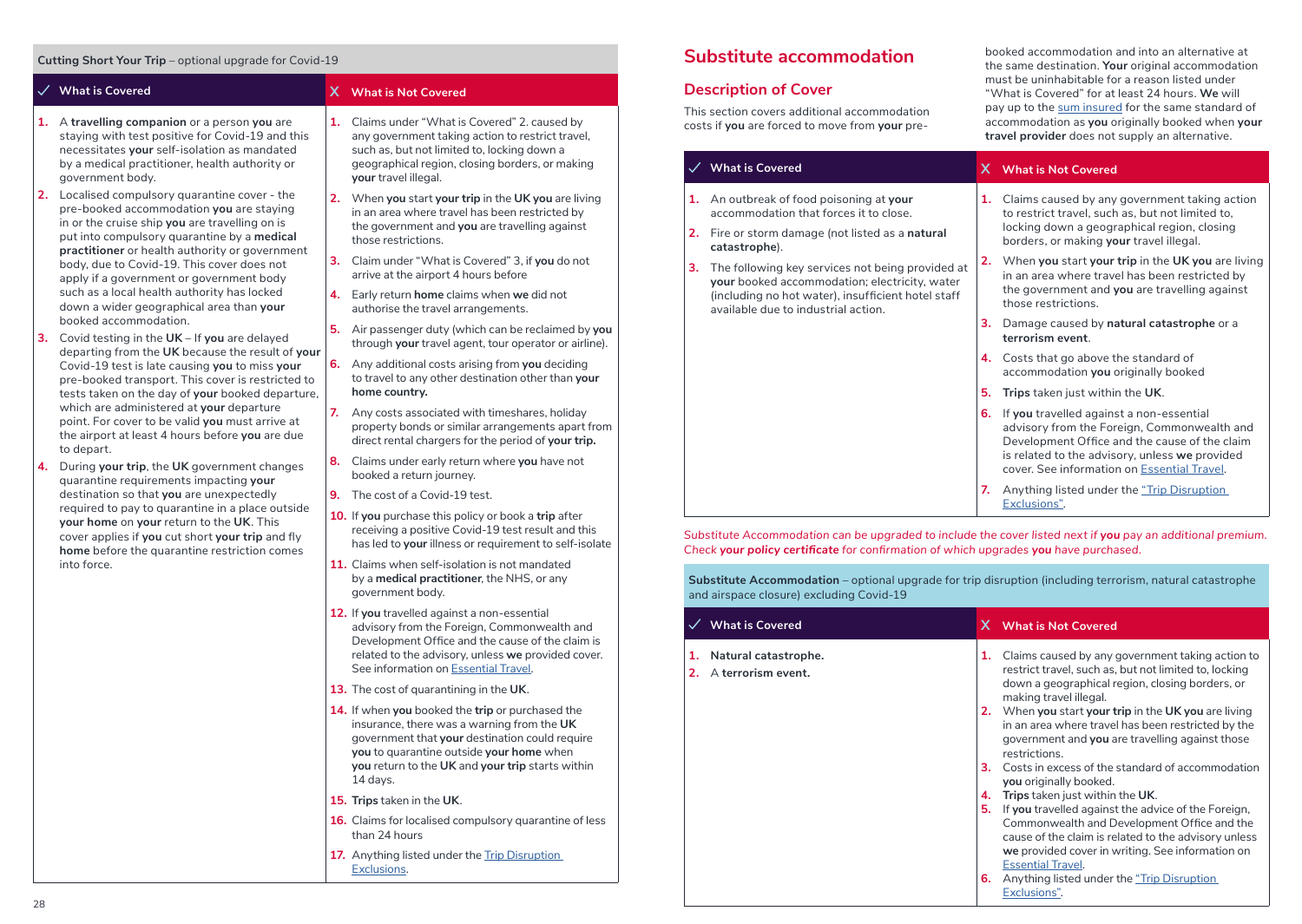### **Missed departure and connection outside the UK**

### **Description of Cover**

This section covers:

- **1.** Additional **travel and accommodation costs** and
- **2.** The cost of essential prescription medication when **your** supply runs out.

If **you** miss pre-booked transportation due to an event listed under "What is Covered", stranding **you** abroad. **We** will pay up to the sum insured which applies to **your trip** and not each time **your trip** is disrupted.

If **you** have paid the additional premium to upgrade **your** level of cover to include the "Trip Disruption (Including Terrorism, Natural Catastrophe and Air Space Disruption)" or Covid-19 Cover Upgrade, in addition to the below, **we** will pay a daily benefit for

 **What is Covered X What is Not Covered 1.** Delay or cancellation of **public transport** due to: **a.** Industrial action **b.** Bad weather not including anything listed as a **natural catastrophe c.** Mechanical fault of transportation including bird strikes **d.** Shortage of crew **2.** The vehicle **you** are travelling in is involved in an accident, breaks down, is delayed by an incident that causes traffic jams or road closures. **3. Your** flight being diverted. **4.** Travel documents are lost or stolen whilst **you** are outside the **UK**. **1.** Claims caused by any government taking action to restrict travel, such as, but not limited to, locking down a geographical region, closing borders, or making the travel illegal. **2.** When **you** start **your trip** in the **UK you** are living in an area where travel has been restricted by the government and **you** are travelling against those restrictions. **3.** Costs associated with repair or recovery of a vehicle. **4.** Delays caused by **natural catastrophe** or **terrorism event** or airspace closure. **5. Trips** taken just within the **UK**. **6.** Claims for the return journey when **you** have no return **trip** booked. **7.** If **you** travelled against the advice of the Foreign, Commonwealth and Development Office and the cause of the claim is related to the advisory unless **we** provided cover in writing. See information on Essential Travel.

> **8.** Anything listed under the "Trip Disruption Exclusions".

each 24-hour period **you** are abroad beyond **your**

**• Planning Your Connections. You** must plan to leave enough time between arriving at **your** connection point and departing for the next leg of **your** journey, which should be at least the minimum time recommended for transfer by **your** transport provider. If **you** have purchased the Cruise Upgrade cover is extended to include each

**• Return Journey.** For cover to apply on **your** return journey to the **UK**, **you** must have a return journey

**• Compensation while travelling.** Ensure **you** discuss additional travel and accommodation needs with **your travel provider** before claiming

original return date up to 10 days. **Important information**

port on **your** cruise itinerary.

booked.

from **us**.

*Missed Departure and Connections Outside the* **UK** *can be upgraded to include the cover listed next if you pay an additional premium. Check your policy certificate for confirmation of which upgrades you have purchased.*

**Missed Departure and Connections Outside the UK** – optional upgrade for trip disruption (including terrorism, natural catastrophe and airspace closure) excluding Covid-19

|    | <b>What is Covered</b>                                                                                                                                                                                                                                                                                                                                                                                                                                                     |                                  | X What is Not Covered                                                                                                                                                                                                                                                                                                                                                                                                                                                                                                                                                                                                                                                                                                                                                                                     |
|----|----------------------------------------------------------------------------------------------------------------------------------------------------------------------------------------------------------------------------------------------------------------------------------------------------------------------------------------------------------------------------------------------------------------------------------------------------------------------------|----------------------------------|-----------------------------------------------------------------------------------------------------------------------------------------------------------------------------------------------------------------------------------------------------------------------------------------------------------------------------------------------------------------------------------------------------------------------------------------------------------------------------------------------------------------------------------------------------------------------------------------------------------------------------------------------------------------------------------------------------------------------------------------------------------------------------------------------------------|
| 1. | Delay or cancellation of <b>public transport</b> due to:<br>a. A natural catastrophe<br><b>b.</b> A terrorism event<br>c. The presence of unauthorised, unmanned<br>aircraft<br>d. Air traffic control restrictions including<br>airspace closure<br>e. Failure of air traffic control or airport computer<br>systems, not including system failure caused by<br>cyber terrorism<br>f. An event occurring at your departure point<br>that causes its closure or evacuation | 1.<br>2.<br>3.<br>4.<br>5.<br>6. | Claims caused by any government taking action to<br>restrict travel, such as, but not limited to, locking<br>down a geographical region, closing borders, or<br>making your travel illegal.<br>When you start your trip in the UK you are living<br>in an area where travel has been restricted by the<br>government and you are travelling against those<br>restrictions.<br><b>Trips</b> taken just within the UK.<br>If you travelled against a non-essential<br>advisory from the Foreign, Commonwealth and<br>Development Office and the cause of the claim is<br>related to the advisory, unless we provided cover.<br>See information on Essential Travel.<br>Claims for the return journey when you have no<br>return trip booked.<br>Anything listed under the "Trip Disruption"<br>Exclusions". |

**Missed Departure and Connections Outside the UK** – optional upgrade for Covid-19

| <b>What is Covered</b>                                                                                                                                                                                                                                                                                                                                                                                                                                                                                                                                                                                                                                                          | X What is Not Covered                                                                                                                                                                                                                                                                                                                                                                                                                                                                                                                                                                                                                                                                                                                                                                                                                                                                          |
|---------------------------------------------------------------------------------------------------------------------------------------------------------------------------------------------------------------------------------------------------------------------------------------------------------------------------------------------------------------------------------------------------------------------------------------------------------------------------------------------------------------------------------------------------------------------------------------------------------------------------------------------------------------------------------|------------------------------------------------------------------------------------------------------------------------------------------------------------------------------------------------------------------------------------------------------------------------------------------------------------------------------------------------------------------------------------------------------------------------------------------------------------------------------------------------------------------------------------------------------------------------------------------------------------------------------------------------------------------------------------------------------------------------------------------------------------------------------------------------------------------------------------------------------------------------------------------------|
| 1. You, a travelling companion, or a person you are<br>staying with test positive for Covid-19 and this<br>necessitates your self-isolation as mandated by<br>a medical practitioner or government body.<br>Localised compulsory quarantine cover - the<br>2.<br>hotel you have pre-booked to stay in or the<br>cruise ship you are travelling on is put into<br>compulsory quarantine by a medical practitioner<br>or government body, due to Covid-19. This cover<br>does not apply if a government or government<br>body such as a local health authority has<br>applied quarantine / travel restrictions to a<br>wider geographical area than your booked<br>accommodation. | Claims under "What is covered 2." caused by any<br>1.<br>government taking action to restrict travel, such<br>as, but not limited to, locking down a geographical<br>region, closing borders, or making your travel<br>illegal.<br>2. When you start your trip in the UK you are living<br>in an area where travel has been restricted by the<br>government and you are travelling against those<br>restrictions.<br>3 <sub>1</sub><br>If you travelled against a non-essential<br>advisory from the Foreign, Commonwealth and<br>Development Office and the cause of the claim is<br>related to the advisory, unless we provided cover.<br>See information on Essential Travel.<br>Claims for the return journey when you have no<br>4.<br>return trip booked.<br>Claims also paid under "Cutting Short Your Trip".<br>5.<br>Anything listed under the "Trip Disruption<br>6.<br>Exclusions". |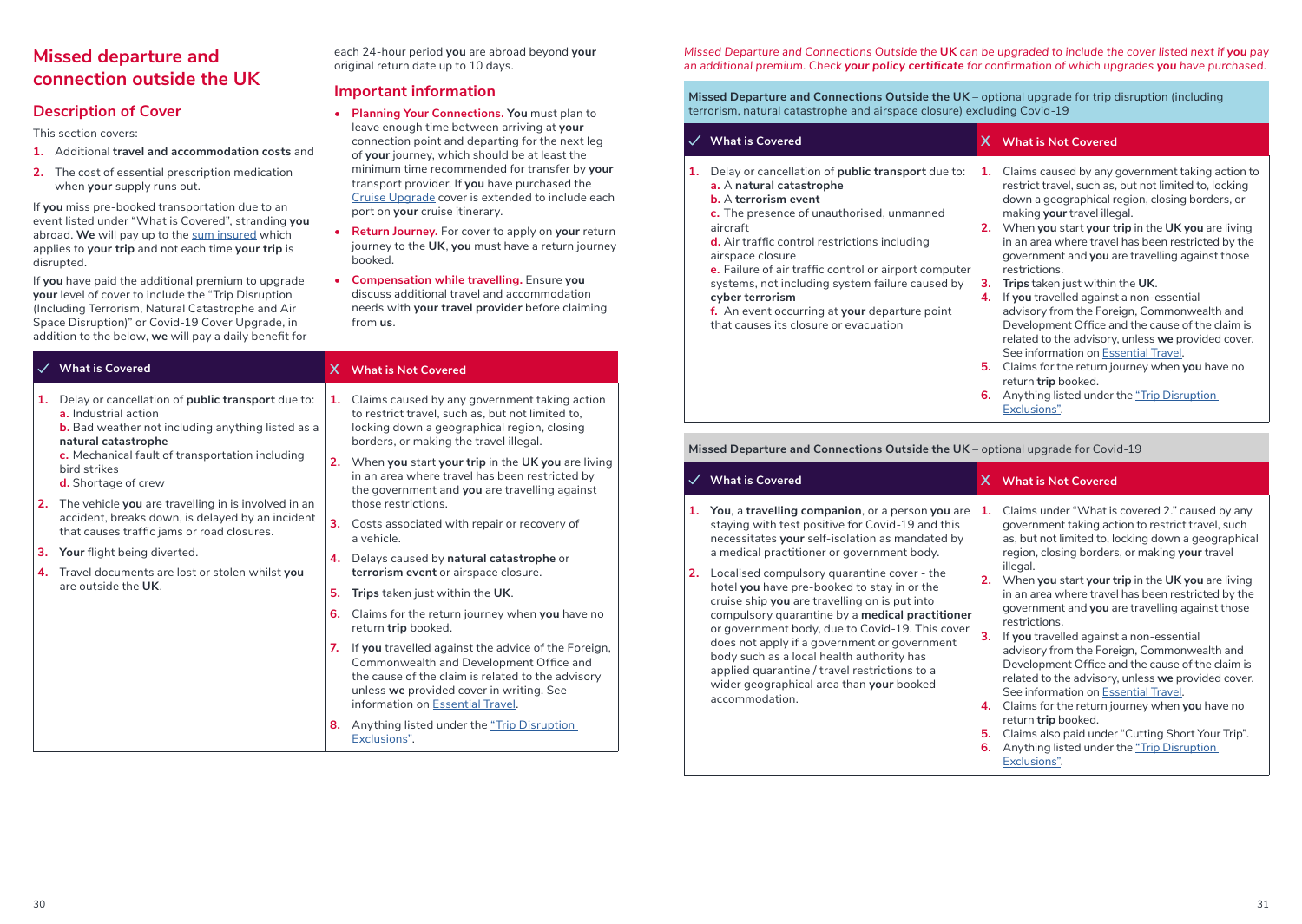### **Change to Quarantine Requirements to Enter the UK**

– this is only available if you have purchased the Covid-19 upgrade and paid the additional premium. Check your **policy certificate** for confirmation of which upgrades you have purchased.

### **Description of Cover**

This section covers specified additional costs up to the sum insured if during **your trip**, the **UK** government unexpectedly changes the Covid-19 testing or quarantine requirements applying to **your** destination impacting **your** entry back into the **UK**.

#### **Important information**

- **• Warning of change in requirements.** There is no cover if the **UK** government had warned the status for **your** destination could change at the time **you** booked **your trip** or purchased this policy, and **your trip** was due to start within 14 days.
- will pay a contribution if **you** are unexpectedly mandated to quarantine in accommodation outside **your** home at **your** own cost. This cover only applies if **you** were unable to cut short **your trip** and get back to the **UK** before the change came into force.
- **• During trip requirement.** There is no cover if the requirements before **your trip** starts.
- **• Costs covered elsewhere.** There is no cover for costs covered by another source including **your** transport or accommodation provider.

to airport lounge access in the event that **your** scheduled flight is delayed. Please check **your** policy certificate for the level of cover **you** have purchased. For cover to apply **you** must register each and every flight via the registration platform. **You** will then be given the option of if **you** wish to have a monetary amount paid into your account, or if **you** would like an e-voucher for airport lounge access. **You** are unable

to claim for both benefits.

#### **Change to Quarantine Requirements to Enter the UK** – optional upgrade for Covid-19

|          | <b>What is Covered</b>                                                                                                                                                                                                                                                                  |                            | X What is Not Covered                                                                                                                                                                                                                                                                                                                                                                                                                                                                                                                                                                                                                                                                               |
|----------|-----------------------------------------------------------------------------------------------------------------------------------------------------------------------------------------------------------------------------------------------------------------------------------------|----------------------------|-----------------------------------------------------------------------------------------------------------------------------------------------------------------------------------------------------------------------------------------------------------------------------------------------------------------------------------------------------------------------------------------------------------------------------------------------------------------------------------------------------------------------------------------------------------------------------------------------------------------------------------------------------------------------------------------------------|
| 1.<br>2. | Costs up to the sum insured for mandatory<br>quarantine accommodation when you return to<br>the UK.<br>The cost of Covid-19 tests required by the UK<br>government that you were not liable for at the<br>time you booked your trip or purchased this<br>policy whichever you did last. | 3.<br>5.<br>6.<br>7.<br>8. | 1. Any additional costs other than those outlined<br>under "What is Covered".<br>2. Costs you were aware of having to pay when<br>you started your trip.<br>Any costs if the government had issued a<br>warning at the time you booked your trip or<br>purchased the policy, and your trip is starting<br>within 14 days.<br>4. When you start your trip in the UK you are living<br>in an area where travel has been restricted by<br>the government and you are travelling against<br>those restrictions.<br>Costs covered elsewhere<br>Claims if you have also been paid under "Cutting"<br>Short Your Trip".<br>Trips taken solely within the UK.<br>Anything listed under the "Trip Disruption |
|          |                                                                                                                                                                                                                                                                                         |                            | Exclusions".                                                                                                                                                                                                                                                                                                                                                                                                                                                                                                                                                                                                                                                                                        |

### **Flight Delay Assistance Plus**  (Available on our Premier level of cover)

### **Description of Cover**

This section provides a benefit of either a monetary payment or receive an e-voucher entitling **you**

- 
- **• Quarantine Accommodation.** This section
- **UK** government changes the Covid-19 quarantine
- 

#### **Important information**

- **• You** will be required to register **your** flight each time **you** travel via the registration platform
- **• You** will need to register each and every flight a minimum of 24 hours before the flights scheduled departure time.
- **• You** can only register a flight where the airline reports their flight schedules to **our** flight tracking system. Whilst the majority of airlines report their schedules and delays accurately, there may be instances where **your** flight cannot be tracked, and the system will inform **you** of this.
- **•** Claims payments are issued in accordance with the delay data provided by airlines into **our** flight tracking system. **We** will rely solely on this information to determine if **you** are eligible.
- **•** In the event that there is no airport lounge facility, then **you** will be offered a monetary benefit as detailed in the table of benefits.
- **•** In the event the airport lounge has exceeded their maximum capacity and are unable to accommodate **you**, **your** e-voucher will be valid for 12 months.

### **Flight Delay Assistance Plus exclusions**

The following apply to all Flight Delay Assistance Plus sections of cover.

**You** are not covered for the following:

- **1.** For any claim where **you** failed to register **your** flight with the registration platform.
- **2.** For any claim where the flight was delayed before **you** successfully register.
- **3.** For any claim where **you** have not registered any flight within the **delayed threshold**.
- **4.** For any claim for both benefits of an e-voucher and monetary benefit for the same delay.

### **Flight Delay Assistance Plus definitions**

#### **Delay Threshold**

The amount of time **your** flight needs to be delayed by for **you** to be eligible to receive a benefit under this policy.

Premier Cover = 1 hour

The delay threshold can be announced as one single period of delay or as a result of a consequence of multiple incremental shorter delays.

#### **Registered Flight**

A flight which has been registered a minimum of 3 hours before its scheduled departure time and where **you** have received confirmation via email.

### **What is Covered X What is Not Covered**

**1.** If **your registered flight** is delayed by, up to, or exceeding the **delay threshold**.

#### **1.** Any flight that is delayed due to: **a.** The use of nuclear, chemical, or biological weapons of mass destruction. **b.** War or a **terrorism event**. **c.** Any government imposing travel restrictions to the geographical location you live in or are travelling to such as, but not limited to; locking down geographical regions, making travel illegal, or closing borders regardless of when **you** registered the flight. **2.** Any registered flight where the delay does not meet or exceed the delay threshold.

- **3.** Any registered flight that is cancelled before the delay threshold is met.
- **4.** Anything listed in "Trip Disruption Exclusions".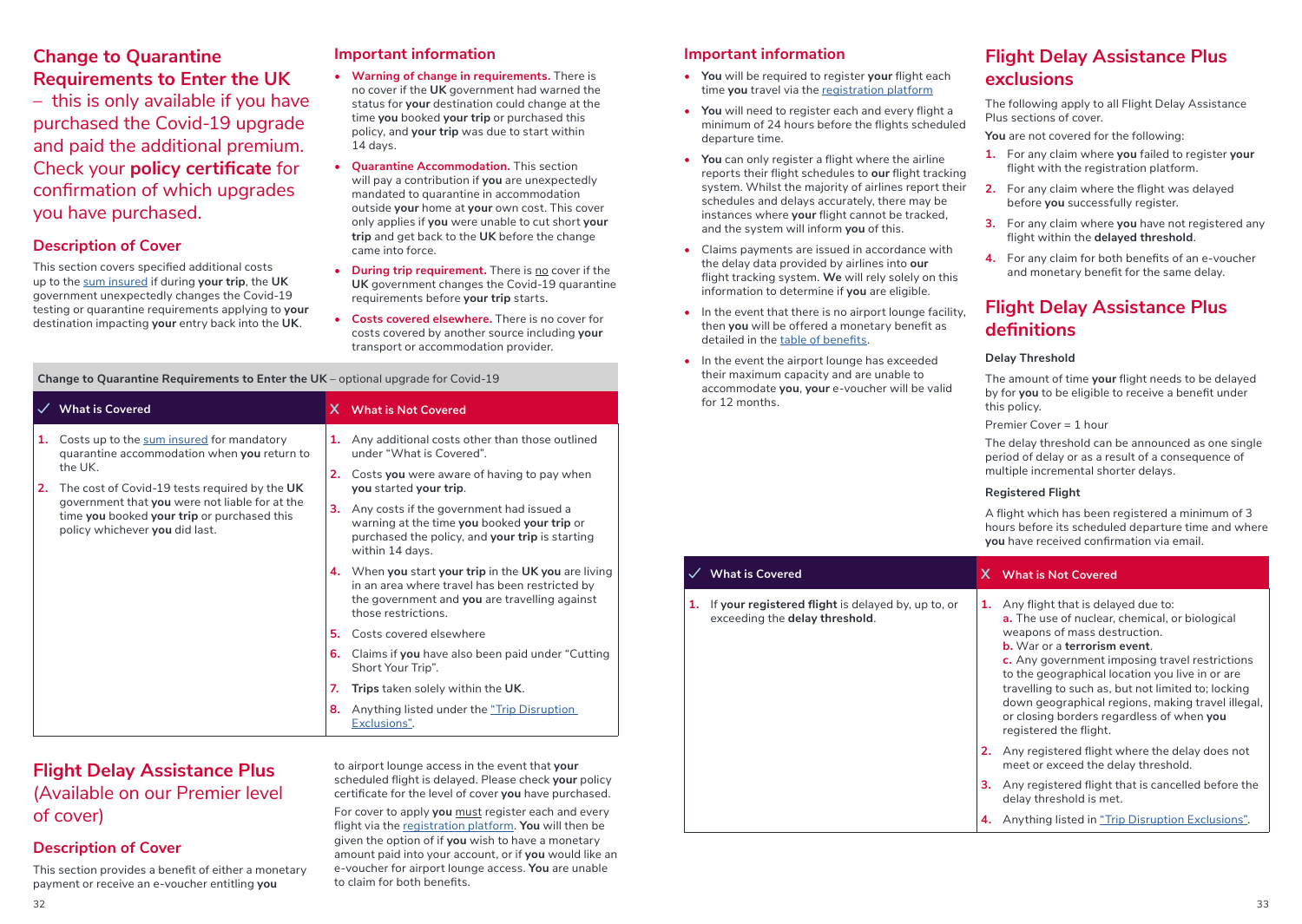## **9. Medical sections of cover**

The following sections provide cover when **you** are receiving emergency medical treatment because of the onset of an illness or injury during **your trip**.

Medical cover does not automatically apply when **you** take part in certain sports and activities. If **you** are taking part in winter sports, **you** must purchase the Winter Sports Upgrade. For other sports and activities please check the Sports and Activities section of this policy on page 47 to see if cover applies.

#### **Important information**

- **• Medical Health Requirements.** This insurance does not automatically provide cover for medical conditions **you** are already experiencing when **you** purchase this policy or for conditions **you** experienced in the past. Please review the Medical Health Requirements on page 8.
- **• Emergency Cover.** This policy is not private medical insurance; **we** cover treatment which cannot wait until **you** return **home** from **your trip**, with the aim of ensuring **you** are well enough to return to the **UK**, which may include cutting **your trip** short, or to continue **your trip** as planned.
- **• Medical Treatment.** Cover applies if **you** are receiving medical treatment for a symptomatic illness or an injury. There is no cover if **you** test positive for a disease but require no medical treatment.
- **• Essential Travel / Foreign, Commonwealth and Development Office (FCDO) travel advisories.**  From time to time the FCDO will advise to only undertake essential travel to a particular destination. If **your trip** is not essential and **you** choose to travel despite the FCDO's advice, **we** will only cover a claim if the cause of that claim is not linked to the reason for the advice. This limitation applies even if **you** have purchased an optional trip disruption upgrade. **You** may be able to travel with full cover if **we** authorise in writing that **your trip** is essential before **you** depart. Please note there is no cover under this policy if other government regulations or actions are in place restricting travel (see Government Restrictions below).

If the FCDO have advised against all travel to **your** destination, there is no cover under this policy apart from the Cancelling Your Trip section in the optional upgrade for Trip Disruption (including Terrorism, Natural Catastrophe and Air Space Disruption).

FCDO advisories that relate to Covid-19 can be covered if the **UK** Government has:

- Not set the country status to "Red" to **your** intended destination at the start of **your trip**; or
- The FCDO have not advised against all travel; and
- **You** purchase the Covid-19 upgrade
- **• Requirement to Contact Us. You** or someone acting on **your** behalf must contact **us** once **you** are aware **you** will be admitted as an inpatient for at least one night's stay. If **you** do not contact **us** as soon as **you** are aware of **your** admittance and this causes **our** costs to increase, **we** will only pay for the costs **we** would have paid if **you** had contacted **us** straight away. Additional transportation or accommodation costs are only covered when they are pre-authorised by **us**. Telephone number +44 (0) 208 865 3074.
- **• Outpatient Treatment**. If **you** are in SPAIN, GREECE, CYPRUS, PORTUGAL, MALTA, EGYPT, BULGARIA or TURKEY and need out-patient medical treatment please provide a copy of **your** policy documentation to the treating **medical practitioner** and **your** treatment will be paid by Global Excel Management Europe in line with the policy entitlements. **You** will be asked to fill in a simple form to confirm the treatment. The **medical practitioner** will send the form to Global Excel together with the balance of the medical bill after deduction of the excess **you** may have paid to the **medical practitioner**. The **medical practitioner** can email these details to: **newcliniccase@chargecare.net**.
- **• Reciprocal Health Agreements. Europe:** If **you** are a United Kingdom resident **you** are entitled to state-provided medical healthcare when temporarily visiting countries in the European Union (EU) only. **You** will have access to treatment at the same cost as residents of the country you are visiting. In some countries, state healthcare is not completely free to residents and there may be a cost for **your** treatment. **You** can apply for a GHIC (Global Health Insurance Card) for yourself, partner, and any dependent children under the age of 16. **You** can apply online at www.ghic.org.uk. If **we** agree to pay for a medical expense which has been reduced by a value at least equivalent to the excess because you have used a GHIC, **we** will not deduct the excess under "Emergency Medical Expenses, and Medical Repatriation".

**Australia:** There are reciprocal medical treatment arrangements for United Kingdom nationals travelling in Australia. If **you** need medical treatment in Australia, **you** must enrol with a local MEDICARE office. **You** do not need to enrol when **you** arrive, but **you** must do this after the first occasion **you** receive treatment. In-patient and out-patient treatment at a public hospital will then be available free of charge or at a minimal cost. Details of how to enrol and the free treatment available can be found by visiting the MEDICARE website **www.medicareaustralia. gov.au**.

### **Medical definitions**

The following list of definitions apply to all sections of the Medical Cover and appear in bold throughout. See also General Definitions for the meaning of other bolded words.

#### **Manual Work**

Work that is physical, including construction, installation, assembly and building work. Including working with domestic or wild animals, humanitarian, carer, or work in any medical capacity. This does not include bar and restaurant staff, nonprofessional musicians / singers and fruit pickers (who do not use machinery).

#### **Medical Practitioner**

A registered practicing member of the medical profession who is not related to **you** or to a travelling companion or is anyone **you** are intending to stay with.

#### **Mugging**

A Physical attack on **you** which causes bodily injury and involves the attempted or actual theft by a person(s) not previously known to **you**.

### **Medical exclusions**

The following exclusions apply to all sections of the Medical Cover,

**You** are not covered for:

- **1.** Where applicable, the excess.
- **2.** More than the maximum sum insured for each section. See the Table of Benefits.
- **3.** When you do not provide the documentation, **we** ask for to support **your** claim. Please refer to the claims evidence section.
- **4.** Any claim relating directly or indirectly to an existing medical condition unless **you** have told **us** about the condition, and **we** have accepted cover in writing (see Medical Health Requirements on Page 8).
- **5.** Any other loss, damage or additional expense

resulting directly or indirectly from the cause of **your** claim, unless **we** provide cover under this insurance. For example, a claim for loss of earnings after **you** have been injured on a **trip** is not covered.

- **6.** Unnecessary exposure to risk or danger, except in an endeavour to save a human life.
- **7.** Deliberately injuring **yourself**.
- **8.** When **you** drink too much alcohol which is evidenced by one of the following:

**a.** a **medical practitioner** stating that **your** alcohol consumption has caused or actively contributed to **your** injury or illness.

**b.** the results of a blood test which shows that **your** blood alcohol level exceeds 0.19% which is approximately 4 pints of beer or four 175ml glasses of wine.

**c.** a witness report from a 3rd party or a police incident report.

- **d. your** own admission.
- **9.** Medical claims arising from alcohol and/or drug abuse or alcohol and/or drug dependency which is evidenced by **your** medical records or the opinion of a **medical practitioner**.
- **10.** When **you** are under the influence and/or misuse of any prescribed/un-prescribed/illegal medication or drug (including any solvents or substances).
- **11. You** or any person climbing, jumping, or moving balcony to balcony or across the outside of a building, regardless of the height.
- **12.** Claims if **you** travel against government restrictions which have been put in place to prevent or limit travel from where **you** live in the **UK** or to the destination **you** are travelling to. If **you** have travelled against the Foreign, Commonwealth and Development and Development Office (FCDO) advising against non-essential **trips** and there are no other government restrictions in place, cover is limited to claims where the cause is not linked to the reason for the FCDO advisory. See information on Essential Travel.
- **13.** Any claim resulting from the Foreign, Commonwealth and Development Office advising against all travel to **your** destination.
- **14.** Any claim arising because of **you** driving a motor vehicle, riding a motorcycle, unless **you** have a full **UK** licence, are insured under a motor insurance policy, are following the local safety laws and, in respect of motorcycling the engine capacity is 150cc or lower. Quad bikes and any ATVs are not covered at any time.
- **15.** Any claim caused by **you** undertaking **manual work.**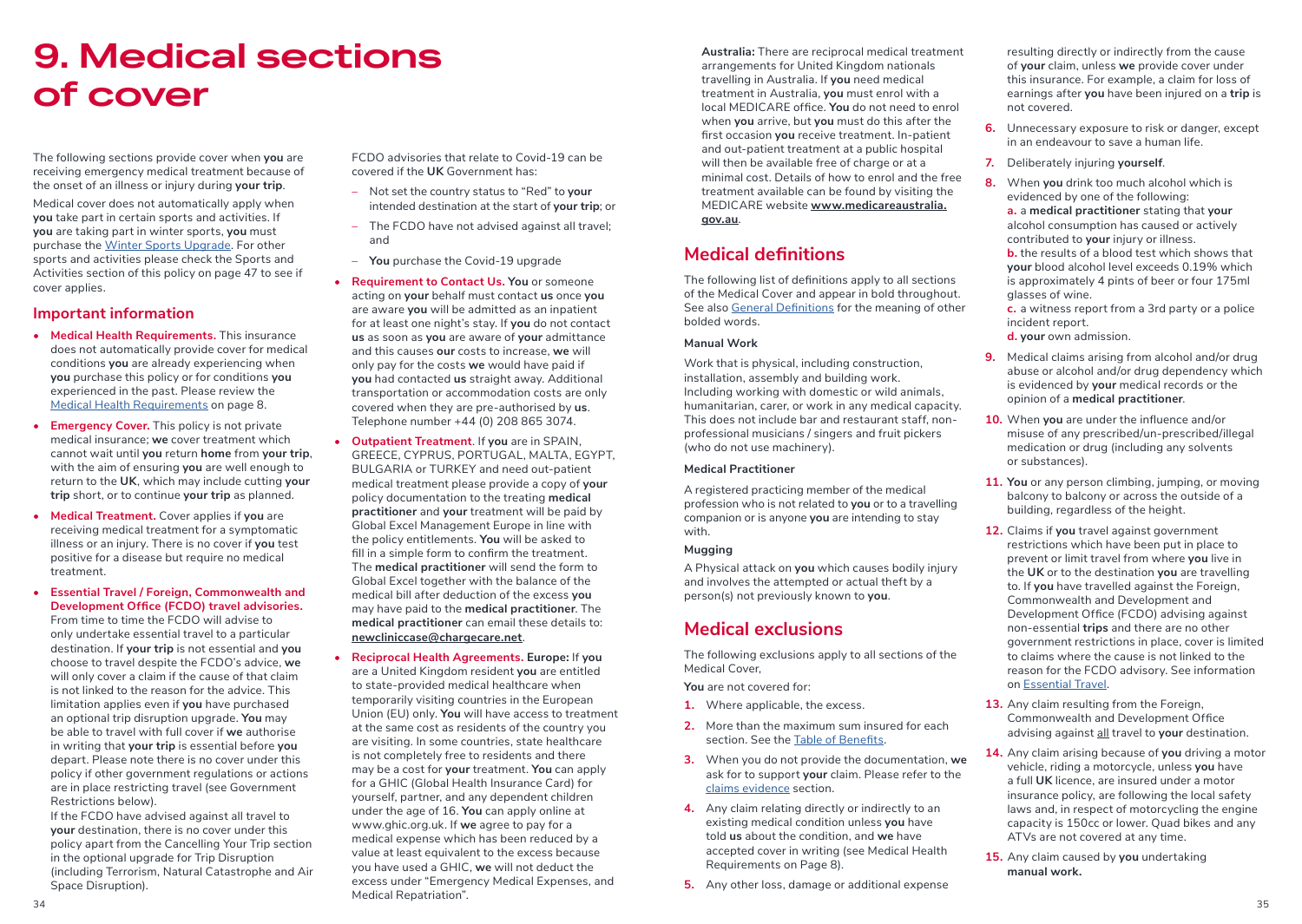- **16.** Any claim where **you** are taking part in or training for any sport or activity in a professional capacity.
- **17.** Any claim arising from taking part in winter sports unless **you** have purchased the Winter Sports Upgrade.
- **18.** Claims arising when **you** are taking part in a sport or activity that **we** do not cover.
- **19.** Any claim arising or resulting from **you** being involved in any malicious, reckless, illegal, or criminal act including **your** failure to comply with the laws applicable to the country in which **you** are travelling.
- **20.** We will not be held liable to provide cover or make any payments or provide any service or benefit to any **insured person** or other party to the extent that such cover, payment, service, benefit and/or business or activity of the **insured person** would violate any trade or economic sanctions law or regulation.
- **21.** Any claim where illness or injury arises due to radioactive contamination, use of nuclear, chemical, or biological weapons of mass destruction.
- **22.** Any claim arising from war and war like activities whether declared or not.

### **Emergency medical expenses and medical repatriation**

#### **Description of Cover**

- **1.** Emergency Medical Expenses This section covers medical expenses, up to the sum insured, if during **your trip** abroad **you** become ill or suffer an injury and it is necessary to receive treatment from a **medical practitioner** as an inpatient or outpatient. Medical expenses incurred in the **UK** are not covered.
- **2.** Medical Repatriation if there is a valid claim under (1), this section provides cover up to the sum insured when **you** are not well enough to return **home** as planned or continue **your** journey as planned. If **you** choose not to follow **our** instructions to be repatriated **home** or to be moved to a medical facility in a different location, coverage under all sections of this policy will end. Costs must be pre-authorised by **us**, as soon as **you** are aware that **you** will be admitted as an inpatient for at least 1 nights stay **you**, or someone acting on **your** behalf must contact **us**.

|    | $\sqrt{ }$ What is Covered                                                                                                                                                  |    | X What is Not Covered                                                                                                                                                                                                                                                                                                                                                     |
|----|-----------------------------------------------------------------------------------------------------------------------------------------------------------------------------|----|---------------------------------------------------------------------------------------------------------------------------------------------------------------------------------------------------------------------------------------------------------------------------------------------------------------------------------------------------------------------------|
| 1. | Medical costs arising from treatment received as<br>either an inpatient or outpatient.                                                                                      | 1. | Any claim relating directly or indirectly to a<br>pre-existing medical condition unless you<br>have told us about the condition, and we have<br>accepted cover in writing (see Medical Health<br>Requirements on page 8).<br>Any costs when you are travelling against the<br>advice of a medical practitioner (or would<br>be travelling against the advice of a medical |
| 2. | Medical repatriation or evacuation costs when<br>arranged by us.                                                                                                            |    |                                                                                                                                                                                                                                                                                                                                                                           |
| 3. | The cost of services provided by an ambulance<br>or the taxi fare for the first journey to a medical<br>facility.                                                           | 2. |                                                                                                                                                                                                                                                                                                                                                                           |
| 4. | Telephone charges that you incur contacting us<br>up to a maximum of £50.                                                                                                   |    | practitioner had you asked for advice).                                                                                                                                                                                                                                                                                                                                   |
| 5. | Taxi fares, to and from a medical facility<br>provided the reason for the journey is for you to<br>receive medical treatment or collect prescribed<br>medication up to £50. | 3. | Any costs which in the opinion of the treating<br>medical practitioner or in our opinion are not<br>medically necessary or can be delayed until your<br>return to your home country. If the treating<br>medical practitioners' opinion is not the same as<br>our doctor's opinion, then our doctor's opinion                                                              |
| 6. | Emergency dental work for the relief of pain only<br>up the sum insured.                                                                                                    |    | takes priority.                                                                                                                                                                                                                                                                                                                                                           |
|    |                                                                                                                                                                             |    | 4. Additional costs incurred if you choose not to<br>follow our repatriation plan.                                                                                                                                                                                                                                                                                        |
|    |                                                                                                                                                                             |    | 5. If you have been diagnosed with a terminal<br>illness before starting the trip.                                                                                                                                                                                                                                                                                        |
|    |                                                                                                                                                                             | 6. | A private room unless approved by us and we<br>agree this is medically necessary.                                                                                                                                                                                                                                                                                         |
|    |                                                                                                                                                                             | 7. | Medication and/or treatment which at the time<br>you started the trip you knew would be needed.                                                                                                                                                                                                                                                                           |

**8.** The cost of Covid-19 tests.

| <b>What is Covered cont</b> | X What is Not Covered cont                                                                                                                                                             |
|-----------------------------|----------------------------------------------------------------------------------------------------------------------------------------------------------------------------------------|
|                             | Any claim arising from anyone not taking<br>9.<br>prescribed medication correctly or not managing<br>a condition correctly.                                                            |
|                             | 10. Any costs where you are travelling for the<br>purposes of obtaining medical or dental<br>treatment, or in the knowledge that you will<br>need treatment, tests, or investigations. |
|                             | 11. Expenses incurred because you have not had<br>vaccinations recommended to travel to your<br>destination to protect against tropical diseases                                       |
|                             | 12. Medical expenses incurred in the UK.                                                                                                                                               |
|                             | 13. Search and rescue costs billed to you by a<br>government, regulated authority or private<br>organisation spent in connection with looking for<br>and rescuing you.                 |
|                             | 14. Costs if you are asymptomatic and not receiving<br>treatment to deal with an illness.                                                                                              |
|                             | <b>15.</b> Anything listed under the Medical Exclusions.                                                                                                                               |

### **Additional accommodation and travelling expenses**

#### **Description of Cover**

If **you** have a covered claim under Emergency Medical Expenses and Medical Repatriation and **we** consider it is medically necessary, this section covers the following:

- **1.** Additional costs for one person to stay with **you**: or
- **2.** Additional costs for one person to travel **out** from the **UK** to stay with **you**: or
- **3.** Additional costs for accommodation of a similar standard originally booked (if **you** are unable to use **your** original booked accommodation) within the period of the planned **trip**, or if it is medically necessary for **you** to stay after the date **you** were due to return **home**.
- **4.** Where it is necessary, **we** will pay to send one appropriate person to collect a child and escort them **home**.

No transport or accommodation costs are covered unless they are pre-authorised by **us**.

### **Hospital benefit**

### **Description of Cover**

This section pays a set monetary amount, for each full 24-hour period **you** are hospitalised as an inpatient, up to a maximum number of days, provided **you** have a covered claim under the Emergency Medical Expenses and Medical Repatriation Section.

If **you** are hospitalised as a result of a bodily injury following a **mugging** an additional benefit will apply, subject to the level of cover **you** have purchased. Please see the table of benefits.

### **UK prescriptions and physiotherapy**

### **Description of Cover**

If **you** have a covered claim under Emergency Medical Expenses and Medical Repatriation this section pays a set monetary amount towards:

- **1.** Additional costs incurred fulfilling **UK** prescriptions.
- **2.** Additional costs incurred utilising **UK** physiotherapy and/or Chiropractic care.

### **Overseas funeral costs or repatriation of remains**

### **Description of Cover**

In the event of **your** death outside the **UK** this section will cover either the cost of a funeral in the country in which **you** died or the costs of bringing **your** remains back to **your home country**. **We** will make all the funeral or repatriation arrangements. Please note costs not authorised by **us** are not covered.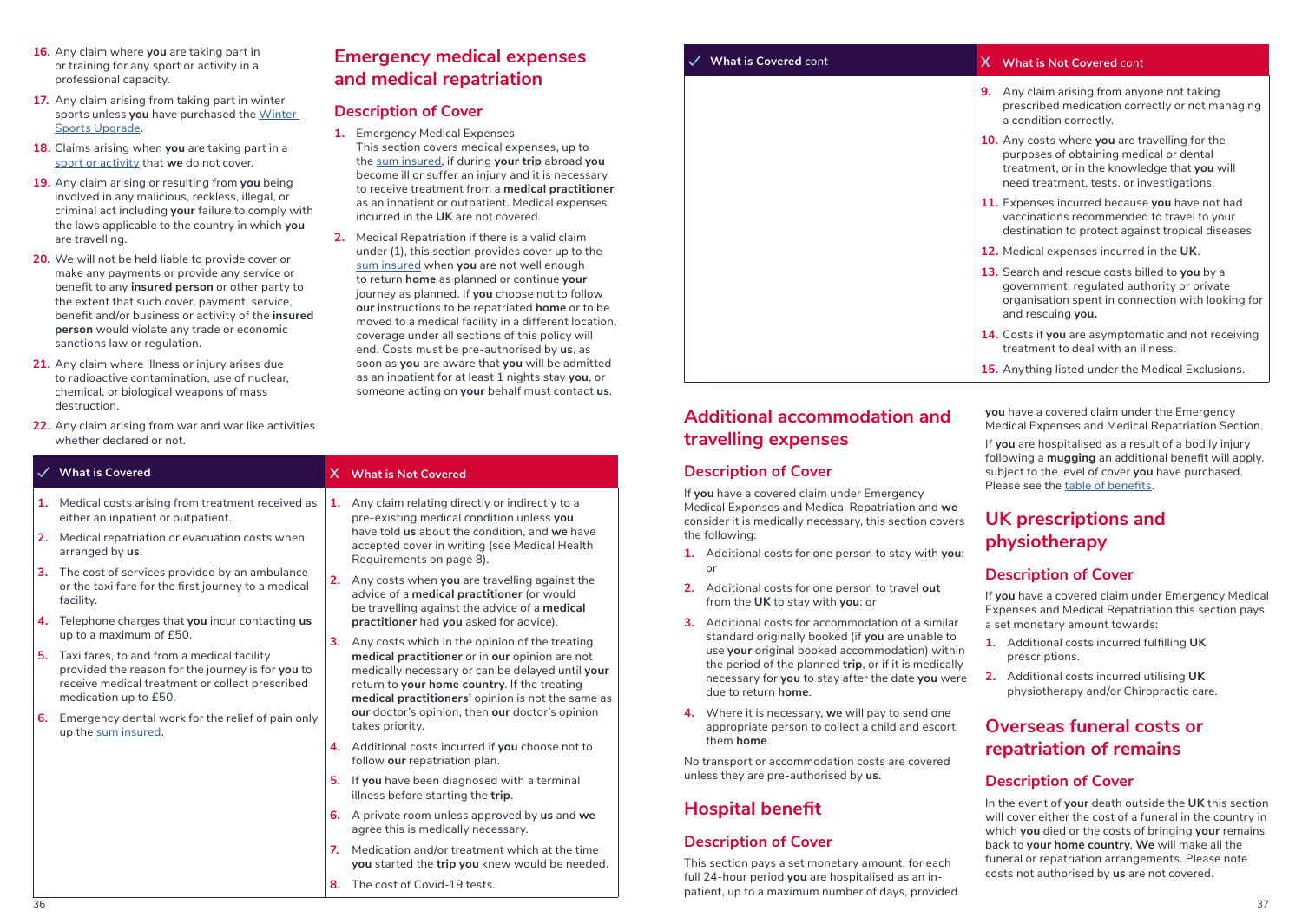## **10. Personal belongings sections of cover**

This policy offers cover if the personal belongings **you** own and take with **you** on a **trip** are lost, stolen, damaged or destroyed.

Mobile phones are covered as standard on this policy but limited to £100. This limit will not apply if **you** have purchased the Gadget Upgrade.

**1. Gadget Upgrade:** There is no cover for **gadgets** unless **you** pay the additional premium for the Gadget Upgrade. The sum insured under the Gadget Upgrade applies to all **gadgets** owned by all **insured persons** listed on a policy.

Check **your policy certificate** for the Upgrades **you** have purchased.

#### **Important information**

- **• How we assess how much we will pay you:**
	- **1. Wear tear and loss of value.** What **we** pay is based on the value of the items when they were lost or damaged. A deduction will be made for wear, tear and loss of value based on the age of the property. The amount **we** will deduct is set out in the Depreciation Table below.
	- **2. Limits on single items / valuables and electronic equipment.** A limit is applied to each **single item** and to **all valuables and electronic equipment you** have taken with **you**. The limits are set out on the Table of Benefits.

Depreciation Table – the table below sets out the amount deducted from **your** claim.

| Age of<br><b>Property</b> | <b>Clothing and</b><br>Personal<br><b>Effects</b> | Jewellery | <b>Electronic</b><br><b>Equipment</b> | Cosmetics.<br><b>Toiletries &amp;</b><br><b>Perfumes</b> | <b>Gadgets</b><br>(upon<br>payment of<br>additional<br>premium for<br>the upgrade) | <b>Winter</b><br><b>Sports</b><br>and Golf<br><b>Equipment</b><br>(upon<br>payment of<br>additional<br>premium for<br>the upgrade) |
|---------------------------|---------------------------------------------------|-----------|---------------------------------------|----------------------------------------------------------|------------------------------------------------------------------------------------|------------------------------------------------------------------------------------------------------------------------------------|
| $0-1$ month               | $\Omega$                                          | $\Omega$  | $\Omega$                              | 50%                                                      | $\Omega$                                                                           | 5%                                                                                                                                 |
| 1-6 months                | 5%                                                | $\Omega$  | 5%                                    | 50%                                                      | 5%                                                                                 | 10%                                                                                                                                |
| $6 - 12$<br>months        | 10%                                               | $\Omega$  | 10%                                   | 50%                                                      | 10%                                                                                | 15%                                                                                                                                |
| $1 - 2$ years             | 15%                                               | 5%        | 20%                                   | 60%                                                      | 20%                                                                                | 35%                                                                                                                                |
| $2 - 3$ years             | 20%                                               | 10%       | 30%                                   | 70%                                                      | 30%                                                                                | 55%                                                                                                                                |
| $3 - 4$ years             | 25%                                               | 15%       | 40%                                   | 80%                                                      | 40%                                                                                | 70%                                                                                                                                |
| $4 - 5$ years             | 30%                                               | 20%       | 50%                                   | 90%                                                      | 50%                                                                                | 80%                                                                                                                                |
| $6$ years +               | 40%                                               | 25%       | 60%                                   | 95%                                                      | 60%                                                                                | 100%                                                                                                                               |

- **• You must take reasonable steps to protect your personal baggage from loss, theft, or damage:** 
	- **Unattended items.** Do not leave **your** baggage **unattended**. There is no cover if **your** belongings are lost, stolen, damaged or destroyed while **unattended**.
	- **While you are in transit. Valuables and electronic equipment, money, travel documents** and **gadgets** should be carried with **you** whenever possible. There is no cover for **valuables and electronic equipment, money, travel documents and gadgets** that are lost or damaged when checked into the hold or left unattended unless the public transport carrier insists, they are checked in.
	- **Storing items while on the trip.** When **you** are not travelling and not present in **your** accommodation, **valuables and electronic equipment, money, travel documents** and **gadgets** not taken with **you** must be kept in a locked safety deposit. If no safety deposit box is available, they must be stored out of plain view.
- **• Requirement to report lost or stolen baggage: You** must report lost or stolen items within 24 hours to the police and provide us with a police report. If **your** baggage goes missing while in the custody of a transport provider, **you** need to obtain a property irregularity report from them. This includes bags that are delayed in transit.

### **Personal belongings definitions**

The following list of definitions apply specifically to the Personal Baggage sections of cover and appear in bold throughout. See also General Definitions for the meaning of other bolded words.

#### **Gadget**

Mobile/smart phones, tablets, laptops, computers, smart watches, games consoles (including handheld consoles), wearable activity trackers, including any accessory items, and drones.

#### **Medical Fittings**

Dentures, prosthesis and hearing aids.

#### **Money**

Hard currency, i.e. bank notes and coins.

#### **Single Item**

Each item carried in **your personal baggage** on a **trip**. A pair or set of items (for example earrings) will be considered a single item.

#### **Travel Documents**

Travel tickets, Green Card, driving licence, visas, prepaid car-hire or accommodation vouchers and passports.

#### **Unattended**

Where **you** or anyone travelling with **you**, who has **your** authority to be in control of **your** personal baggage, are not in full view of **your** property, or are not able to stop a third party from taking or interfering with **your** property while not in transit, when baggage (excluding gadgets and valuables and electronic equipment) must be held in a hold or luggage area as required by the public transport carrier.

#### **Valuables and electronic equipment**

Watches, jewellery, items made of or containing precious stones, semi-precious stones, gold, silver or platinum, camcorders and accessories, all photographic/ digital/ optical/ audio/ video media, iPods, MP3/4 players or similar and/or accessories, E-book readers, satellite navigation systems.

### **Personal belongings exclusions**

The following apply to all Personal Baggage sections of cover.

**You** are not covered for;

- **1.** Where applicable, the excess for each section.
- **2.** More than the maximum sum insured for each section. See the Table of Benefits.
- **3.** When **you** do not provide the documentation **we** ask for to support **your** claim. Please refer to the claims evidence section.
- **4.** Sports equipment while in use. Winter sports and golf equipment can be covered when the additional premium has been paid to purchase an upgrade.
- **5.** Claims for loss or theft when **you** are not able to provide **us** with a police report or a property irregularity report.
- **6.** The following items: **medical fittings,** boats, pedal cycles, motorised vehicles, food or drink or goods containing tobacco.
- **7.** Fragile items are not covered for damage while in transit. For example, anything made of china or glass.
- **8.** Any secondary loss, damage or additional expense arising from **your** claim beyond the actual value of the item you are claiming for. For example, cost of replacing locks after losing **your** keys on a **trip** is not covered, or the cost of travelling to an airport to pick up **your** baggage after it has been delayed in transit.
- **9.** Claims if **you** travel against government restrictions which have been put in place to prevent or limit travel from where **you** live in the **UK** or to the destination **you** are travelling to. If **you** have travelled against the Foreign,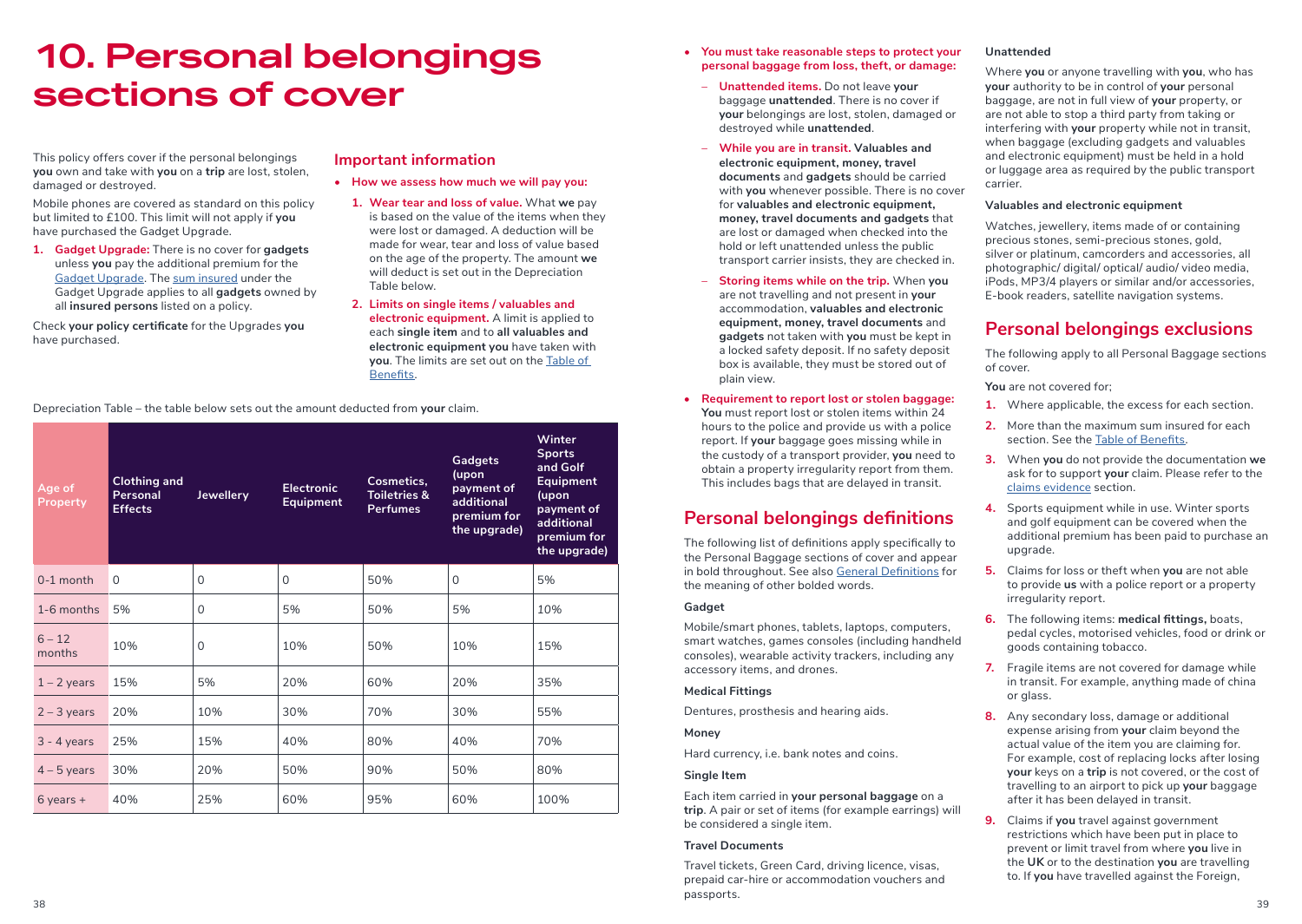Commonwealth and Development and Development Office (FCDO) advising against non-essential **trips** and there are no other government restrictions in place, cover is limited to claims where the cause is not linked to the reason for the FCDO advisory. See information on Essential Travel.

- **10.** Any claim resulting from the Foreign, Commonwealth and Development Office advising against all travel to **your** destination.
- **11.** Loss, damage, or delay caused by confiscation or detention by Customs or other officials or authorities.
- **12.** Loss following any variation in exchange rates.
- **13.** Claims for winter sports or golf equipment when **you** have not purchased the appropriate Upgrade.
- **14. We** will not be held liable to provide cover or make any payments or provide any service or benefit to any **insured person** or other party to the extent that such cover, payment, service, benefit and/or business or activity of the **insured person** would violate any trade or economic sanctions law or regulation.
- **15.** Costs associated with downloaded content or unauthorised use of **your gadget**, such as calls.
- **16.** Any claim where property is lost or damaged due to radioactive contamination, use of nuclear, chemical, or biological weapons of mass destruction.
- **17.** Any claim arising from war and war like activities whether declared or not.
- **18.** Items owned by a business or used for business purposes, including cash. (unless **you** have purchased the Business Equipment upgrade)
- **19.** Claims for mobile phones exceeding £100 if the **gadget** cover upgrade has not been purchased.

### **Personal baggage**

### **Description of Cover**

This section covers **you** for items owned by **you** that are lost, stolen, damaged or destroyed during **your trip** up to the sum insured.

|    | <b>What is Covered</b>                                                                                                                                                                                                                             |                   | X What is Not Covered                                                                                                                                                                                                                                                                                       |
|----|----------------------------------------------------------------------------------------------------------------------------------------------------------------------------------------------------------------------------------------------------|-------------------|-------------------------------------------------------------------------------------------------------------------------------------------------------------------------------------------------------------------------------------------------------------------------------------------------------------|
| 1. | Personal baggage items that are lost, stolen,<br>damaged or destroyed on the trip after a<br>deduction is made for wear, tear and loss of<br>value (see the Depreciation Table) and a limit is<br>applied to each single item and to all valuables | 1.                | Personal baggage left unattended or in the<br>custody of any person unless they are a family<br>member, travelling companion or have an official<br>responsibility for the safety and supervision of<br>your property.                                                                                      |
|    | and electronic equipment.                                                                                                                                                                                                                          | 2.<br>checked in. | Valuables and electronic equipment lost, stolen<br>or damaged in transit that have been checked<br>in unless your carrier insisted the items were                                                                                                                                                           |
|    |                                                                                                                                                                                                                                                    | 3.                | Valuables and electronic equipment not carried<br>with you or kept in a locked safety deposit box<br>in your accommodation when one is available. If<br>a safety deposit box is not available, there is no<br>cover for valuables and electronic equipment<br>not stored safely and hidden from plain view. |
|    |                                                                                                                                                                                                                                                    | 4.                | Items stolen from an unattended vehicle unless<br>they were kept in a locked glove compartment,<br>roof box, rear boot or luggage and is covered<br>so as not to be visible from the outside of the<br>vehicle and there are signs of forced entry.                                                         |
|    |                                                                                                                                                                                                                                                    | 5.                | Anything listed under the Personal Belongings<br>Exclusions.                                                                                                                                                                                                                                                |

*Your* policy can be upgraded to include cover for **gadget(s)** when you pay the additional premium. The sum *insured applies to all gadget(s) owned by all insureds named on the policy.*

#### **Personal Baggage – Gadgets** – Gadget upgrade

|    | <b>What is Covered</b>                                                                                                                                                                  | x.                               | <b>What is Not Covered</b>                                                                                                                                                                                                                                                                                                                                                                                                                                                                                                                                                             |
|----|-----------------------------------------------------------------------------------------------------------------------------------------------------------------------------------------|----------------------------------|----------------------------------------------------------------------------------------------------------------------------------------------------------------------------------------------------------------------------------------------------------------------------------------------------------------------------------------------------------------------------------------------------------------------------------------------------------------------------------------------------------------------------------------------------------------------------------------|
| 1. | Gadget(s) that are lost, stolen or damaged on<br>a trip. What we pay is calculated on the value<br>of the gadget at the time it is lost, damaged or<br>stolen (see Depreciation Table). | 1.<br>2.<br>3.<br>4.<br>5.<br>6. | Gadgets left unattended or in the custody of any<br>person unless they are a family member, travelling<br>companion or have an official responsibility for the<br>safety and supervision of your property.<br>Gadgets lost, stolen or damaged in transit that<br>have been checked in.<br>Gadgets not locked in a safety deposit box in your<br>accommodation.<br>Gadgets stolen from an unattended vehicle.<br>Claims for loss or theft of mobile phones when you<br>cannot provide proof of usage and disconnection.<br>Anything listed under the Personal Belongings<br>Exclusions. |

### **Money and travel documents**

#### **Description of Cover**

This section covers the following when **your money** or **travel documents** are lost or stolen during **your trip**:

- **1. Money** in any currency.
- **2.** the cost of replacement **travel documents** needed to get **you home**.

**3.** Additional costs **you** incur to organise replacing **travel documents** apart from additional accommodation or transport costs to return **home** if **you** miss **your** certificated departure. **You** may be able to claim for these costs under Missed Departure and Connections Outside the UK.

The cash limit set out in the Table of Benefits relates to the amount carried by one person whether jointly owned or carried on behalf of another person.

| <b>What is Covered</b>                                                                                                                         | x. | <b>What is Not Covered</b>                                                                                           |
|------------------------------------------------------------------------------------------------------------------------------------------------|----|----------------------------------------------------------------------------------------------------------------------|
| Money and travel documents that are lost or                                                                                                    | 1. | Transaction or credit card fees.                                                                                     |
| stolen during your trip. Money claims will be<br>settled in GBP and converted on the exchange<br>rate applied when you purchased the currency. | 2. | Money held on pre-paid currency cards,<br>uncashed travellers' cheques.                                              |
| 2. Extra costs you incur to organise replacing your                                                                                            | 3. | <b>Travel documents</b> covered by the issuer.                                                                       |
| travel documents.                                                                                                                              | 4. | Replacement value of visas that only cover this trip.                                                                |
| 7.                                                                                                                                             | 5. | Money and travel documents not kept with you<br>while you are travelling.                                            |
|                                                                                                                                                | 6. | Money and travel documents not kept with you<br>or not kept in a locked safety deposit box in your<br>accommodation. |
|                                                                                                                                                |    | Anything listed under the Personal Belongings<br>Exclusions.                                                         |
|                                                                                                                                                |    |                                                                                                                      |

### **Baggage delay**

### **Description of Cover**

Under this section **we** will pay up to the sum insured to contribute towards the purchase or hire of essential items if **your** baggage is delayed reaching **you** by at least 24 hours provided the delay does not happen in the **UK** or on **your** return journey to the **UK**. If **your** baggage is permanently lost, any claim under the Personal Baggage section will be reduced by the amount paid out under Baggage Delay. **You** must keep all receipts for the items **you** have purchased.

Anything listed under the Personal Belongings Exclusions are not covered under this section.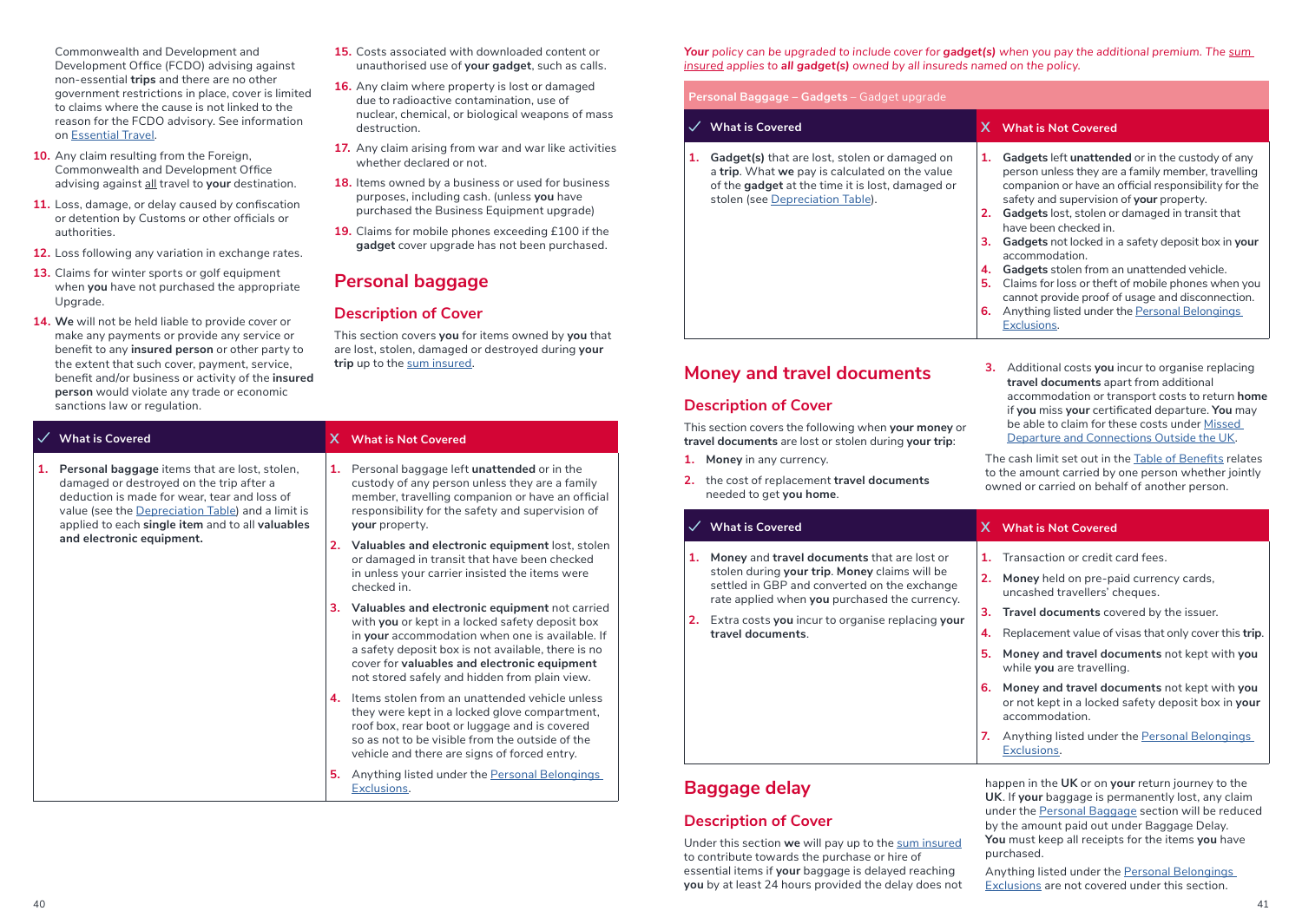## **11. Personal accident, personal liability and legal covers**

The next three sections cover the following:

- **1.** Personal Accident payment of a benefit if **you** are permanently injured or die as described in the section.
- **2.** Personal Liability Compensation **you** are legally responsible to pay someone **you** caused injury to or damage to their property.
- **3.** Legal expenses Legal costs if **you** have grounds to take legal action against a party.

### **Upgrades**

There is no cover if **you** are participating in certain winter sports unless **you** have purchased the winter sports upgrade. Certain sports and activities do not include cover for Personal Accident or Personal Liability, see Sports and Activities Section on page 47.

### **Personal accident, personal liability and legal definitions**

The following list of definitions apply to the Personal Accident, Personal Liability and Legal sections of cover and appear in bold throughout the wording

#### **Accidental Bodily Injury**

A sudden, violent, external, unexpected specific event, which occurs at an identifiable time and place, which solely and independently of any other cause results within 12 months, in the death, **Loss of Limb, Loss of Sight** or the **Permanent Total Disablement** of an **Insured Person**.

#### **Immediate Relative**

Your mother, father, sister, brother, spouse, civil partner, fiancé/e, your children (including adopted and fostered), grandparent, grandchild, parentin-law, daughter-in-law; sister-in-law, son-in-law, brother-in-law, aunt, uncle, cousin, nephew, niece, step-parent, step-child, step-brother, step-sister or legal guardian.

#### **Loss of Limb**

Loss by physical severance, or the total and irrecoverable permanent loss of use or function of an arm at or above the wrist joint or a leg at or above the ankle joint.

#### **Loss of Sight**

Total and irrecoverable loss of sight in one or both eye's; this is considered to have occurred if the degree of sight remaining after correction is 3/60 or less on the Snellen scale.

#### **Manual Work**

Work that is physical, including, but not limited to construction, installation, assembly and building work. Including working with domestic or wild animals. Humanitarian, carer or work in any medical capacity. This does not include bar and restaurant staff, non-professional musicians / singers and fruit / vegetable pickers.

#### **Permanent Total Disablement**

A disability which has lasted for at least 12 months from which **we** believe **you** will never recover, and which prevents **you** from carrying out any gainful occupation for which **you** are fitted by way of training, education, or experience.

### **Personal accident, personal liability and legal exclusions**

The following exclusions apply to Personal Accident, Personal Liability and Legal

**You** are not covered for;

- **1.** Where applicable, the excess for each section.
- **2.** More than the maximum sum insured for each section. See the Table of Benefits.
- **3.** When **you** do not provide the documentation **we** ask for to support **your** claim. Please refer to the claims evidence section.
- **4.** If at the time of the loss, injury or damage there is any other indemnity or insurance which wholly or partly covers the same occurrence, the underwriters shall not be liable to pay or contribute towards the loss or damage except in excess of the sums recovered or recoverable under the other indemnity or insurance.
- **5.** Claims if **you** travel at a time when any government has imposed restrictions on travel to the geographical location **you** live in the **UK** or the area **you** are travelling to and **you** break the conditions of those restrictions.
- **6.** Exposure to risk or danger, except in an endeavour to save a human life.
- **7. Your** suicide or attempted suicide or deliberately injuring **yourself**.
- **8.** When **you** drink too much alcohol which is evidenced by one of the following;

**a.** a **medical practitioner** stating that **your** alcohol consumption has caused or actively contributed to **your** injury or illness.

**b** the results of a blood test which shows that **your** blood alcohol level exceeds 0.19% which is approximately 4 pints of beer or four 175ml glasses of wine.

**c**. a witness report from a 3rd party. **d. your** own admission.

- **9.** If **you** are under the influence and/or misuse of any prescribed/un-prescribed/illegal medication or drug (including any solvents or substances).
- **10. You** or any person climbing, jumping, or moving balcony to balcony or across the outside of a building, regardless of the height.
- **11.** Claims if **you** travel against government restrictions which have been put in place to prevent or limit travel from where **you** live in the **UK** or to the destination **you** are travelling to. If **you** have travelled against the Foreign, Commonwealth and Development and Development Office (FCDO) advising against non-essential **trips** and there are no other government restrictions in place, cover is limited to claims where the cause is not linked to the reason for the FCDO advisory. See information on Essential Travel.
- **12.** Any claim resulting from the Foreign, Commonwealth and Development Office advising against all travel to **your** destination.
- **13.** Any claim caused by **you** undertaking **manual work**.
- **14.** Any claim where **you** are taking part in or training for any sport or activity in a professional capacity.
- **15.** Any claim arising from taking part in winter sports or travelling on a cruise when **you** have not paid to upgrade **your** cover.
- **16.** Claims arising when **you** are taking part in a sport or activity that **we** do not cover or excludes personal liability or personal accident cover.
- **17.** Any claim arising or resulting from **you** being involved in any malicious, reckless, illegal, or criminal act including your failure to comply with the laws applicable to the country in which **you** are travelling.

#### **18. We** will not be held liable to provide cover or make any payments or provide any service or benefit to any **insured person** or other party to the extent that such cover, payment, service, benefit and/or business or activity of the **insured person** would violate any trade or economic sanctions law or regulation.

- **19.** Any claim where property is lost or damaged due to radioactive contamination, use of nuclear, chemical, or biological weapons of mass destruction.
- **20.** Any claim arising from war and war like activities whether declared or not.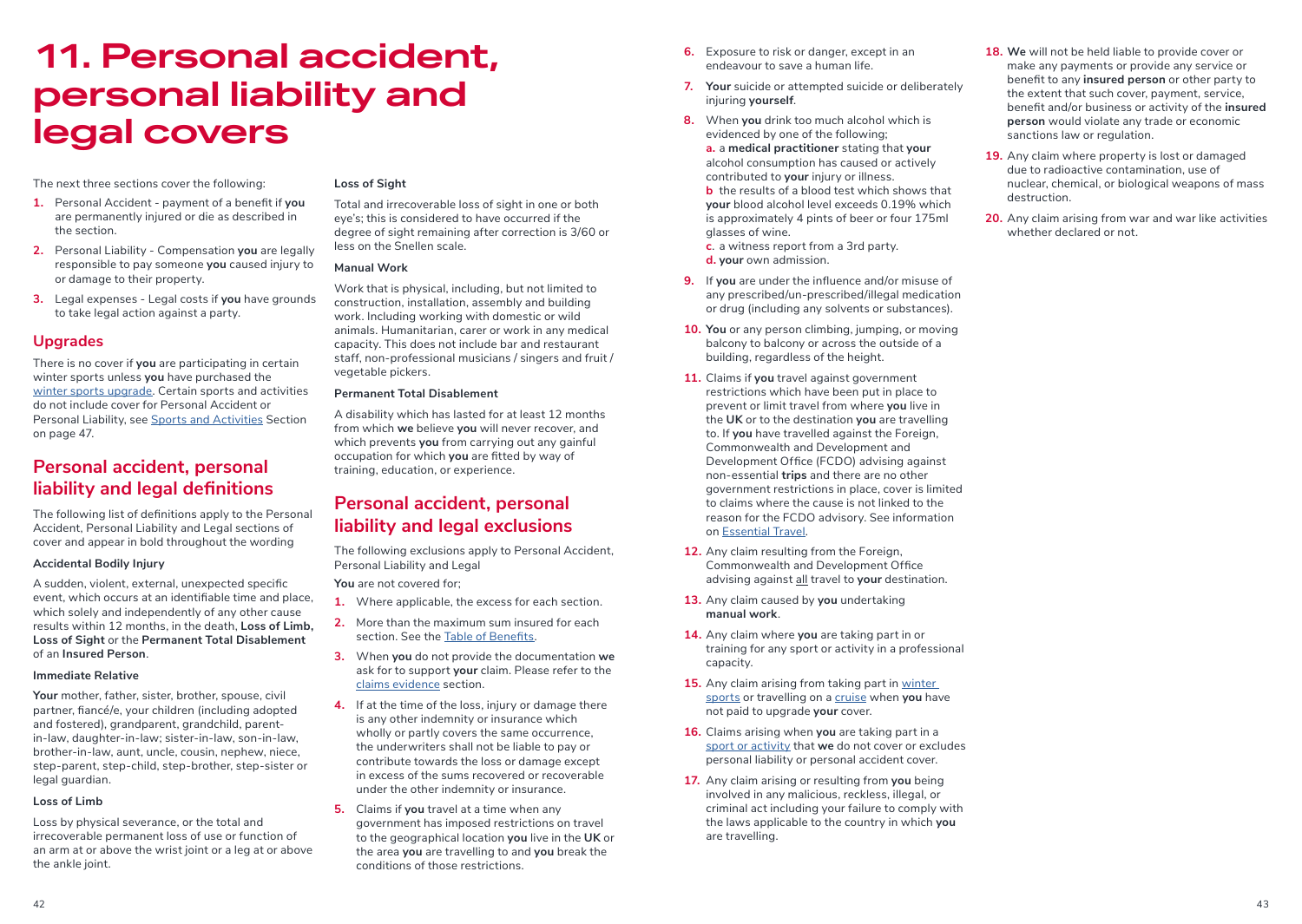### **Personal accident**

### **Description of Cover**

The amount shown in the Table of Benefits will be payable to **you** or **your** legal representative if during

|          | $\checkmark$ What is Covered                                                          |                                                                            |                                                                                                                                                                                                                                                                                                                                                                                                                                                                       |  |
|----------|---------------------------------------------------------------------------------------|----------------------------------------------------------------------------|-----------------------------------------------------------------------------------------------------------------------------------------------------------------------------------------------------------------------------------------------------------------------------------------------------------------------------------------------------------------------------------------------------------------------------------------------------------------------|--|
| Your:    | 1. Death or                                                                           | 1.<br>4.<br>5.                                                             | If your disablement is caused by mental or<br>psychological trauma not involving your<br>accidental bodily injury.                                                                                                                                                                                                                                                                                                                                                    |  |
| 2.<br>з. | Loss of limb or<br>Loss of sight or                                                   |                                                                            | If your death or disability happens over 1 year<br>from the date of your accidental bodily injury.                                                                                                                                                                                                                                                                                                                                                                    |  |
|          | 4. Permanent total disablement<br>Arising within one year of you suffering accidental | X What is Not Covered<br>2.<br>3.<br>death certificate.<br>page 47).<br>6. | Claims not supported by a medical report or a                                                                                                                                                                                                                                                                                                                                                                                                                         |  |
|          | bodily injury.                                                                        |                                                                            | Any claim arising from a sports activity where<br>Personal Accident cover is specifically excluded<br>under this policy (see Sports and Activities on                                                                                                                                                                                                                                                                                                                 |  |
|          |                                                                                       |                                                                            | Any claim arising as a result of you driving a<br>motor car or motorcycle unless you are covered<br>under a motor insurance policy. Additionally, any<br>claim arising as a result of you riding a motorcycle<br>or mechanically assisted bicycle, unless you have<br>a full UK motorcycle licence, are following the<br>local safety laws and the engine capacity is 150cc<br>or lower. Quad bikes, electronic scooters and any<br>ATVs are not covered at any time. |  |
|          |                                                                                       |                                                                            | Anything Specifically listed in the Personal<br><b>Accident, Personal Liability and Legal Exclusions.</b>                                                                                                                                                                                                                                                                                                                                                             |  |

### **Personal liability**

### **Description of Cover**

This section will cover you if during a trip **you** are involved in an accident which results in **you** becoming legally responsible to pay compensation for:

**•** Accidental bodily injury or death to a party other than an immediate relative or a travelling companion; and / or

|    | <b>What is Covered</b>                                                                                                                                      | x. | <b>What is Not Covered</b>                                                                                   |
|----|-------------------------------------------------------------------------------------------------------------------------------------------------------------|----|--------------------------------------------------------------------------------------------------------------|
|    | 1. All sums you are legally responsible to pay as<br>compensation up to the sum insured.                                                                    |    | Any fines or exemplary damages (this means<br>they are aimed at punishing the person                         |
| 2. | Reasonable and necessary legal costs and<br>expenses incurred by you in relation to the<br>accident if you have our agreement before<br>incurring any cost. |    | responsible rather than awarding compensation).<br>Claims made by your family or people who work<br>for you. |

a **trip you** suffer **accidental bodily injury** that solely and directly results in one of the outcomes listed below under "What is covered". **You** can only claim for one benefit under this section.

**•** Accidental loss or damage to property, which is not owned by **you**, an immediate relative or a

We will pay up to the sum insured which applies to all people named on the policy, not to each insured,

and covers all events occurring on a **trip**.

travelling companion.

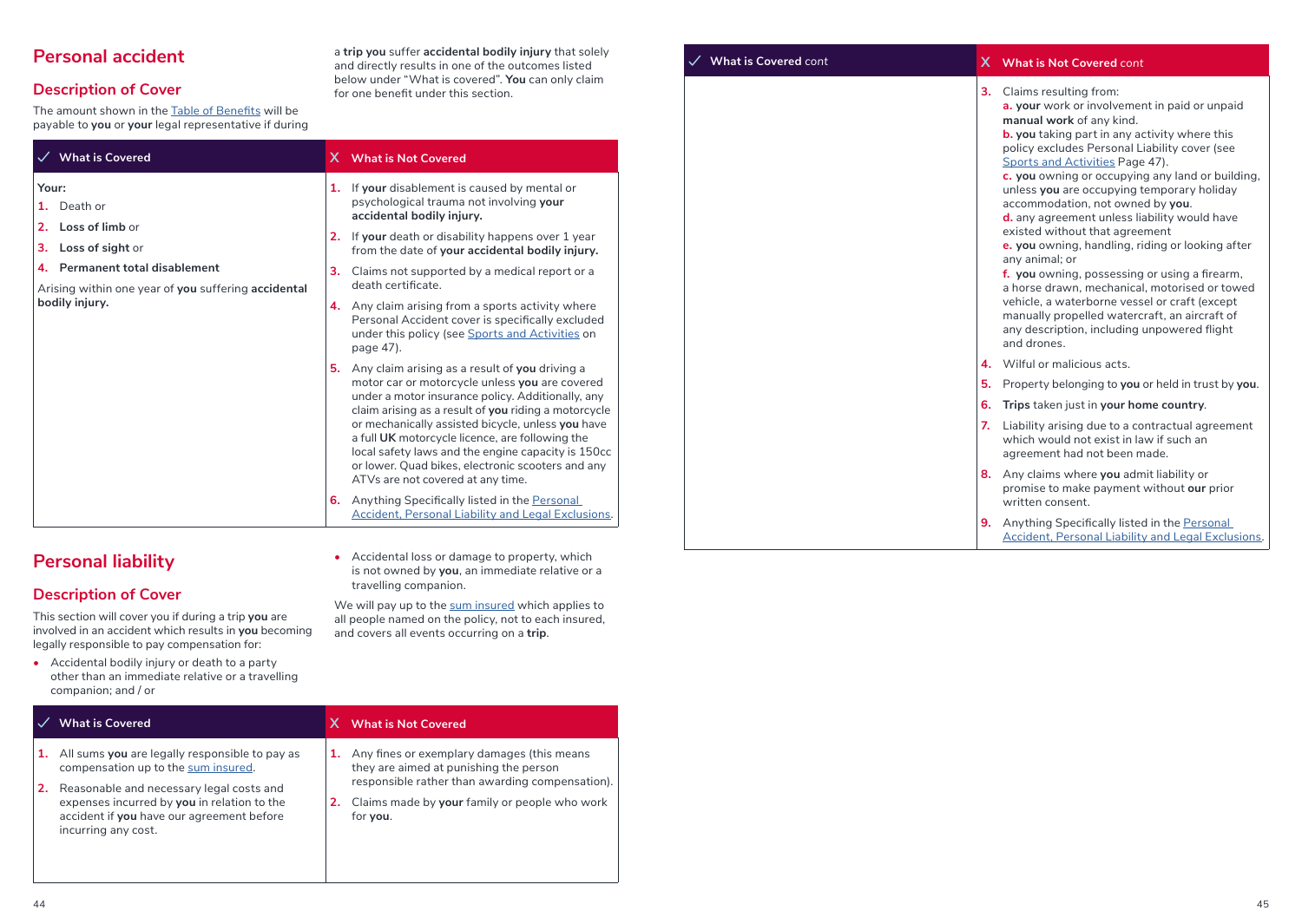|                                                                                                                                                                                                                                                                                                                                                                                                                                                                                                                                                                                                                                                                                                         | defendant's country of residence.                                                                                                                                                                                                                                                                                                                                                                                                                                                                                                                                                                                                    |                                                                                                                                                                                                                                                                                                                                                                                                                                                                                                                                                           |  |
|---------------------------------------------------------------------------------------------------------------------------------------------------------------------------------------------------------------------------------------------------------------------------------------------------------------------------------------------------------------------------------------------------------------------------------------------------------------------------------------------------------------------------------------------------------------------------------------------------------------------------------------------------------------------------------------------------------|--------------------------------------------------------------------------------------------------------------------------------------------------------------------------------------------------------------------------------------------------------------------------------------------------------------------------------------------------------------------------------------------------------------------------------------------------------------------------------------------------------------------------------------------------------------------------------------------------------------------------------------|-----------------------------------------------------------------------------------------------------------------------------------------------------------------------------------------------------------------------------------------------------------------------------------------------------------------------------------------------------------------------------------------------------------------------------------------------------------------------------------------------------------------------------------------------------------|--|
| <b>Description of Cover</b><br>This section will cover legal costs up to the sum<br>insured to undertake a civil action for damages if<br>someone else causes you bodily Injury or death while<br>you are on a trip. You must obtain our agreement to<br>pursue the legal action if you are claiming under this<br>section before you start proceedings.<br>Important information<br>• We shall have complete control over the legal<br>proceedings, though you have the right not to<br>agree to use the Lawyers we propose.<br>You must notify us as soon as possible of any<br>$\bullet$<br>incident which may give rise to a claim, and at the<br>latest, within 90 days of the incident happening. | If we cannot agree on which Lawyer to nominate,<br>we will ask the relevant national law society to<br>choose a suitably qualified party to represent you.<br>While this process is on-going, we will appoint a<br>Lawyer to protect your interests.<br>• If you are awarded damages, all sums advanced<br>by us will be repaid out of the damages once you<br>have received payment.<br>We can choose to conduct legal proceedings<br>instituted in the United States of America or<br>Canada under the contingency fee system<br>operating in North America.<br>• We will not begin legal proceedings in more than<br>one country. | This policy automatically provides cover for a<br>wide range of sports and activities which you<br>participate in during your trip without the ne<br>pay an additional premium, provided the acti<br>accessible to the general public and does not<br>specialist training or qualifications. Cover is s<br>to you using recommended safety equipmen<br>as a helmet, harness, knee and/or elbow pad<br>following safety procedures, rules and instru<br>of qualified instructors. If the sport or activity<br>provided by a local operator you must ensure |  |
| <b>What is Covered</b>                                                                                                                                                                                                                                                                                                                                                                                                                                                                                                                                                                                                                                                                                  | X What is Not Covered                                                                                                                                                                                                                                                                                                                                                                                                                                                                                                                                                                                                                | are appropriately qualified and licensed.<br>To see a full list of activities covered under th<br>policy:- click here or go to www.postoffice.co                                                                                                                                                                                                                                                                                                                                                                                                          |  |
| 1. Reasonable and necessary legal costs to<br>undertake a civil action, up to the sum insured<br>provided you obtain our agreement to pursue<br>the legal action before you start proceedings.                                                                                                                                                                                                                                                                                                                                                                                                                                                                                                          | 1. The pursuit of a claim against us, our agent or an<br>Insurer underwriting any section of this policy.<br>or a travel agent, tour operator public transport<br>provider.<br>2. Actions between Insured Persons, or actions<br>pursued to obtain satisfaction of a judgement or<br>legally binding decision.<br>3. Any advice or any claim arising in connection<br>with a trip taken within your home country.                                                                                                                                                                                                                    | sports_and_activities<br>X.<br>No Cover Under Personal Accident and<br>Archery<br>Baseball<br><b>Board Sailing</b>                                                                                                                                                                                                                                                                                                                                                                                                                                        |  |
|                                                                                                                                                                                                                                                                                                                                                                                                                                                                                                                                                                                                                                                                                                         | 4. Any expenses spent before obtaining our<br>agreement to pursue legal action.<br>5. Any claim arising as a result of you driving a                                                                                                                                                                                                                                                                                                                                                                                                                                                                                                 | Camel/Elephant/Horse/Mule/Llama/Ostrich,<br>Riding/Trekking or working with wild anima                                                                                                                                                                                                                                                                                                                                                                                                                                                                    |  |
|                                                                                                                                                                                                                                                                                                                                                                                                                                                                                                                                                                                                                                                                                                         | motor car or motorcycle unless you are covered                                                                                                                                                                                                                                                                                                                                                                                                                                                                                                                                                                                       | Clay Pigeon Shooting/small bore shooting/ri                                                                                                                                                                                                                                                                                                                                                                                                                                                                                                               |  |
|                                                                                                                                                                                                                                                                                                                                                                                                                                                                                                                                                                                                                                                                                                         | under a motor insurance policy. Additionally,<br>any claim arising as a result of you riding a<br>motorcycle or mechanically assisted bicycle,<br>unless you have a full UK motorcycle licence,                                                                                                                                                                                                                                                                                                                                                                                                                                      | Cycling (not including Mountain Biking/BMX<br>or Touring)                                                                                                                                                                                                                                                                                                                                                                                                                                                                                                 |  |
|                                                                                                                                                                                                                                                                                                                                                                                                                                                                                                                                                                                                                                                                                                         | are following the local safety laws and the<br>engine capacity is 150cc or lower. Quad bikes,<br>electronic scooters and any ATVs are not                                                                                                                                                                                                                                                                                                                                                                                                                                                                                            | Dragon Boat Racing                                                                                                                                                                                                                                                                                                                                                                                                                                                                                                                                        |  |
|                                                                                                                                                                                                                                                                                                                                                                                                                                                                                                                                                                                                                                                                                                         | covered at any time.                                                                                                                                                                                                                                                                                                                                                                                                                                                                                                                                                                                                                 | Fencing                                                                                                                                                                                                                                                                                                                                                                                                                                                                                                                                                   |  |
|                                                                                                                                                                                                                                                                                                                                                                                                                                                                                                                                                                                                                                                                                                         | Anything Specifically listed in the Personal<br>6.<br>Accident, Personal Liability and Legal Exclusions.                                                                                                                                                                                                                                                                                                                                                                                                                                                                                                                             | Go Karting (up to 120cc, wearing a helmet)                                                                                                                                                                                                                                                                                                                                                                                                                                                                                                                |  |
|                                                                                                                                                                                                                                                                                                                                                                                                                                                                                                                                                                                                                                                                                                         |                                                                                                                                                                                                                                                                                                                                                                                                                                                                                                                                                                                                                                      | $1 - 0$                                                                                                                                                                                                                                                                                                                                                                                                                                                                                                                                                   |  |

**•** Lawyers appointed must be qualified to practice in the country where the event happened or the

## **12. Sports and Activities**

This policy automatically provides cover for a **u** may eed to ivity is t require subject nt (such ds), and uctions of qualified instructors. If the sport or activity is provided by a local operator **you** must ensure they

To see a full list of activities covered under this policy:- click <u>here</u> or go to <u>www.postoffice.co.uk</u>/

### **Eligibility**

**We** are unable to provide cover for anyone participating in any sport or activity if **you** are participating in or training:

- **•** For a competition or a tournament.
- **•** On a professional or semi-professional basis.
- **•** Water based activities outside 12 nautical miles from the coastline.
- **•** For any sport or activity listed under "Sports and Activities not Covered".

| X No Cover Under Personal Accident and Personal Liability for the following sports and activities |                                                                           |
|---------------------------------------------------------------------------------------------------|---------------------------------------------------------------------------|
| Archery                                                                                           | Jet Boating/Power Boating (passenger only)                                |
| Baseball                                                                                          | Paint Balling/War Games (wearing eye protection)                          |
| <b>Board Sailing</b>                                                                              | Racquet Ball/Rackets                                                      |
| Camel/Elephant/Horse/Mule/Llama/Ostrich/Pony<br>Riding/Trekking or working with wild animals      | Riding Motorcycles/mopeds (up to 150cc only)*                             |
| Clay Pigeon Shooting/small bore shooting/rifle range                                              | River Bugging/Tubing/Sledging (up to grade 3)                             |
| Cycling (not including Mountain Biking/BMX<br>or Touring)                                         | Sailing/Yachting/Catamaran/Dinghy/Hobie Cat                               |
| Dragon Boat Racing                                                                                | Sandboarding/Sand Duning/Sand Surfing/Sand<br><b>Skiing/Sand Yachting</b> |
| Fencing                                                                                           | Skydiving/Parachuting (Tandem only)                                       |
| Go Karting (up to 120cc, wearing a helmet)                                                        | Snow Mobiling                                                             |
| Ice Cricket                                                                                       | Swimming/Bathing with Elephants                                           |
| Ice Surfing                                                                                       | <b>Tall Ship Crewing</b>                                                  |

\* Motorcycling - **you** must have passed CBT training, wear a helmet and ride on recognised roads only.

**Legal expenses cover**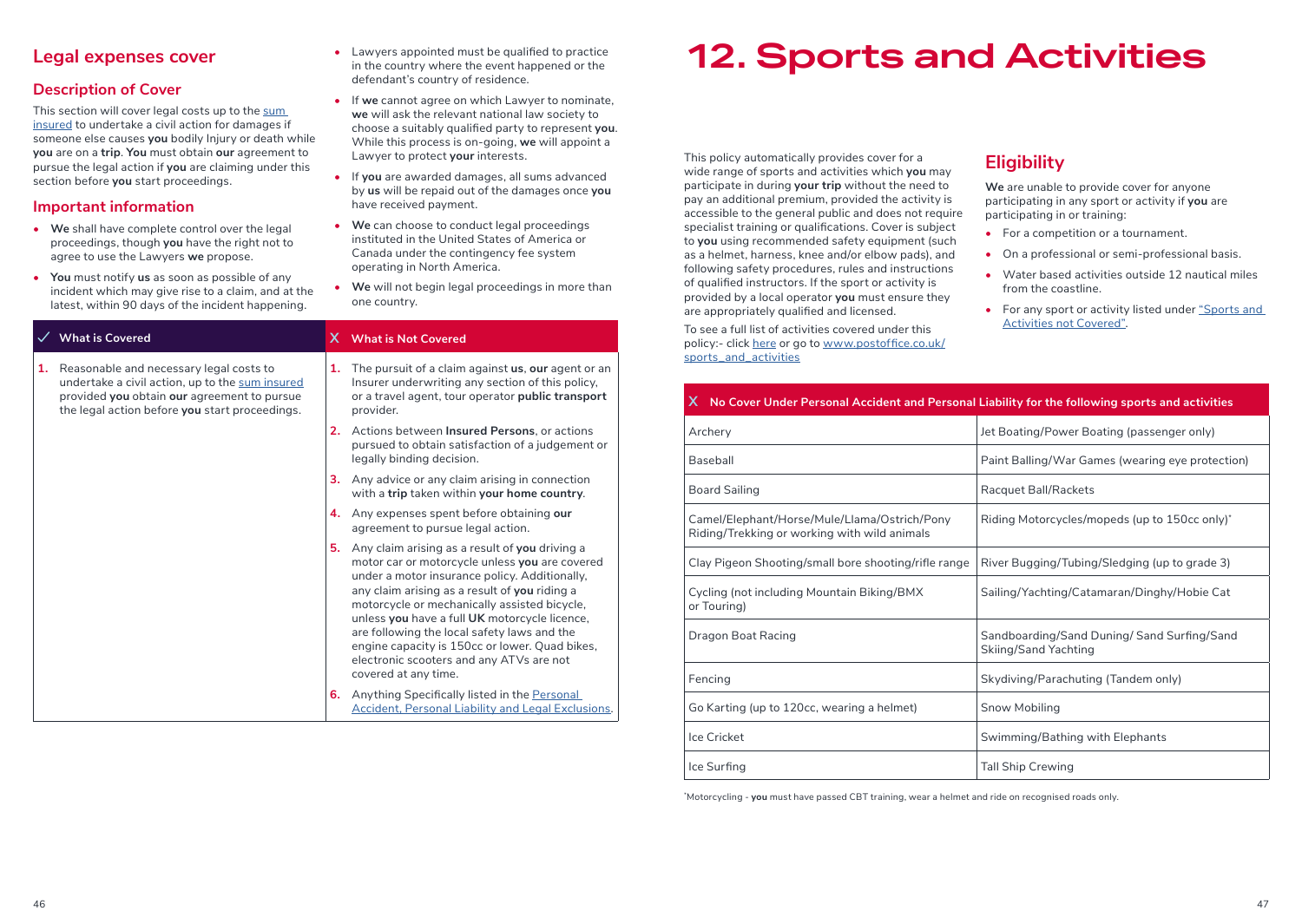| X Sports and Activities NOT covered – there is no cover available under ANY Section of the policy<br>apart from Section 8 Cancellation |                                                                                                                                     |  |  |
|----------------------------------------------------------------------------------------------------------------------------------------|-------------------------------------------------------------------------------------------------------------------------------------|--|--|
| Battle re-enactment                                                                                                                    | Motor Sports/Racing of any kind Land/Sea                                                                                            |  |  |
| <b>BMX biking/Cycle Touring</b>                                                                                                        | Motorcycling/mopeds with an engine capacity<br>over 150cc                                                                           |  |  |
| Canoeing/Kayaking/Rafting/White water rafting<br>grade 6                                                                               | Polo                                                                                                                                |  |  |
| Canyoning                                                                                                                              | Quad Biking/ATV's                                                                                                                   |  |  |
| Cave diving or pot holing                                                                                                              | River Bugging/Sledging/Tubing grades 4 and above                                                                                    |  |  |
| Cliff or base diving/jumping                                                                                                           | <b>Rock Climbing</b>                                                                                                                |  |  |
| Flying (as a pilot)                                                                                                                    | Sailing/Boating/yachting of any kind outside of<br>12 nautical miles from the coastline or outside of<br><b>European Waters</b>     |  |  |
| Gliding/Hang gliding                                                                                                                   | Segway                                                                                                                              |  |  |
| Hot air ballooning (as a pilot)                                                                                                        | Slacklining                                                                                                                         |  |  |
| Hunting, any use of firearm                                                                                                            | Tightrope/High rope walking                                                                                                         |  |  |
| Jet skiing                                                                                                                             | Walking/Fell Walking/Running/Trekking/Hiking/<br>Orienteering/Rambling above 4,000 metres                                           |  |  |
| Jousting                                                                                                                               | Walking/Fell Walking/Running/Trekking/Hiking/<br>Orienteering/Rambling that requires specialised<br>equipment/ropes/guides/crampons |  |  |
| Marathon running                                                                                                                       |                                                                                                                                     |  |  |
| Martial arts                                                                                                                           |                                                                                                                                     |  |  |
| Micro lighting                                                                                                                         |                                                                                                                                     |  |  |

## **13. Additional Sports and Activities (including Golf) upgrade**

### **(Available for our Standard and Premier levels of cover)**

Cover is available when **you** are participating in the covered sports and activities listed below provided **you** pay an additional premium to purchase this Upgrade

### **Eligibility**

**We** are unable to provide cover for anyone participating in any sport or activity if **you** are participating in or training:

- **•** For a competition or a tournament.
- **•** On a professional or semi-professional basis.
- **•** Water based activities outside 12 nautical miles from the coastline.

| <b>Additional Sports with Personal Accident and</b><br><b>Personal Liability Cover</b> | X Additional Sports with No Personal Accident<br>or Personal Liability Cover                                                               |
|----------------------------------------------------------------------------------------|--------------------------------------------------------------------------------------------------------------------------------------------|
| <b>Amateur Athletics</b>                                                               | Kite Buggying (no cover for kite damage)                                                                                                   |
| Bungee Jump (one jump only)                                                            | Lacrosse                                                                                                                                   |
| Canoeing/Rafting/White Water Rafting/Kayaking<br>(grades 4 and 5 only)                 | Mountain Biking (wearing a helmet)                                                                                                         |
| Dry Slope Skiing                                                                       | Scuba diving 30 – 50 metres you must be BSAC,<br>PADI, SSI or SAA member qualified to dive to this<br>depth and diving with a dive buddy.* |
| Endurance activities (up to 2,500 metres above<br>sea level)                           | Sea Kayaking*                                                                                                                              |
| Gymkhana                                                                               | Squash                                                                                                                                     |
| High Diving (pool only)                                                                | <b>Team Building</b>                                                                                                                       |
| Hockey/shinty (field only)                                                             | Trampolining                                                                                                                               |
| Kite Boarding'/surfing' (no cover for kite damage)                                     |                                                                                                                                            |

\* Inland waters or within 12 nautical miles of the coastline.

### **Golf Cover**

Cover is available for golf equipment, loss of green fees and hole in one cover detailed on the next page when **you** pay the additional premium for the Additional sports and golf cover upgrade.

### **Golf Cover definitions**

#### **Golf equipment**

Golf clubs, golf balls, golf bag, golf trolley, golf shoes and waterproof clothing.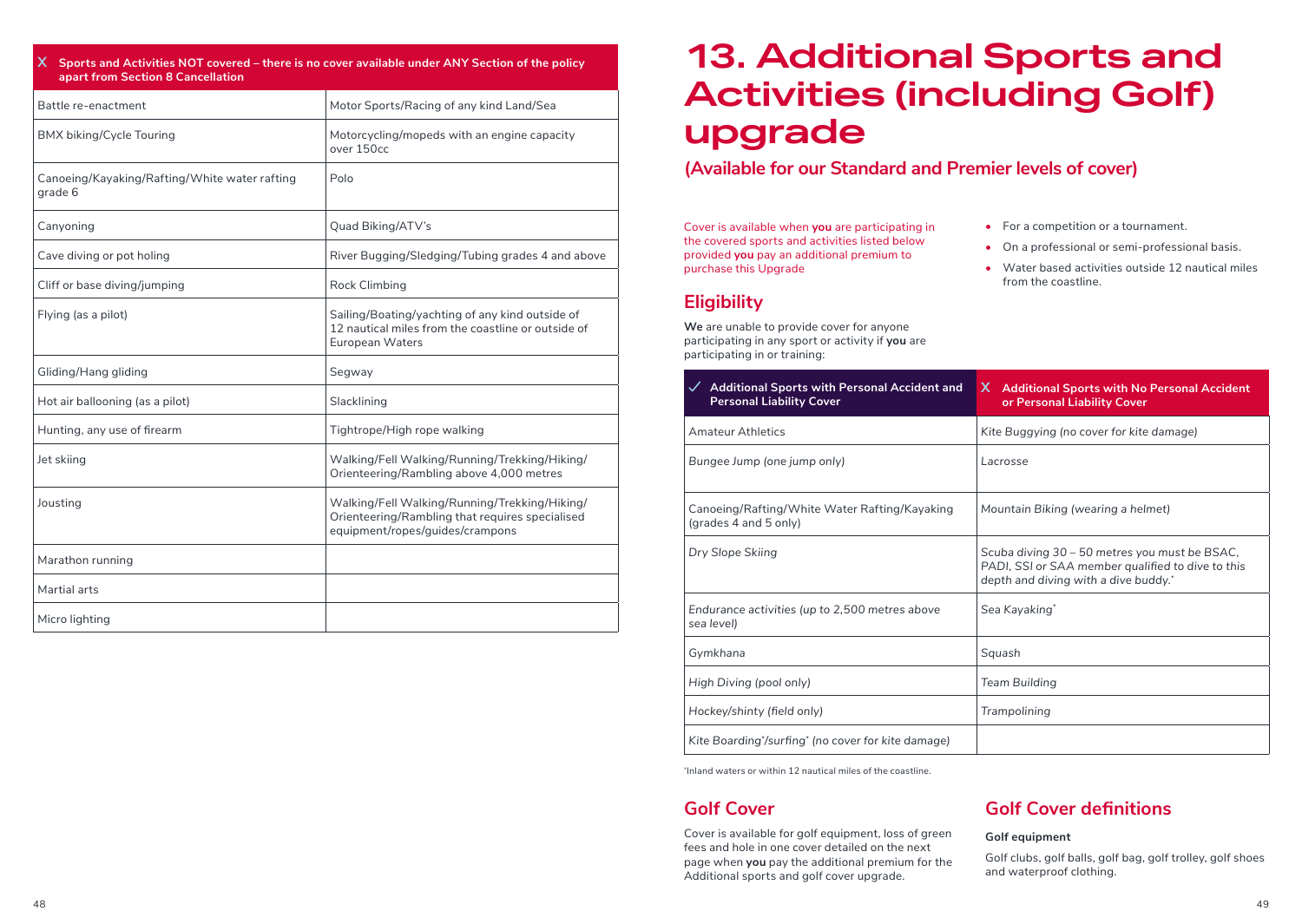### **Golf Cover exclusions**

The following exclusions apply to Golf Cover **You** are not covered for the following:

- **1.** Where applicable, the excess for each section.
- **2.** More than the maximum sum insured for each section. See the Table of Benefits.
- **3.** When **you** are unable to provide the documentation, **we** ask for to support **your** claim. Please refer to the claims evidence section.
- **4.** Claims if **you** travel against government restrictions which have been put in place to prevent or limit travel from where **you** live in the **UK** or to the destination **you** are travelling to. If **you** have travelled against the advice of the Foreign, Commonwealth and Development Office (FCDO) and there are no other government restrictions in place, cover is limited to claims where the cause is not linked to the reason for the FCDO advisory. See information on Essential Travel.
- **5.** Claims caused by any government taking action to restrict travel, such as, but not limited to, locking down a geographical region, closing borders, or making travel illegal.
- **6.** There is no cover if **you** bought this policy or booked **your trip** (whichever is last) if **you** were aware at the time of an event that led to **you** making a claim.
- **7. We** will not be held liable to provide cover or make any payments or provide any service or benefit to any **insured person** or other party to the extent that such cover, payment, service, benefit and/or business or activity of the **insured person** would violate any trade or economic sanctions law or regulation.
- **8.** Any claim arising from radioactive contamination, use of nuclear, chemical, or biological weapons of mass destruction.
- **9.** Any claim arising from war and war like activities whether declared or not.

### **Golf Equipment**

### **Description of Cover**

This section covers you for **Golf equipment** owned or hired by **you** that is lost, stolen, damaged or destroyed during **your trip**. up to the sum insured.

#### **Important information**

authorities.

**Requirement to report lost or stolen items. You** must report lost or stolen **golf equipment** within 24 hours to the police and provide **us** with a police report. If **your golf equipment** goes missing while in the custody of a transport provider, **you** need to obtain a property irregularity report from them within 24 hours, this includes **golf equipment**  delayed in transit.

#### **What is Covered X What is Not Covered 1.** The cost of **golf equipment** that is lost, stolen, damaged or destroyed on the **trip** after a deduction is made for wear, tear, and loss of value (see the Depreciation Table). **1.** Claims for loss or theft not reported to the police or the carrier. **2.** Items stolen from an unattended vehicle unless they were kept in a locked glove compartment, roof box, rear boot or luggage and is covered so as not to be visible from the outside of the vehicle and there are signs of forced entry. **3.** Loss, damage, or delay caused by confiscation or detention by Customs or other officials or

### **Golf equipment hire**

### **Description of Cover**

If **your golf equipment** is lost, stolen, damaged during **your trip** or delayed in reaching **you** by at least 12 hours, **you** can claim for the cost of hiring replacement equipment up to the sum insured. For cover to apply for delay **you** must be able to evidence

the length of time **your** equipment is delayed by obtaining a report from **your** carrier or if **your** claim relates to loss, theft, or damage **you** must have a valid claim under the Golf Equipment section.

**4.** Anything listed under the Golf Cover Exclusions.

Anything listed under the Golf Cover Exclusions is not covered.

### **Loss of green fees**

### **Description of Cover**

If **you** have a valid claim under Cancelling your trip or Cutting short your trip for unexpected illness, injury. or death **we** will pay the for unused green fees **you** have paid or contracted to pay provided these costs are not refundable from any other source.

Anything listed under the Golf Cover Exclusions is not covered.

### **Hole in one**

### **Description of Cover**

This section pays up to the sum insured if you complete a hole in one on a full-sized golf course during your **trip** provided the secretary of the golf course confirms in writing that the hole in one occurred and you provide the original score card fully completed and signed.

Anything listed under the Golf Cover Exclusions is not covered.

## **14. Winter sports upgrade**

#### Cover is available when **you** are participating in a covered winter sport provided **you** pay an additional premium to purchase this Upgrade.

#### **Important information**

#### **Sections included in the Winter Sports Upgrade:**

As well as the sections set out in this upgrade, **you** must pay the additional premium to extend cover to include Medical Cover for winter sports

**Which activities are covered:** Skiing and snowboarding on and off-piste (off-piste must be within resort boundaries); Ice skating when not on a rink; Husky or Reindeer sledging; glacier skiing or walking as part of an organised tour; cross country skiing; air boarding; snow tubing; ski blading; snow shoe walking; big foot skiing; riding a snow mobile or a ski doo (Snow mobile and Ski doo exclude Personal Accident and Personal Liability cover).

Provided **you** are not:

- **•** Participating in or training for a competition; or
- **•** Taking part on a professional or semi-professional basis; or
- **•** Taking part contrary to local advice or warnings.

### **Winter Sports definitions**

#### **Ski equipment**

Skis, including bindings, ski boots, ski poles and snowboards.

### **Winter Sports exclusions**

The following exclusions apply to Winter Sports **You** are not covered for;

- **1.** Where applicable, the excess for each section.
- **2.** More than the maximum sum insured for each section. See the Table of Benefits.
- **3.** When **you** are unable to provide the documentation **we** ask for to support **your** claim. Please refer to the claims evidence section.
- **4.** Claims if **you** travel against government restrictions which have been put in place to prevent or limit travel from where **you** live in the **UK** or to the destination **you** are travelling to. If **you** have travelled against the Foreign, Commonwealth and Development and Development Office (FCDO) advising against non-essential **trips** and there are no other government restrictions in place, cover is limited to claims where the cause is not linked to the reason for the FCDO advisory. See information on Essential Travel.
- **5.** Any claim resulting from the Foreign, Commonwealth and Development Office advising against all travel to **your** destination.
- **6.** Claims caused by any government taking action to restrict travel, such as, but not limited to, locking down a geographical region, closing borders, or making travel illegal.
- **7.** There is no cover if **you** bought this policy or booked **your trip** (whichever is last) if **you** were aware at the time of an event that led to **you** making a claim.
- **8. We** will not be held liable to provide cover or make any payments or provide any service or benefit to any **insured person** or other party to the extent that such cover, payment, service, benefit and/or business or activity of the **insured**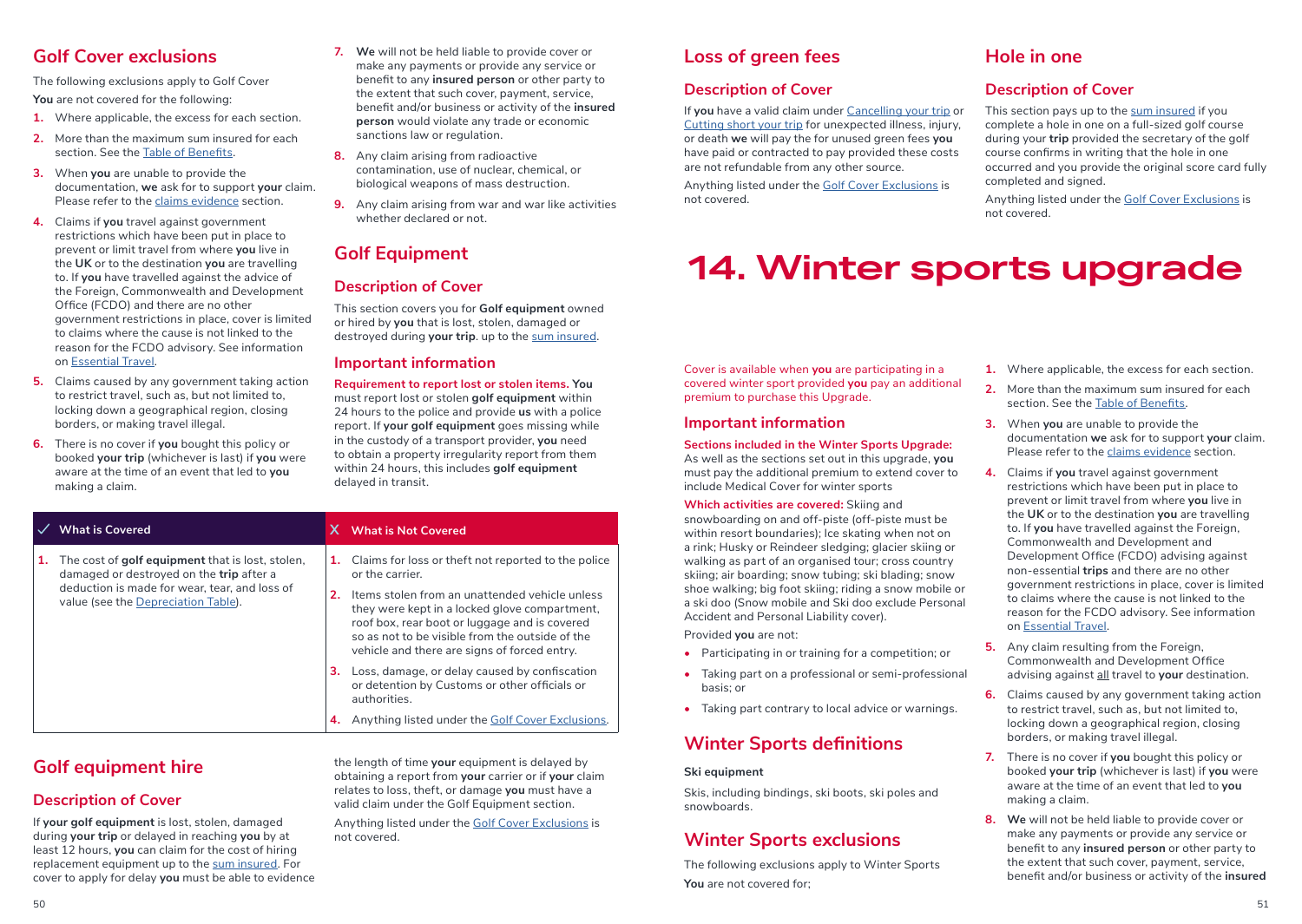**person** would violate any trade or economic sanctions law or regulation.

- **9.** Any claim arising from radioactive contamination, use of nuclear, chemical, or biological weapons of mass destruction.
- **10.** Any claim arising from war and war like activities whether declared or not.

### **Ski equipment and lost or stolen lift pass**

### **Description of Cover**

This section covers you for:

**1. Ski equipment** owned or hired by **you** that is lost, stolen, damaged or destroyed during **your** trip.

|    | <b>What is Covered</b>                                                                                                                                                                                                                                                      |          | X What is Not Covered                                                                                                                                                                                                                                                                                                                             |
|----|-----------------------------------------------------------------------------------------------------------------------------------------------------------------------------------------------------------------------------------------------------------------------------|----------|---------------------------------------------------------------------------------------------------------------------------------------------------------------------------------------------------------------------------------------------------------------------------------------------------------------------------------------------------|
| 2. | The cost of <b>ski equipment</b> that is lost, stolen,<br>damaged or destroyed on the trip after a<br>deduction is made for wear, tear, and loss of<br>value (see the Depreciation Table).<br>The unused portion of a lift pass that is stolen or<br>lost during your trip. | 1.<br>2. | Claims for loss or theft not reported to the police,<br>the carrier, or resort management.<br>Items stolen from an unattended vehicle unless<br>they were kept in a locked glove compartment,<br>roof box, rear boot or luggage and is covered<br>so as not to be visible from the outside of the<br>vehicle and there are signs of forced entry. |
|    |                                                                                                                                                                                                                                                                             | з.       | Loss, damage, or delay caused by confiscation<br>or detention by Customs or other officials or<br>authorities.                                                                                                                                                                                                                                    |
|    |                                                                                                                                                                                                                                                                             | 4.       | Anything listed under the Winter Sports<br>Exclusions.                                                                                                                                                                                                                                                                                            |

is not covered.

**Piste Closure**

**Description of Cover**

the months of May and October.

not covered.

### **Ski Hire**

### **Description of Cover**

If **your ski equipment** is lost, stolen or damaged during **your trip** or delayed in reaching **you** by at least 12 hours, **you** can claim for the cost of hiring replacement equipment up to the sum insured. For cover to apply if **your** equipment is delayed **you** must be able to evidence the length of time **your** equipment is delayed by obtaining a report from **your** carrier or for loss, theft or damage have a valid claim under the Ski Equipment section.

Anything listed under the Winter Sports Exclusions is not covered.

### **Ski Pack**

### **Description of Cover**

If **you** have a valid claim under Cancelling your trip or Cutting short your trip for unexpected illness, injury,

**2.** The unused portion of **your** lift pass if it is lost or stolen during **your trip** up to the sum insured.

### **Important information**

#### **Requirement to report lost, stolen or delayed**

**items. You** must report lost or stolen **ski equipment** within 24 hours to the police and provide **us** with a police report (lift passes can be reported to resort management). If your **ski equipment** goes missing while in the custody of a transport provider, **you** need to obtain a property irregularity report from them within 24 hours, this includes **ski equipment** delayed in transit.

or death **we** will pay the for unused ski pack costs **you** have paid or contracted to pay provided these costs are not refundable from any other source. Anything listed under the Winter Sports Exclusions

This section pays a daily benefit when **your** prebooked ski resort is shut for at least 24 hours preventing **you** from taking part in winter sports due to a lack of snow or adverse weather conditions. Cover is valid if **you** can give **us** evidence from the holiday company or resort management of the reason and length of time the slopes were shut. If **your trip** is within the Northern Hemisphere cover applies if **your** dates of travel fall between the months of December and April, and in the Southern Hemisphere between

Anything listed under the Winter Sports Exclusions is

### **Avalanche**

### **Description of Cover**

This section covers additional costs for travel and accommodation **you** pay to reach **your** destination or to return **home** if **your** travel is delayed by at least 24 hours due to an avalanche or a landslide. The

sum insured applies to **your** whole trip regardless of the number of times **you** are delayed. **You** must be able to provide a report from a relevant authority (tour operator, airline, or resort management for example) confirming the length and cause of the delay.

Anything listed under the Winter Sports Exclusions is not covered.

## **15. Cruise upgrade**

Cover is available when **you** are travelling on a **cruise** provided **you** pay an additional premium to purchase this Upgrade.

### **Cruise Upgrade definitions**

**Cruise**

A **trip** involving a sea or river voyage of more than 3 days in total duration, where transportation and accommodation is primarily on an ocean/river going passenger ship.

**Unattended** Where **you** or anyone travelling with **you** who has **your** authority to be in control of **your** personal baggage, are not in full view of **your** property or are not able to stop a third party from taking or interfering with **your** property while not in transit when baggage (excluding gadgets and valuables and electronic equipment) must be held in a hold or luggage area as required by the carrier.

### **Cruise Upgrade exclusions**

The following exclusions apply to Cruise Upgrade **You** are not covered for the following:

- **1.** Where applicable, the excess for each section.
- **2.** More than the maximum sum insured for each section. See the Table of Benefits.
- **3.** When **you** are unable to provide the documentation, **we** ask for to support **your** claim. Please refer to the claims evidence section.
- **4.** Claims if **you** travel against government restrictions which have been put in place to prevent or limit travel from where **you** live in the **UK** or to the destination **you** are travelling to. If you have travelled against the Foreign, Commonwealth and Development and Development Office (FCDO) advising against

non-essential **trips** and there are no other government restrictions in place, cover is limited to claims where the cause is not linked to the reason for the FCDO advisory. See information on Essential Travel.

- **5.** Any claim resulting from the Foreign, Commonwealth and Development Office advising against all travel to **your** destination.
- **6.** Claims caused by any government taking action to restrict travel, such as, but not limited to, locking down a geographical region, closing borders, or making travel illegal.
- **7.** There is no cover if **you** bought this policy or booked **your trip** (whichever is last) if **you** were aware at the time, of an event that led to **you** making a claim.
- **8. We** will not be held liable to provide cover or make any payments or provide any service or benefit to any **insured person** or other party to the extent that such cover, payment, service, benefit and/or business or activity of the **insured person** would violate any trade or economic sanctions law or regulation.
- **9.** Any claim arising from radioactive contamination, use of nuclear, chemical, or biological weapons of mass destruction.
- **10.** Any claim arising from war and war like activities whether declared or not.

### **Missed departure and connections outside the UK including port connections**

### **Description of Cover**

When **you** purchase the Cruise Upgrade the cover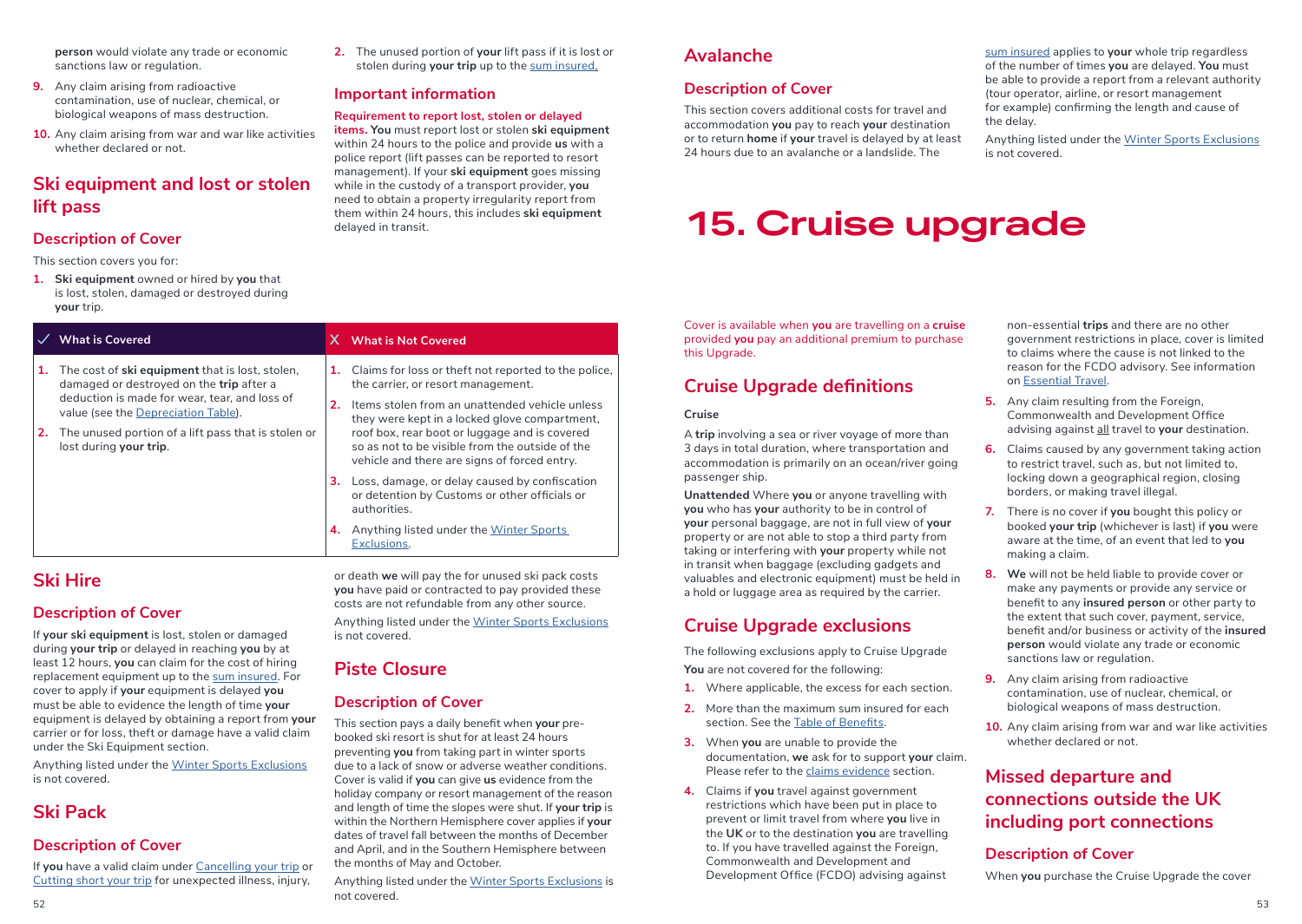under Missed Departure and Connections Outside the UK as set out on page 30, is extended to include each port on **your cruise** itinerary.

There is no cover for anything listed under the Cruise Upgrade Exclusions and the Trip Disruption exclusions.

### **Missed port**

### **Description of Cover**

This section will provide a payment for each port on **your cruise** itinerary that **you** are unable to disembark at due to adverse weather or timetable restrictions. For cover to be valid **you** must provide evidence from the **cruise** company confirming the port was missed and the reason why.

There is no cover for anything listed under the Cruise Upgrade Exclusions.

### **Evening dress**

### **Description of Cover**

This section covers up to the sum insured for:

| The cost of evening dress attire that is lost, stolen |
|-------------------------------------------------------|
| or damaged during the <b>trip</b> .                   |

**•** The cost of hiring replacement attire required for the **cruise**.

### **Cruise interruption**

### **Description of Cover**

This section covers up to the sum insured for additional expenses **you** pay to re-join **your cruise** if **you** temporarily disembark for hospital treatment on dry land.

For cover to apply **You** must:

- **•** Have a valid claim under Emergency Medical Expenses and Repatriation see page 34. And
- **•** Contact **us** on +44 (0) 208 865 3074 to discuss arrangements for additional transport and accommodation costs before finalising any such arrangements.

There is no cover for anything listed under the Cruise Upgrade Exclusions.

|  | <b>What is Covered</b>                                                                                                                                      |                                                            | X What is Not Covered                                                                                                                    |
|--|-------------------------------------------------------------------------------------------------------------------------------------------------------------|------------------------------------------------------------|------------------------------------------------------------------------------------------------------------------------------------------|
|  | 1. The cost of evening attire that is lost, stolen,<br>damaged or destroyed during the <b>trip</b> after a<br>deduction is made for wear, tear, and loss of | 1.                                                         | Claims for loss or theft not reported to the police,<br>the cruise operator or carrier within 24 hours and<br>a written report obtained. |
|  | value (see the Depreciation Table).<br>2. The cost of hiring replacement evening attire.                                                                    | 2.                                                         | Items left unattended.                                                                                                                   |
|  |                                                                                                                                                             |                                                            | <b>3.</b> Loss, damage, or delay caused by confiscation<br>or detention by Customs or other officials or<br>authorities.                 |
|  |                                                                                                                                                             | 4. Claims for hiring when you cannot provide<br>a receipt. |                                                                                                                                          |
|  |                                                                                                                                                             | 5.                                                         | Anything listed under the Cruise Upgrade<br>Exclusions.                                                                                  |

### **Cabin confinement**

### **Description of Cover**

This section pays for the following when **you** are ill or injured while on a **cruise**:

- **1.** A set monetary amount for each 24-hour period **you** are confined to **your** cabin.
- **2.** The cost of excursions **you** do not take while confined to **your** cabin.

For cover to be valid **You** must provide a written report from the ship's Medical Officer confirming the cause and the length of the confinement and have a

#### valid claim under Emergency Medical Expenses and Repatriation.

There is no cover for Covid-19 under this section and for anything listed under the Cruise Upgrade Exclusions.

### **Increased baggage cover**

Please refer to the Personal Baggage section which forms the basis of cover.

Please check the table of benefits for the additional baggage limits for the cover you have purchased.

## **16. End Supplier Failure Insurance - ESFI**

This cover is provided by International Passenger Protection Limited, IPP House, 22-26 Station Road, West Wickham, Kent BR4 0PR, United Kingdom and is underwritten by Liberty Mutual Insurance Europe SE (**The Insurer**). The Insurer is authorised and regulated by the Luxembourg Minister of Finance and the Commissariat aux Assurances. Deemed authorised by the Prudential Regulation Authority. Subject to regulation by the Financial Conduct Authority and limited regulation by the Prudential Regulation Authority (registered number 829959). Details of the Temporary Permissions Regime, which allows EEA-based firms to operate in the **UK** for a limited period while seeking full authorisation, are available on the Financial Conduct Authority's website.

**The Insurer will pay** up to the sum insured in total for each **Insured Person** named on the Invoice for:

- **1.** Irrecoverable sums paid prior to Financial Failure of the Scheduled Airline, hotel, train operator including Eurostar, car ferries; villas abroad & cottages in the **UK**; coach operator, car or camper hire company, caravan sites, campsites, mobile home, safaris; excursions; Eurotunnel; theme parks or attractions all known as the End Supplier of the travel arrangements not forming part of an inclusive holiday prior to departure, or
- **2.** In the event of Financial Failure after departure: **a.** additional pro rata costs incurred by the Insured Person(s) in replacing that part of the travel arrangements to a similar standard of transportation as enjoyed prior to the curtailment of the travel arrangements, or **b.** if curtailment of the holiday is unavoidable
- the cost of return transportation to the United Kingdom, Channel Islands, Isle of Man or Northern Ireland to a similar standard of transportation as enjoyed prior to the curtailment of the travel arrangements.

**Financial Failure** means the End Supplier becoming Insolvent or has an administrator appointed and being unable to provide agreed services.

**End Supplier** means the company that owns and operates the services listed in point 1 above.

### **The Insurer will not pay for:**

- **1.** Travel or Accommodation not booked within the United Kingdom, Channel Islands, Isle of Man or Northern Ireland prior to departure
- **2.** Any End Supplier which is, or which any

prospect of Financial Failure is known by the Insured or widely known publicly at the date of the Insured's application under this policy

- **3.** Any loss or part of a loss which at the time of the happening of the loss is insured or guaranteed by any other existing Policy, Policies, bond or is capable of recovery from under Section 75 of the Consumer Credit Act or from any bank or card issuer or any other legal means
- **4.** The Financial Failure of any travel agent, tour organiser, booking agent or consolidator with whom the Insured has booked travel or accommodation
- **5.** Any losses which are not directly associated with the incident that caused the Insured to claim. For example, loss due to being unable to reach your pre-booked hotel following the financial failure of an airline.

### **Insolvency claims only**

**Insolvency Claims Procedure:** International Passenger Protection (IPP) claims only. Any occurrence which may give rise to a claim should be advised as soon as reasonably practicable to the following by quoting your Policy Number, Travel Insurance Policy name and reference **IPP ESFI V1-21:** 

**IPP Claims at Sedgwick** 

**Telephone: +44 (0)345 266 1872** 

**Oakleigh House Email: Insolvency-claims@ipplondon.co.uk** 

**14-15 Park Place Cardiff CF10 3DQ. United Kingdom Website: www.ipplondon.co.uk/claims.asp** 

**All other claims – refer to your insurance document and see alternative claims procedure.**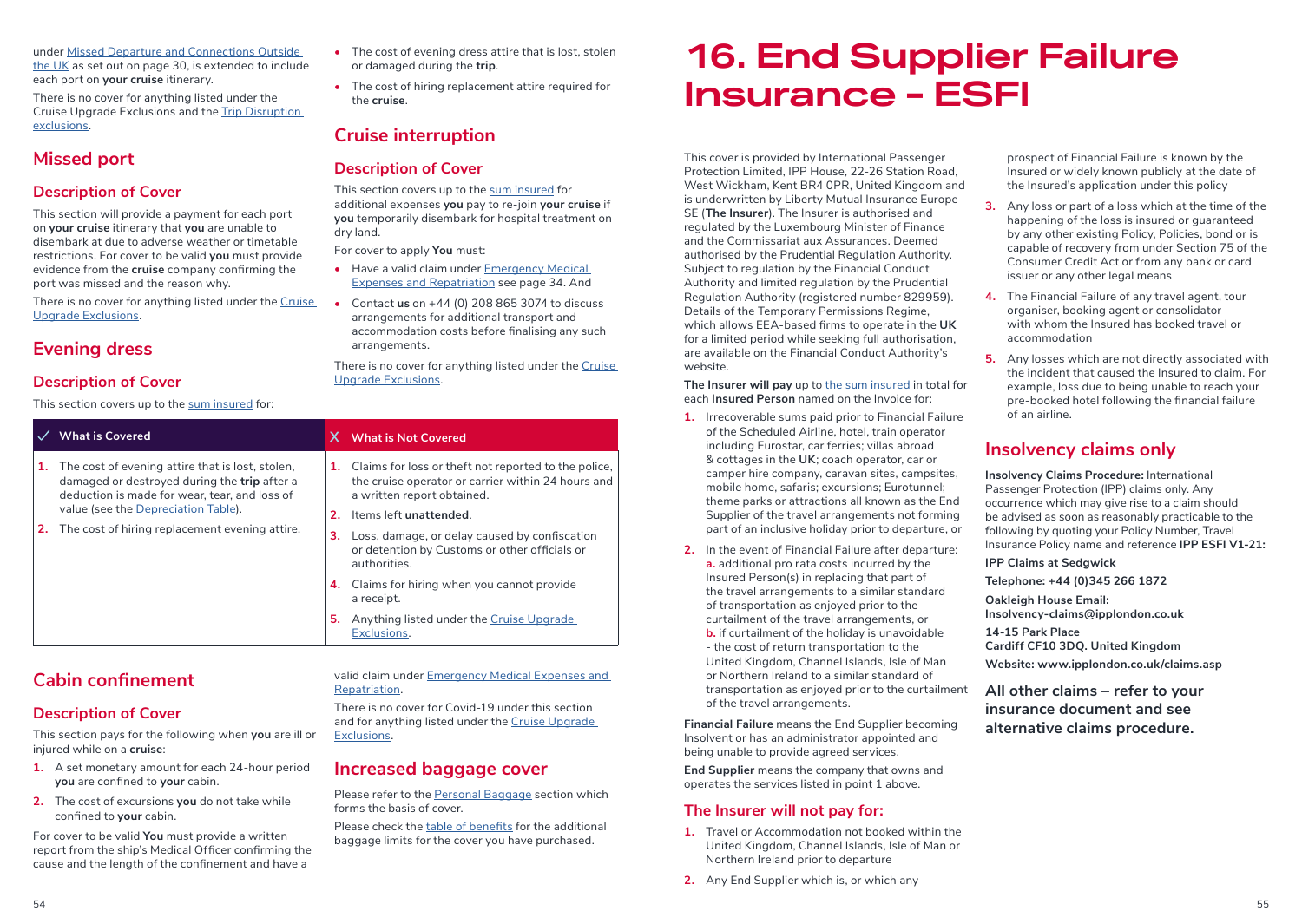### **How to make a complaint**

**Compliance Officer Liberty Mutual Insurance Europe SE 20 Fenchurch Street London EC3M 3AW Tel: +44 (0) 20 3758 0840 Email: complaints@libertyglobalgroup.co**m

quoting **your** policy and/or claim number.

If after making a complaint you are still not satisfied you may be entitled to refer the dispute to an independent organisation. This will depend on where you are based, please see below.

For policyholders and insured persons based in the UK, The Financial Ombudsman Service is a free and impartial service, who may be contacted at:

**Exchange Tower Harbour Exchange London E14 9SR Tel: 0800 023 4567 Website: www.financial-ombudsman.org.uk** 

To confirm whether you are eligible to ask the Financial Ombudsman Service to review your complaint find out more at www.financialombudsman.org.uk

### **Data Protection**

Any information you have provided will be dealt with by us in compliance with the provisions of the Data Protection Act 1998. For the purposes of providing this insurance and the handling of any claims or complaints, we may need to transfer certain information which you have provided to other parties.

### **Sanctions**

We will not provide any benefit under this insurance to the extent of providing cover, payment of any claim or the provision of any benefit where doing so would breach any sanction, prohibition or restriction imposed by law or regulation.

### **Non-Assignment**

No title, right or interest under this policy may be assigned, transferred, conveyed or otherwise disposed of without the consent in writing of the Insurer hereon. Any attempt to assign rights or interests without the Insurer's written consent is null and void.

## **17. How to make a complaint**

If **your** complaint relates to the sales literature, the way in which **your** policy was sold to **you**, the Medical Screening Service or regarding information about **your** policy, please contact:

**Post Office Travel Insurance 67 Hope Street Glasgow G2 3AE Telephone: 0330 123 1382 Email: travelinsurancefeedback@postoffice.co.uk**

Any written correspondence should be headed 'COMPLAINT' and **you** should include copies of supporting material.

If **your** complaint relates to a claim, or assistance **you** received whilst travelling, please contact:

**Quality Department Collinson Insurance Services Limited Sussex House, Perrymount Road Haywards Heath West Sussex RH16 1DN Call: 0333 333 9702 Email: Complaints@collinsoninsurance.com**

**Our** promise of service - **we** will aim to provide **you** with a full response within 4 weeks of the date **we** receive **your** complaint, and **our** response will be **our** final decision based on the evidence presented. If for any reason there is a delay in completing **our** investigations, **we** will explain why and tell **you** when **we** hope to reach a decision. In any event, should **you** remain dissatisfied or fail to receive a final answer within 8 weeks of **us** receiving **your** complaint, **you** may have the right to refer **your** complaint to an independent authority for consideration. That authority is:

**Financial Ombudsman Service (FOS) Exchange Tower Harbour Exchange Square, London E14 9SR Telephone: 0800 0234 567 or 0300 1239 123**

More information can be found on their website – www.financial-ombudsman.org.uk. Please note that if **you** wish to refer this matter to the FOS **you** must do so within 6 months of **our** final decision. **You** must have completed the above procedure before the FOS will consider **your** case. **Your** legal rights are not affected.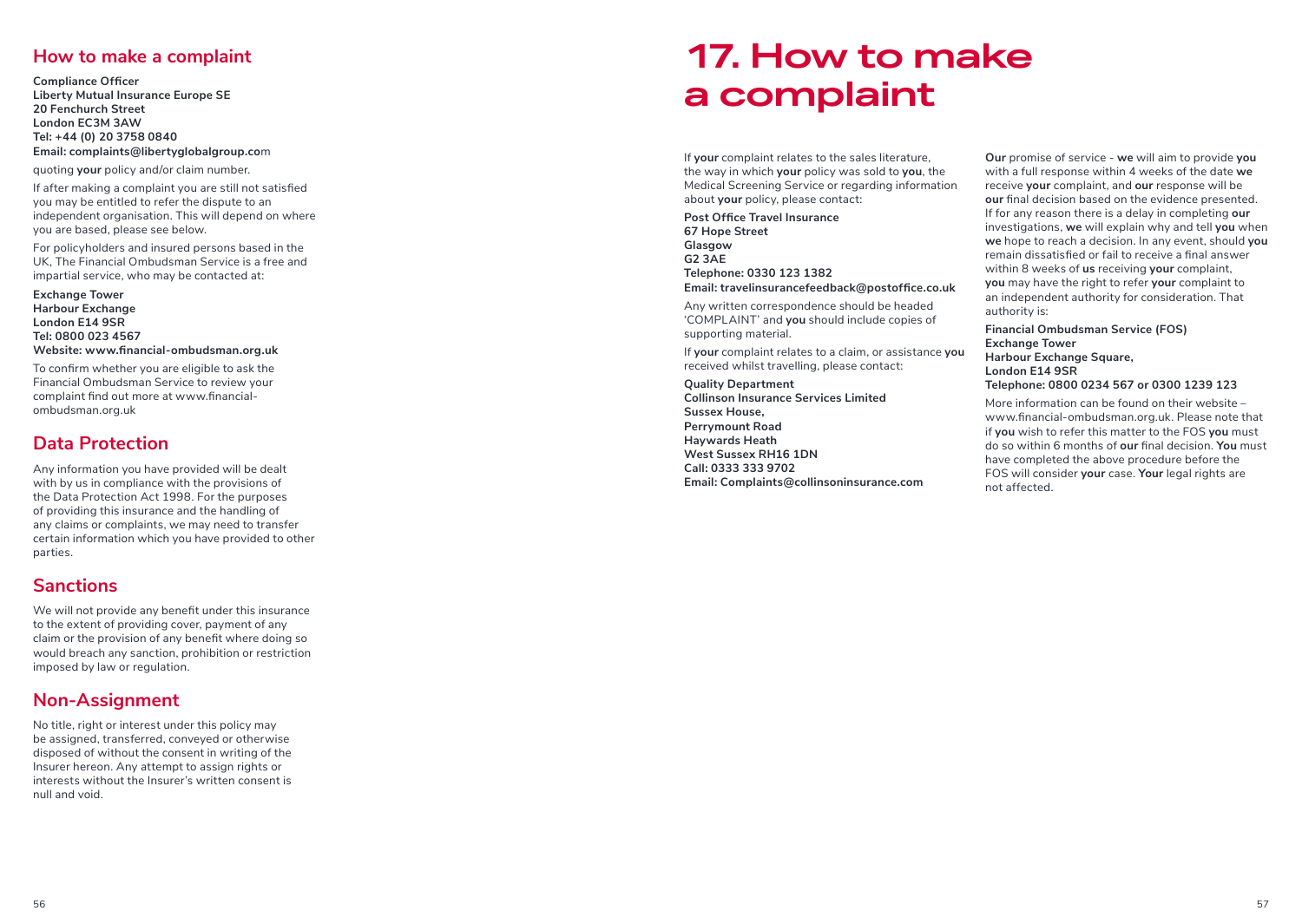## **18. Data protection**

### **How we use the information about you**

As an insurer and data controller: **We** collect and process information about **you** so that **we** can provide **you** with the products and services **you** have requested. **We** also receive personal information from Post Office Limited and Post Office Management Service Limited on a regular basis while **your** policy is still live. This will include **your** name, address, health information, risk details and other information which is necessary for **us** to:

- **•** Meet our contractual obligations to **you**;
- **•** issue **you** this insurance policy;
- **•** deal with any claims or requests for assistance that **you** may have; service **your** policy including claims and policy administration, payments, and other transactions); and detect, investigate and prevent activities which may be illegal or could result in **your** policy being cancelled or treated as if it never existed.
- **•** Protect our legitimate interests

Some of the personal information that **you** provide may be sensitive information. This includes details about **your** health or medical records. Where **we** need **your** consent to collect and process **your** sensitive information, this will be obtained from **you** at the relevant time. Please note that, in these cases, **we** may not be able to sell **you** an insurance policy or deal with a claim if **you** do not agree to **us** processing relevant sensitive information.

In order to administer **your** policy and deal with any claims, **your** information may be shared with trusted third parties. This will include members of The Collinson Group, contractors, investigators and claims management organisations where they provide administration and management support on our behalf. Some of these companies are based outside of the European Union where different Data privacy laws apply. Wherever possible, **we** will have strict contractual terms in place to make sure that **your** information remains safe and secure.

**We** will not share **your** information with anyone else unless **you** agree to this, or **we** are required to do this by our regulators (e.g. the Financial Conduct Authority) or other authorities.

The personal information **we** have collected from **you** will be shared with fraud prevention agencies and databases who will use it to prevent fraud and money-laundering and to verify **your** identity. If fraud is detected, **you** could be refused certain services, finance, or employment. Further details of how **your** information will be used by **us** and these fraud prevention agencies and databases, and **your** data protection rights, can be found by visiting www. cifas.org.uk/fpn and www.insurancefraudbureau. org/privacy-policy/.

### **Processing your data:**

**Your** data will generally be processed on the basis that it is: necessary for the performance of the contract that **you** have with **us**; is in the public or **your** vital interest: or for our legitimate business interests. If **we** are not able to rely on the above, **we** will ask for **your** consent to process **your** data.

### **How we store and protect your information:**

All personal information collected by **us** is stored on secure servers which are either in the United Kingdom or European Union. **We** will need to keep and process **your** personal information during the period of insurance and after this time so that **we** can meet our regulatory obligations or to deal with any reasonable requests from our regulators and other authorities. **We** also have security measures in place in our offices to protect the information that **you** have given **us** .

### **How you can access your information and correct anything which is wrong**

**You** have the right to request a copy of the information that **we** hold about **you**. If **you** would like a copy of some or all of **your** personal information, please contact **us** by email or in writing as shown below.

**Data Protection Officer Sussex House, Perrymount Road Haywards Heath, West Sussex, RH16 1DN Email: data.protection@collinsongroup.com.**

**We** may make a reasonable charge for this service or refuse to give **you** this information if **your** request is clearly unjustified or excessive. **We** want to make sure that **your** personal information is accurate and up to date. **You** may ask **us** to correct or remove information **you** think is inaccurate. If **you** wish to make a complaint about the use of **your** personal information, please contact our Date Protection Officer using the details above. **You** can also complain directly to the Information Commissioner's Office (ICO). Further information can be found at https://ico.org.uk/.